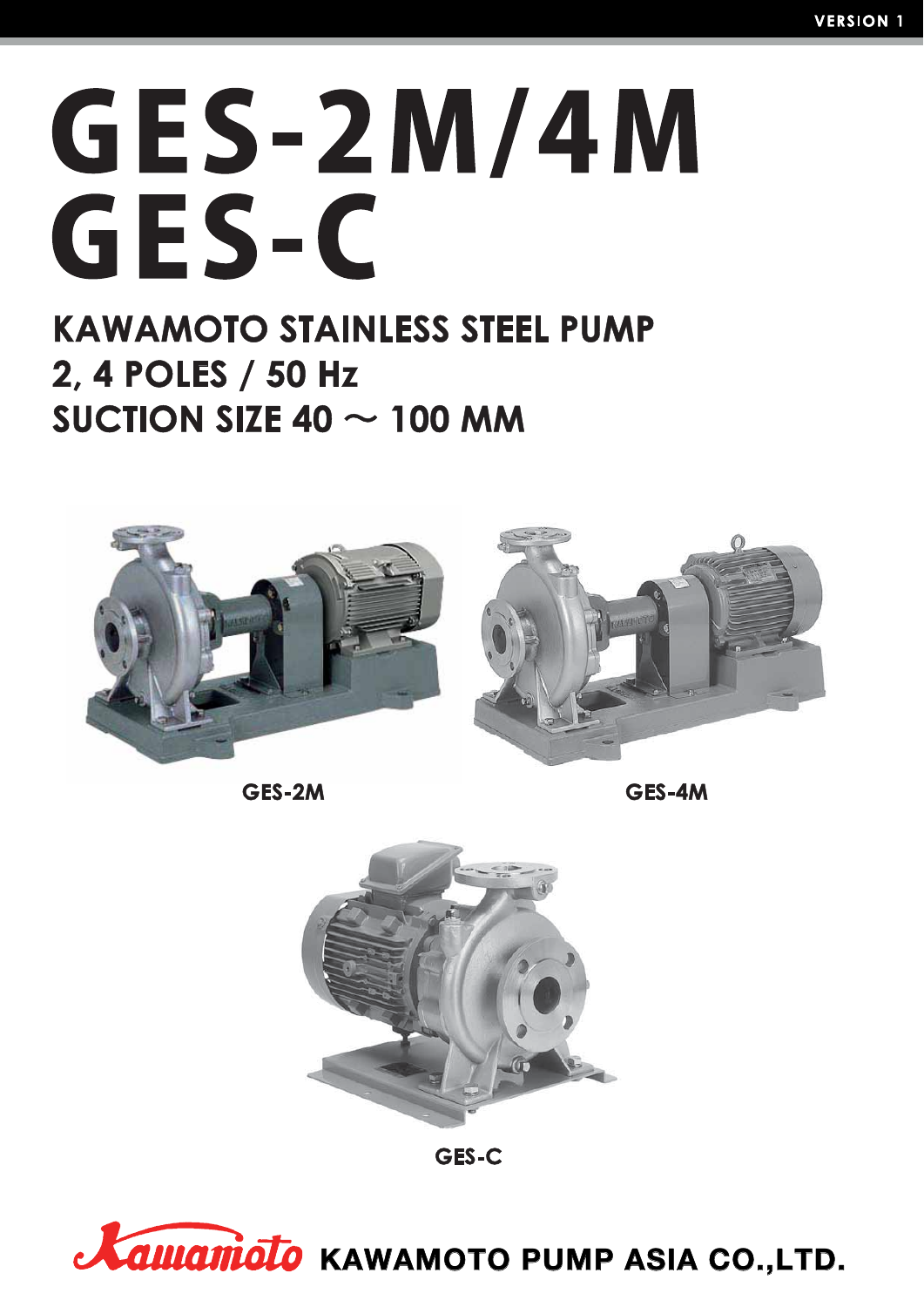# **APPLICATIONS AND FEATURES**

### **APPLICATIONS**

- Cooling water
- Cold and hot water circulation
- Food, beverage, liquor industry
- Water supply to building and factories
- Small regional drinking water
- Industry
- General water supply
- Factory production equipment

### **FEATURES**

- Sanitary and clean due to stainless material are used for portion contacting liquid.
- Maintenance is easy because long life mechanical seal is standardly adopted for shaft seal with few water leakages.
- Easy maintenance and inspection due to back pull out construction.
- Long life and strong against dust and humidity because TEFC outdoor motor is standardly adopted.
- $\blacksquare$  High efficiency and high total head pump design by using precision cast stainless steel material.

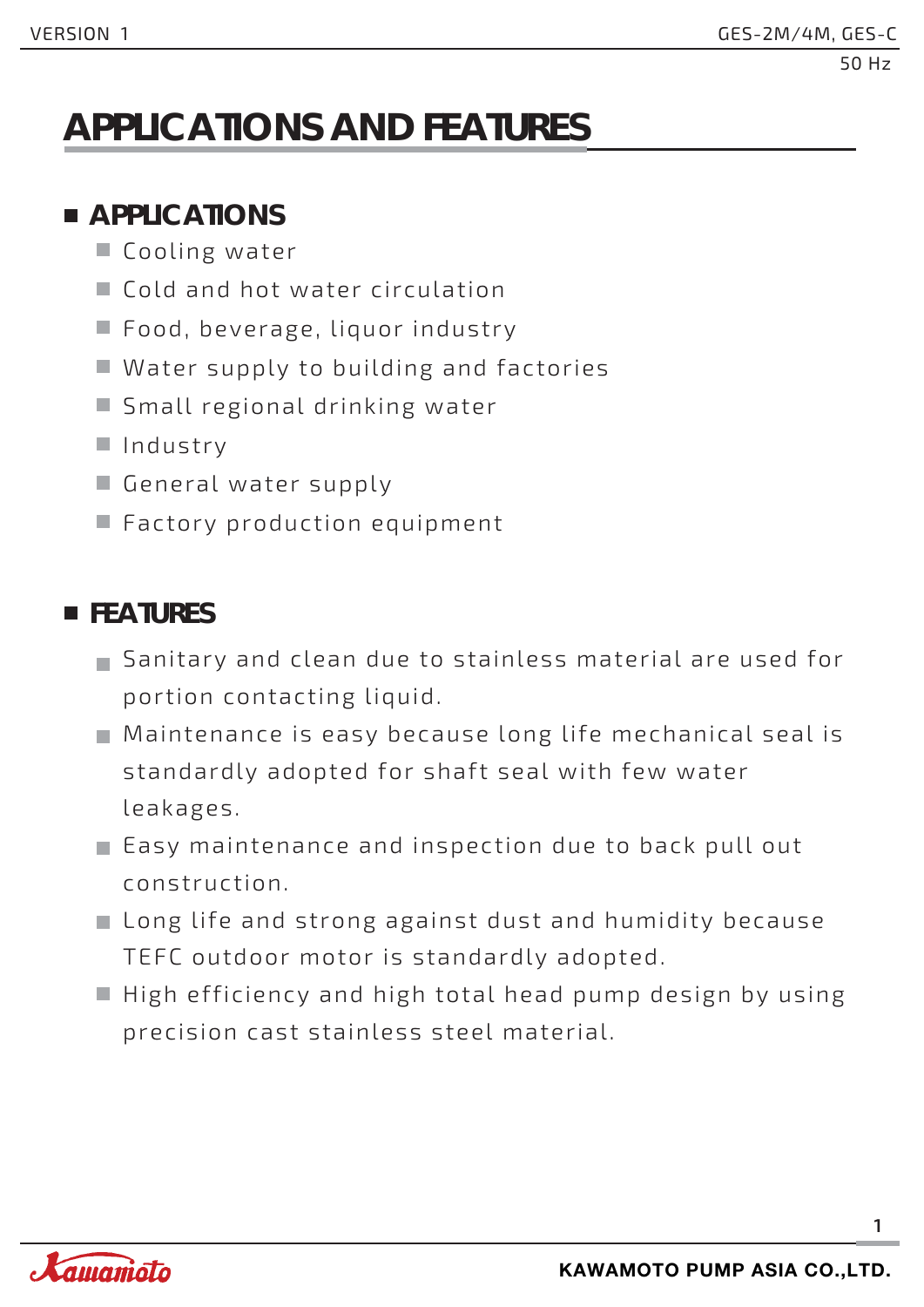# **STANDARD SPECIFICATIONS**

| Description                 |                   | Model: GES-2M/4M                       |  |  |
|-----------------------------|-------------------|----------------------------------------|--|--|
|                             | Name              | Clean water                            |  |  |
| Liquid                      | Temperature       | $0 - 90$ °C                            |  |  |
| <b>Max Working Pressure</b> |                   | 10 <sub>bar</sub>                      |  |  |
| <b>Synchronous Speed</b>    |                   | 3000/1500 min-1                        |  |  |
| Installation                |                   | TEFC outdoor use (Motor IP55, Class F) |  |  |
|                             | Casing            | Stainless cast iron (SCS13)            |  |  |
| Material                    | Impeller          | Stainless cast iron (SCS14)            |  |  |
|                             | Shaft             | Stainless steel (SUS316)               |  |  |
|                             | Impeller          | Closed                                 |  |  |
|                             | <b>Shaft Seal</b> | Mechanical seal (SIC x Carbon x FKM)   |  |  |
| Construction                | Sealing           | None                                   |  |  |
|                             | <b>Bearing</b>    | Sealed ball bearing                    |  |  |
| Flange                      |                   | <b>JIS 10K</b>                         |  |  |
| Baseplate                   |                   | Cast iron (FC150)                      |  |  |

# **OPTIONAL SPECIFICATIONS**

|                         | Description       | Model: GES-2M/4M                                          |  |  |
|-------------------------|-------------------|-----------------------------------------------------------|--|--|
| Liguid                  | Name              | Non freeze liquid                                         |  |  |
|                         | Temperature       | $-15 \sim 40$ °C or $-5 \sim 40$ °C                       |  |  |
|                         | Casing            | Stainless cast iron (SCS14)                               |  |  |
| Material                | Impeller          | Stainless cast iron (SCS14)                               |  |  |
|                         | Shaft             | Stainless steel (SUS316)                                  |  |  |
|                         | Impeller          | Closed                                                    |  |  |
| Construction            | <b>Shaft Seal</b> | Mechanical seal (SIC x SIC x H-NBR)                       |  |  |
|                         | <b>Sealing</b>    | Quenching                                                 |  |  |
|                         | <b>Bearing</b>    | Sealed ball bearing                                       |  |  |
| Flange                  |                   | <b>JIS 10K</b>                                            |  |  |
| <b>Baseplate</b>        |                   | Channel baseplate for European motor bland                |  |  |
| Anti-Corrosion Painting |                   | Urethane resin coating + Non touch seal bearing structure |  |  |
|                         |                   | Epoxy resin coating                                       |  |  |

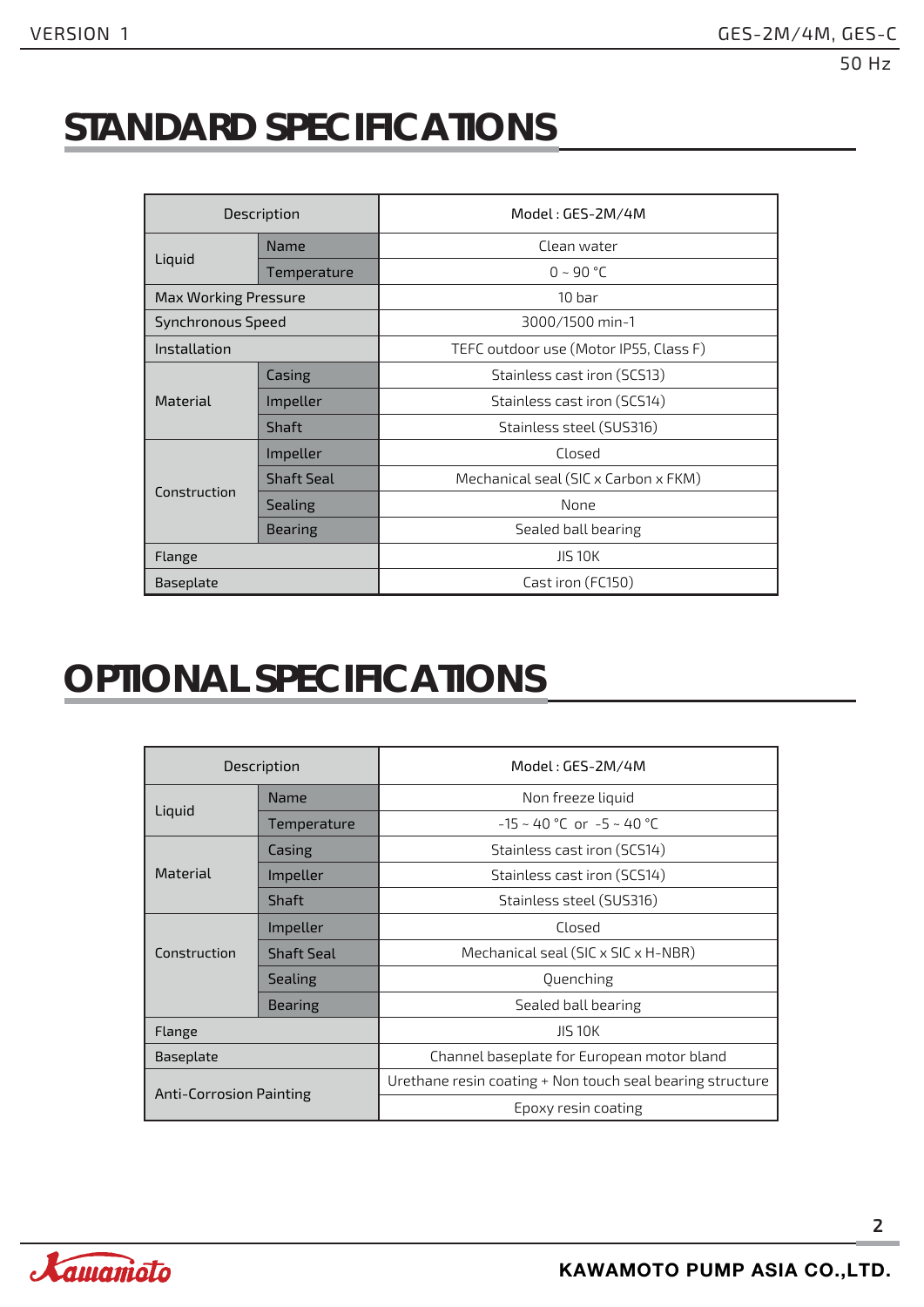# **STANDARD SPECIFICATIONS**

| Description                 |                   | Model: GES-C                           |  |  |
|-----------------------------|-------------------|----------------------------------------|--|--|
|                             | Name              | Clean water                            |  |  |
| Liquid                      | Temperature       | $0 - 90 °C$                            |  |  |
| <b>Max Working Pressure</b> |                   | 10 <sub>bar</sub>                      |  |  |
| Synchronous Speed           |                   | 3000 min-1                             |  |  |
| Installation                |                   | TEFC outdoor use (Motor IP44, Class F) |  |  |
|                             | Casing            | Stainless cast iron (SCS13)            |  |  |
| <b>Material</b>             | Impeller          | Stainless cast iron (SCS13)            |  |  |
|                             | Shaft             | Stainless steel (SUS304)               |  |  |
|                             | Impeller          | Closed                                 |  |  |
|                             | <b>Shaft Seal</b> | Mechanical seal (SIC x Carbon x FKM)   |  |  |
| Construction                | <b>Sealing</b>    | None                                   |  |  |
|                             | Bearing           | Sealed ball bearing                    |  |  |
| Flange                      |                   | <b>JIS 10K</b>                         |  |  |
| Baseplate                   |                   | SPHC or Cast iron (FC150)              |  |  |

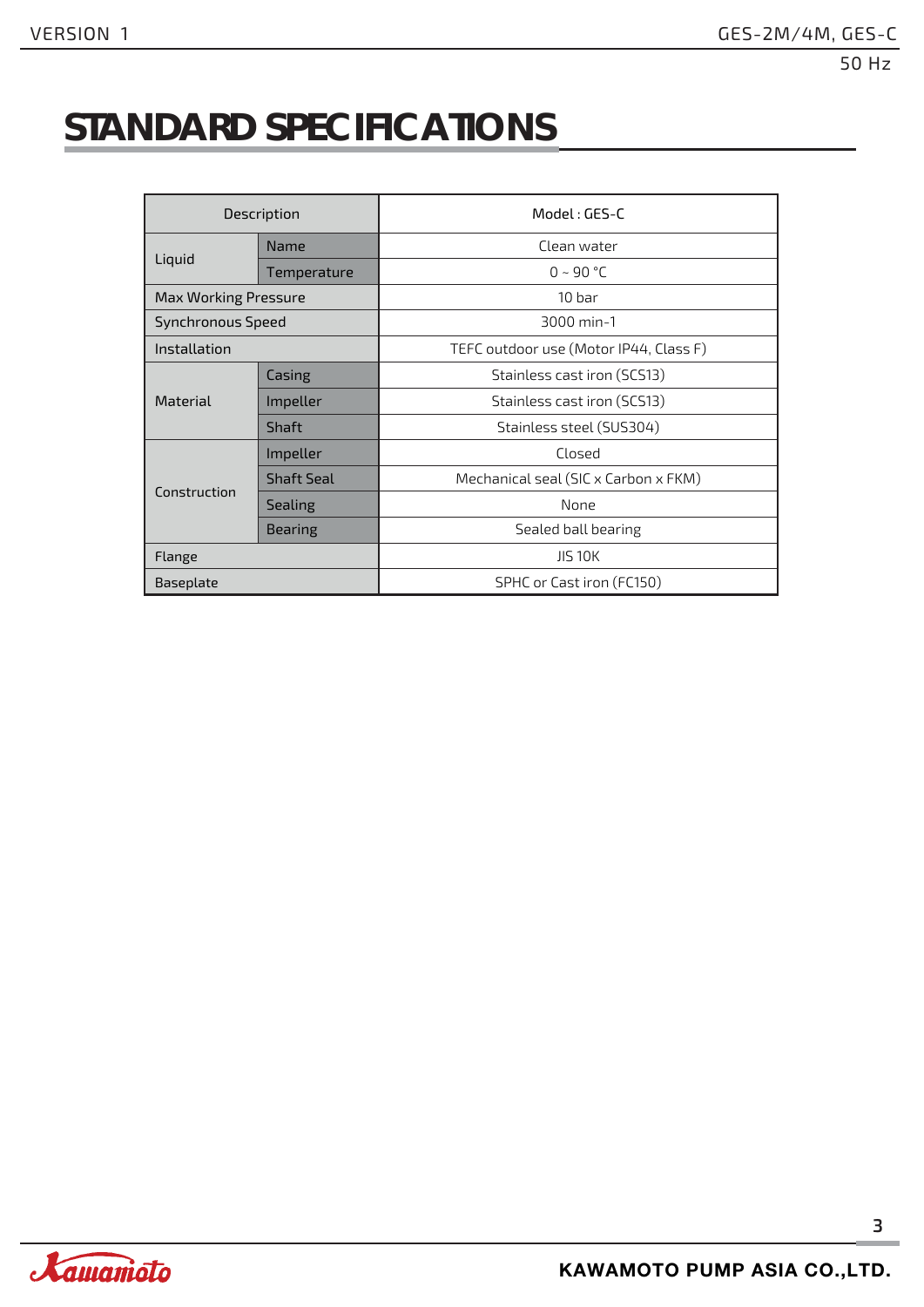# **PERFORMANCE CHART**



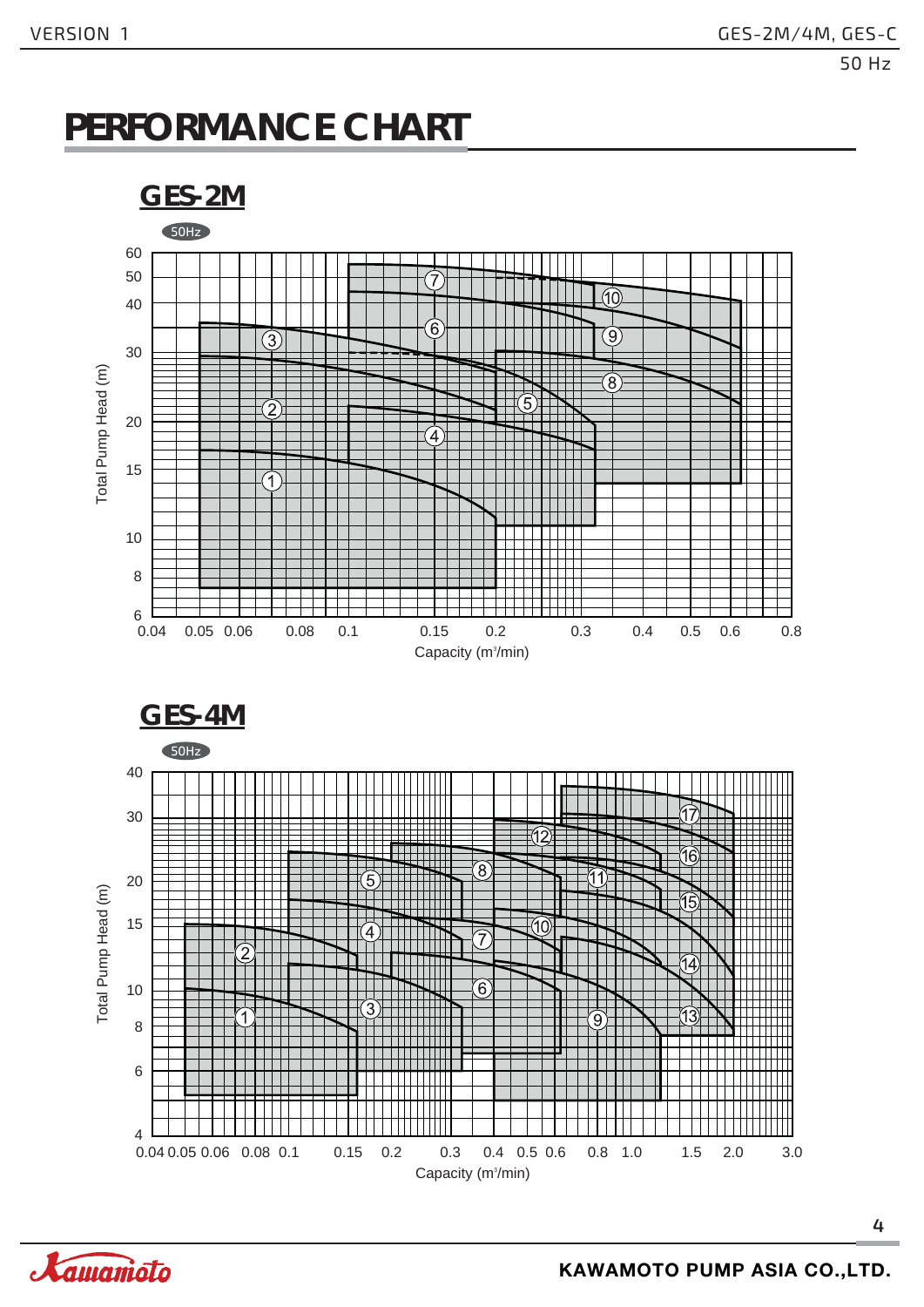

# **MODEL CODE**



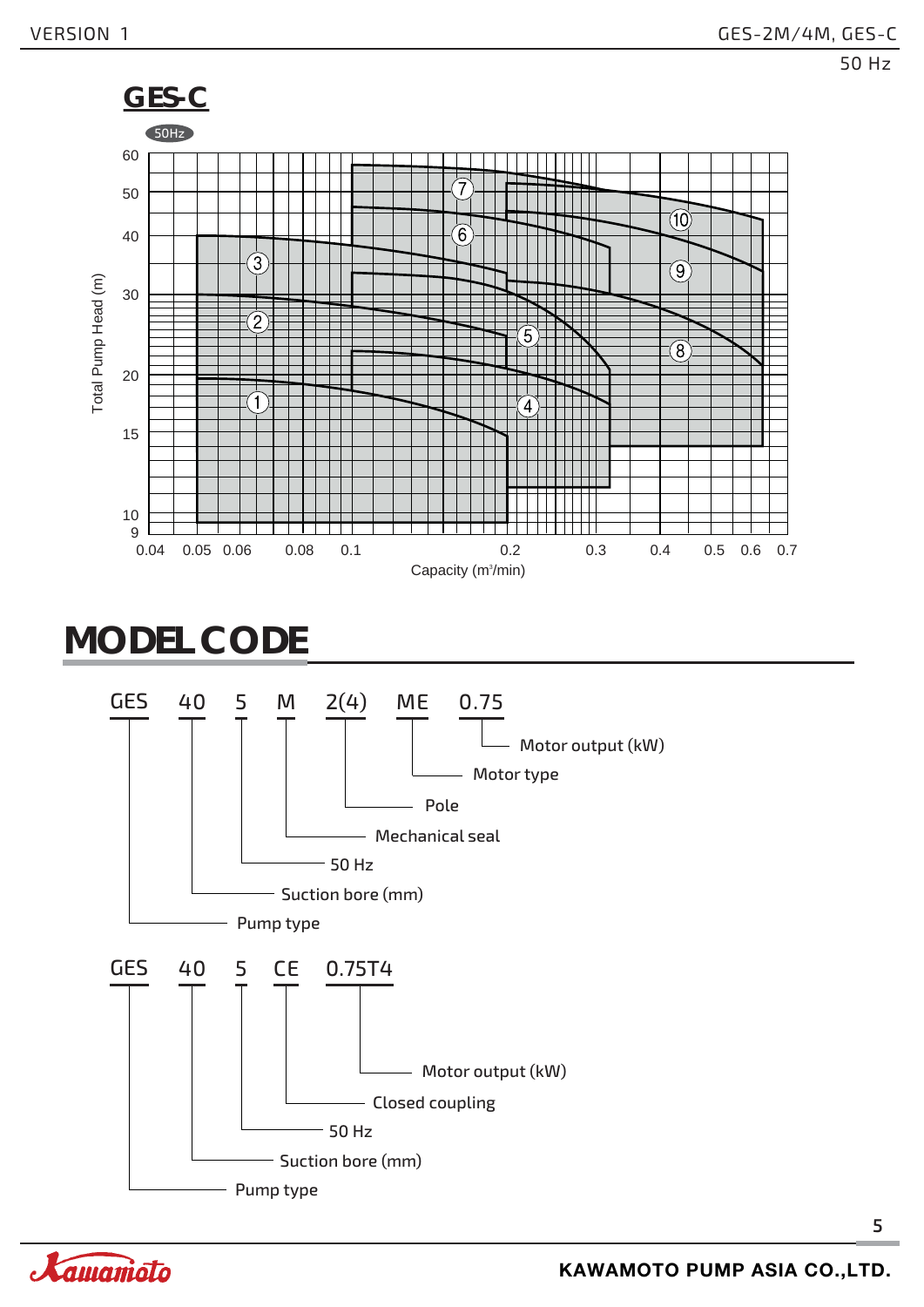# **SPECIFICATION TABLE**

# **GES-2M**

|     |                | Motor |                                   | Maximum<br><b>Back</b>   |                                   |                          |                   |
|-----|----------------|-------|-----------------------------------|--------------------------|-----------------------------------|--------------------------|-------------------|
| No. | Model          | (kW)  | Capacity<br>(m <sup>3</sup> /min) | <b>Total Head</b><br>(m) | Capacity<br>(m <sup>3</sup> /min) | <b>Total Head</b><br>(m) | Pressure<br>(Mpa) |
|     | GES405M2ME0.75 | 0.75  | 0.05                              | 17                       | 0.2                               | 11.5                     | 0.80              |
| 2   | GES405M2ME1.5  | 1.5   | 0.05                              | 29.5                     | 0.2                               | 21.5                     | 0.68              |
| 3   | GES405M2ME2.2  | 2.2   | 0.05                              | 35.5                     | 0.2                               | 27                       | 0.62              |
| 4   | GES505M2ME1.5  | 1.5   | 0.1                               | 22                       | 0.32                              | 17                       | 0.75              |
| 5   | GES505M2ME2.2  | 2.2   | 0.1                               | 30                       | 0.32                              | 19.5                     | 0.67              |
| 6   | GES505M2ME3.7  | 3.7   | 0.1                               | 44                       | 0.32                              | 36                       | 0.54              |
| 7   | GES505M2ME5.5  | 5.5   | 0.1                               | 55                       | 0.32                              | 47.5                     | 0.42              |
| 8   | GES655M2ME3.7  | 3.7   | 0.2                               | 30.5                     | 0.63                              | 22                       | 0.68              |
| 9   | GES655M2ME5.5  | 5.5   | 0.2                               | 40.5                     | 0.63                              | 31                       | 0.58              |
| 10  | GES655M2ME7.5  | 7.5   | 0.2                               | 50                       | 0.63                              | 41.5                     | 0.48              |

# **GES-4M**

|                |                | Motor |                                   | Maximum<br><b>Back</b>   |                                   |                          |                   |
|----------------|----------------|-------|-----------------------------------|--------------------------|-----------------------------------|--------------------------|-------------------|
| No.            | Model          | (kW)  | Capacity<br>(m <sup>3</sup> /min) | <b>Total Head</b><br>(m) | Capacity<br>(m <sup>3</sup> /min) | <b>Total Head</b><br>(m) | Pressure<br>(Mpa) |
| 1              | GES405M4M0.4   | 0.4   | 0.05                              | 10.2                     | 0.16                              | 7.8                      | 0.88              |
| $\overline{2}$ | GES405M4ME0.75 | 0.75  | 0.05                              | 15.2                     | 0.16                              | 12.8                     | 0.83              |
| $\exists$      | GES505M4ME0.75 | 0.75  | 0.1                               | 12.2                     | 0.32                              | 9                        | 0.85              |
| 4              | GES505M4ME1.5  | 1.5   | 0.1                               | 18                       | 0.32                              | 14                       | 0.80              |
| 5              | GES505M4ME2.2  | 2.2   | 0.1                               | 24.2                     | 0.32                              | 20                       | 0.74              |
| 6              | GES655M4ME1.5  | 1.5   | 0.2                               | 13                       | 0.63                              | 10                       | 0.85              |
| $\overline{7}$ | GES655M4ME2.2  | 2.2   | 0.2                               | 16                       | 0.63                              | 13.2                     | 0.82              |
| 8              | GES655M4ME3.7  | 3.7   | 0.2                               | 25.5                     | 0.63                              | 20.8                     | 0.72              |
| 9              | GES805M4ME2.2  | 2.2   | 0.4                               | 12.5                     | 1.25                              | 7.5                      | 0.85              |
| 10             | GES805M4ME3.7  | 3.7   | 0.4                               | 17                       | 1.25                              | 12.2                     | 0.80              |
| 11             | GES805M4ME5.5  | 5.5   | 0.4                               | 24                       | 1.25                              | 19.2                     | 0.74              |
| 12             | GES805M4ME7.5  | 7.5   | 0.4                               | 29.5                     | 1.25                              | 23.5                     | 0.68              |
| 13             | GES1005M4ME3.7 | 3.7   | 0.63                              | 14.2                     | 2.0                               | 7.8                      | 0.83              |
| 14             | GES1005M4ME5.5 | 5.5   | 0.63                              | 19                       | 2.0                               | 11.2                     | 0.79              |
| 15             | GES1005M4ME7.5 | 7.5   | 0.63                              | 23.5                     | 2.0                               | 16                       | 0.74              |
| 16             | GES1005M4ME11  | 11    | 0.63                              | 31                       | 2.0                               | 24                       | 0.68              |
| 17             | GES1005M4ME15  | 15    | 0.63                              | 37                       | 2.0                               | 31                       | 0.61              |

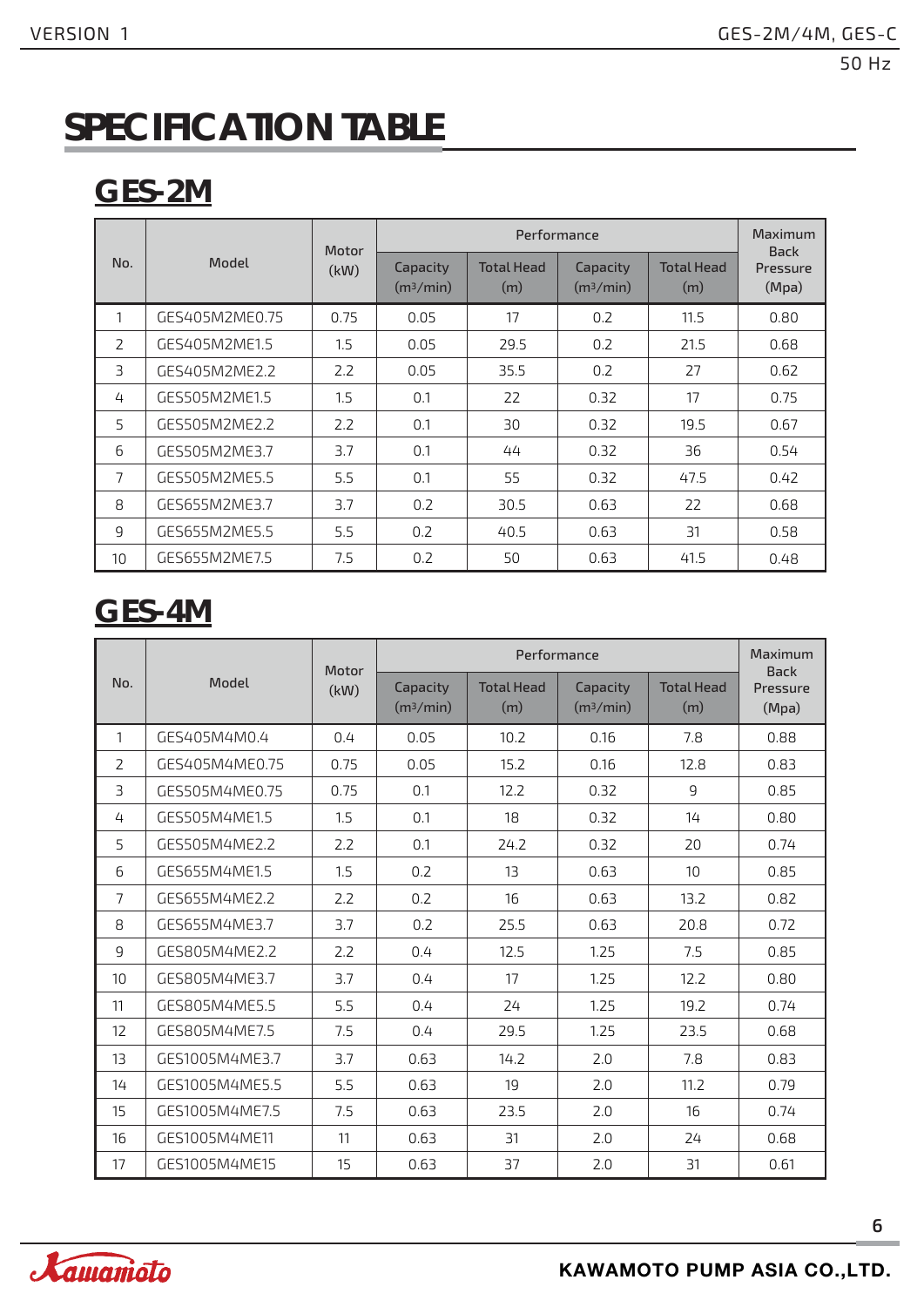# **SPECIFICATION TABLE**

# **GES-C**

|                |              | Motor |                                   | Maximum<br><b>Back</b>   |                                   |                          |                   |  |
|----------------|--------------|-------|-----------------------------------|--------------------------|-----------------------------------|--------------------------|-------------------|--|
| No.            | Model        | (kW)  | Capacity<br>(m <sup>3</sup> /min) | <b>Total Head</b><br>(m) | Capacity<br>(m <sup>3</sup> /min) | <b>Total Head</b><br>(m) | Pressure<br>(Mpa) |  |
| 1              | GES405CE0.75 | 0.75  | 0.05                              | 19.5                     | 0.2                               | 14.5                     | 0.77              |  |
| $\overline{2}$ | GES405CE1.5  | 1.5   | 0.05                              | 30                       | 0.2                               | 24                       | 0.68              |  |
| $\exists$      | GES405CE2.2  | 2.2   | 0.05                              | 40                       | 0.2                               | 33                       | 0.57              |  |
| 4              | GES505CE1.5  | 1.5   | 0.1                               | 22.5                     | 0.32                              | 17                       | 0.74              |  |
| 5              | GES505CE2.2  | 2.2   | 0.1                               | 33.5                     | 0.32                              | 20.5                     | 0.64              |  |
| 6              | GES505CE3.7  | 3.7   | 0.1                               | 45.5                     | 0.32                              | 37.5                     | 0.51              |  |
| 7              | GES505CE5.5  | 5.5   | 0.1                               | 57                       | 0.32                              | 50                       | 0.39              |  |
| 8              | GES655CE3.7  | 3.7   | 0.2                               | 32.5                     | 0.63                              | 21                       | 0.66              |  |
| 9              | GES655CE5.5  | 5.5   | 0.2                               | 45                       | 0.63                              | 34                       | 0.53              |  |
| 10             | GES655CE7.5  | 7.5   | 0.2                               | 52                       | 0.63                              | 43                       | 0.46              |  |

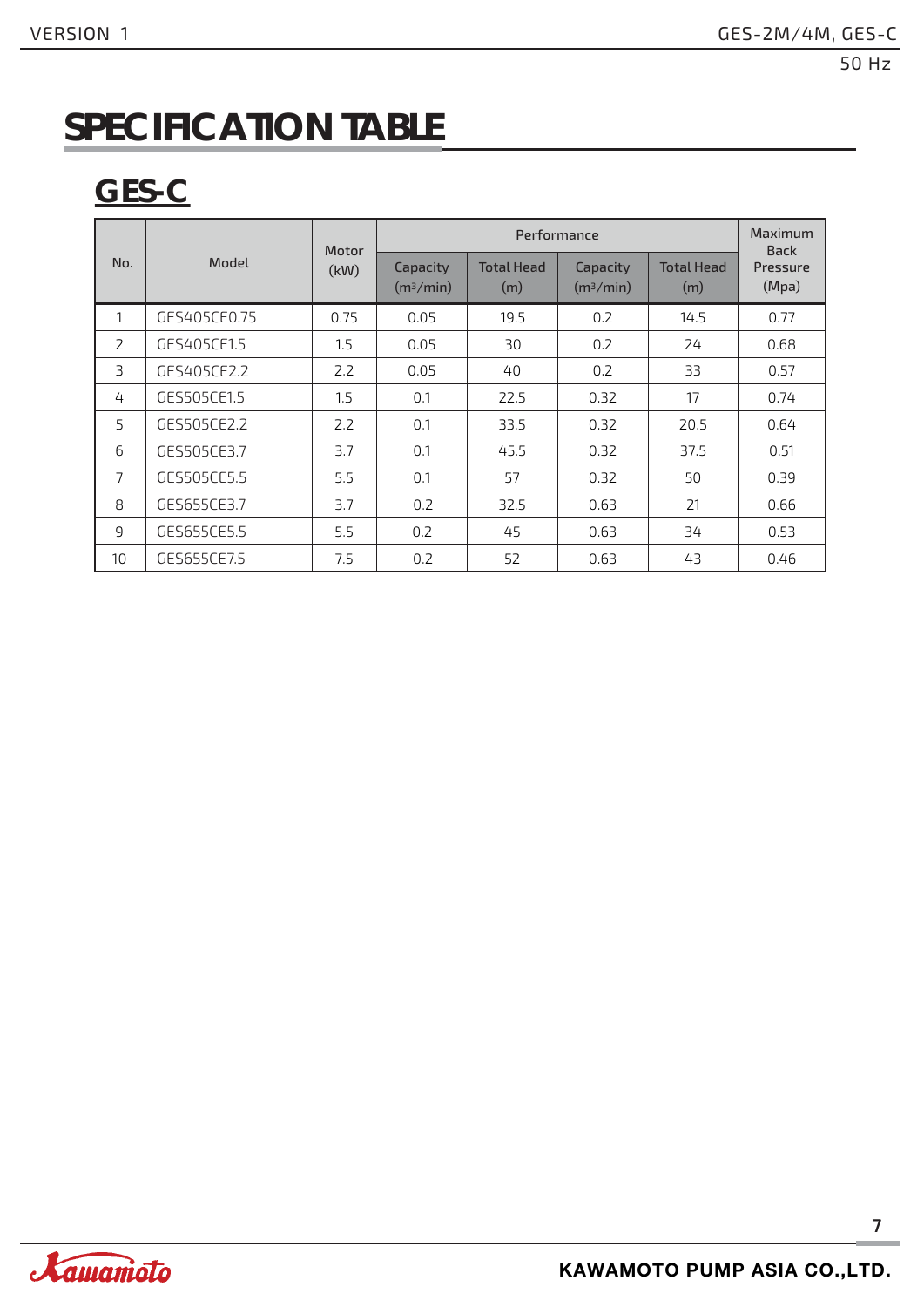# **PUMP DATA**

# **GES-2M**

|                          |                |              | Mechanical   |        | <b>Bearing</b> |                                                         |        | Maximum<br><b>Back</b> |
|--------------------------|----------------|--------------|--------------|--------|----------------|---------------------------------------------------------|--------|------------------------|
| No.                      | Model          | Impeller     | Seal         | Motor  | Pump           | Coupling                                                | Key    | Pressure<br>(Mpa)      |
|                          | GES405M2ME0.75 | <b>SCS14</b> | 016 EA560H-N | 6204ZZ | 6204ZZ         | $063 \times 019 \times 019$                             | 6x6x20 | 0.8                    |
| $\overline{2}$           | GES405M2ME1.5  | <b>SCS14</b> |              | 6204ZZ | 6204ZZ         | $Ø74 \times Ø19 \times Ø24$                             | 6x6x32 | 0.68                   |
| $\overline{\mathcal{L}}$ | GES405M2ME2.2  | <b>SCS14</b> | 020 EA560H-N | 6204ZZ | 6204ZZ         | $074 \times 019 \times 024$                             | 6x6x32 | 0.62                   |
| 4                        | GES505M2ME1.5  | <b>SCS14</b> |              | 6304ZZ | 6304ZZ         | $\varnothing$ 100 x $\varnothing$ 19 x $\varnothing$ 24 | 6x6x32 | 0.75                   |
| 5                        | GES505M2ME2.2  | <b>SCS14</b> |              | 6304ZZ | 6304ZZ         | $0100 \times 019 \times 024$                            | 6x6x32 | 0.67                   |
| 6                        | GES505M2ME3.7  | <b>SCS14</b> |              | 6304ZZ | 6304ZZ         | $\emptyset$ 112 x $\emptyset$ 19 x $\emptyset$ 28       | 6x6x32 | 0.54                   |
| 7                        | GES505M2ME5.5  | <b>SCS14</b> | 025 EA560H-N | 6305ZZ | 6305ZZ         | $0125 \times 024 \times 038$                            | 6x6x32 | 0.42                   |
| 8                        | GES655M2ME3.7  | <b>SCS14</b> | 020 EA560H-N | 6304ZZ | 6304ZZ         | $\emptyset$ 112 x $\emptyset$ 19 x $\emptyset$ 28       | 6x6x32 | 0.68                   |
| 9                        | GES655M2ME5.5  | <b>SCS14</b> |              | 6306ZZ | 6306ZZ         | $0125 \times 024 \times 038$                            | 8x7x40 | 0.58                   |
| 10                       | GES655M2ME7.5  | <b>SCS14</b> | 030 EA560H-N | 6306ZZ | 6306ZZ         | $0125 \times 024 \times 038$                            | 8x7x40 | 0.48                   |

# **GES-4M**

|     | Mechanical     |              |              | <b>Bearing</b> |        |                                                   | <b>Maximum</b><br><b>Back</b> |                   |
|-----|----------------|--------------|--------------|----------------|--------|---------------------------------------------------|-------------------------------|-------------------|
| No. | Model          | Impeller     | Seal         | Motor          | Pump   | Coupling                                          | Key                           | Pressure<br>(Mpa) |
| 1   | GES-405M-4M0.4 | <b>SCS14</b> |              | 6305ZZ         | 6305ZZ | $074 \times 024 \times 014$                       | 8x7x40                        | 0.88              |
| 2   | GES405M4ME0.75 | <b>SCS14</b> |              | 6305ZZ         | 6305ZZ | $074 \times 024 \times 019$                       | 8x7x40                        | 0.83              |
| 3   | GES505M4ME0.75 | <b>SCS14</b> |              | 6305ZZ         | 6305ZZ | $074 \times 024 \times 019$                       | 8x7x40                        | 0.85              |
| 4   | GES505M4ME1.5  | <b>SCS14</b> |              | 6305ZZ         | 6305ZZ | $074 \times 024 \times 024$                       | 8x7x40                        | 0.8               |
| 5   | GES505M4ME2.2  | <b>SCS14</b> |              | 6305ZZ         | 6305ZZ | $\emptyset$ 112 x $\emptyset$ 24 x $\emptyset$ 28 | 8x7x40                        | 0.74              |
| 6   | GES655M4ME1.5  | <b>SCS14</b> | 025 EA560H-N | 6305ZZ         | 6305ZZ | $Ø74 \times Ø24 \times Ø24$                       | 8x7x40                        | 0.85              |
| 7   | GES655M4ME2.2  | <b>SCS14</b> |              | 6305ZZ         | 6305ZZ | $\emptyset$ 112 x $\emptyset$ 24 x $\emptyset$ 28 | 8x7x40                        | 0.82              |
| 8   | GES655M4ME3.7  | <b>SCS14</b> |              | 6305ZZ         | 6305ZZ | $Ø125 \times Ø24 \times Ø28$                      | 8x7x40                        | 0.72              |
| 9   | GES805M4ME2.2  | <b>SCS14</b> |              | 6305ZZ         | 6305ZZ | $0112 \times 024 \times 028$                      | 8x7x40                        | 0.85              |
| 10  | GES805M4ME3.7  | <b>SCS14</b> |              | 6305ZZ         | 6305ZZ | $0125 \times 024 \times 028$                      | 8x7x40                        | 0.8               |
| 11  | GES805M4ME5.5  | <b>SCS14</b> |              | 6307ZZ         | 6307ZZ | $0140 \times 032 \times 038$                      | 10x8x50                       | 0.74              |
| 12  | GES805M4ME7.5  | <b>SCS14</b> | 030 EA560H-N | 6307ZZ         | 6307ZZ | $0140 \times 032 \times 038$                      | 10x8x50                       | 0.68              |
| 13  | GES1005M4ME3.7 | <b>SCS14</b> |              | 6307ZZ         | 6307ZZ | $0125 \times 032 \times 028$                      | 10x8x50                       | 0.83              |
| 14  | GES1005M4ME5.5 | <b>SCS14</b> |              | 6307ZZ         | 6307ZZ | $0140 \times 032 \times 038$                      | 10x8x50                       | 0.79              |
| 15  | GES1005M4ME7.5 | <b>SCS14</b> |              | 6307ZZ         | 6307ZZ | $0140 \times 032 \times 038$                      | 10x8x50                       | 0.74              |
| 16  | GES1005M4ME11  | <b>SCS14</b> | 35 EA560H-N  | 6307ZZ         | 6307ZZ | $0160 \times 032 \times 042$                      | 10x8x50                       | 0.68              |
| 17  | GES1005M4ME15  | <b>SCS14</b> |              | 6307ZZ         | 6307ZZ | $0160 \times 032 \times 042$                      | 10x8x50                       | 0.61              |

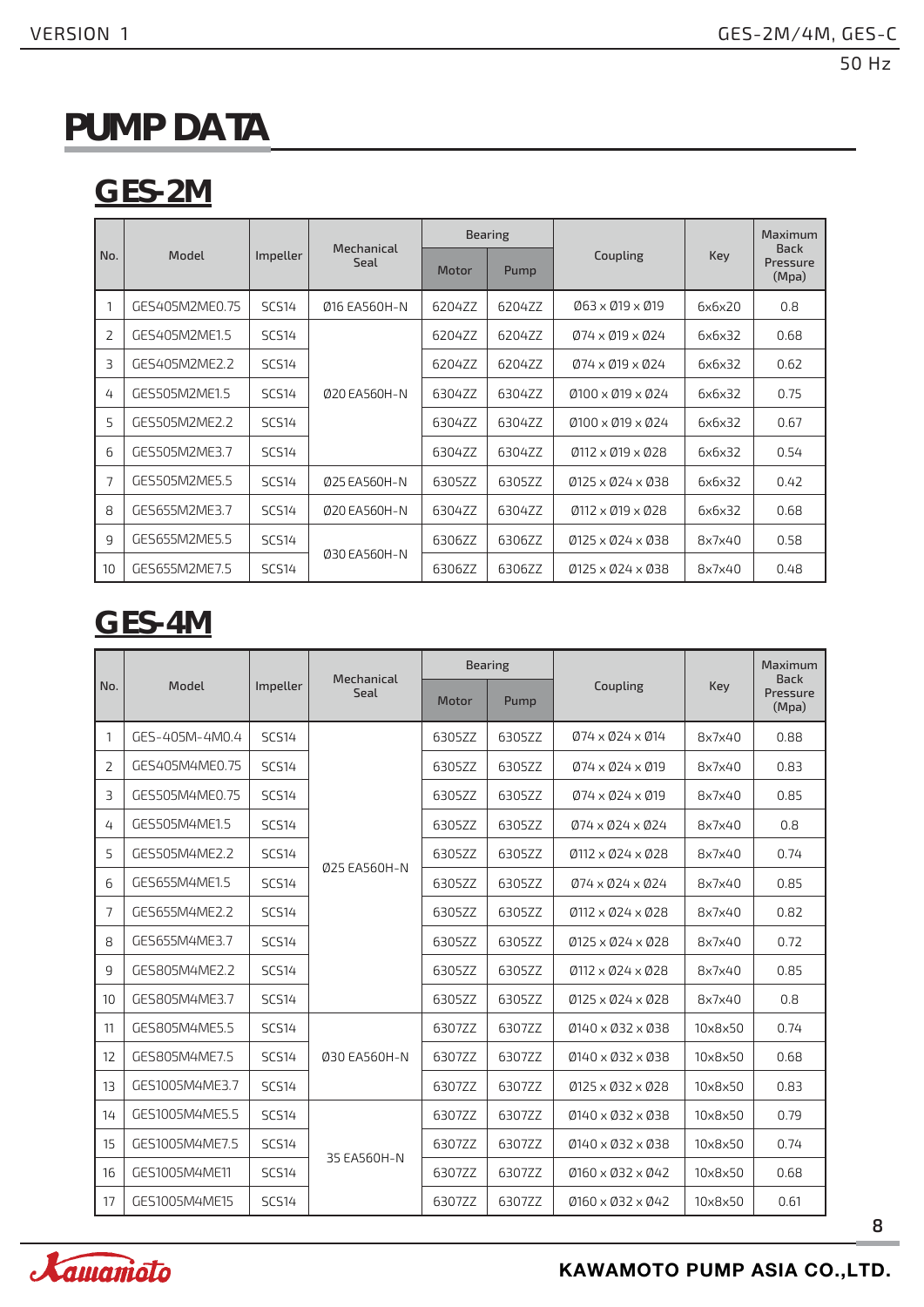# **PUMP DATA**

# **GES-2M**

|                |                | Motor         |               |                           |                        | <b>Shaft Diameter</b> |               |
|----------------|----------------|---------------|---------------|---------------------------|------------------------|-----------------------|---------------|
| No.            | Model          | Power<br>(kW) | Frame<br>(No) | Impeller Diameter<br>(mm) | Coupling<br><b>CLA</b> | Pump<br>(mm)          | Motor<br>(mm) |
| 1              | GES405M2ME0.75 | 0.75          | 80L           | $G-122$                   | $AF-53$                | 19                    | 19            |
| $\overline{2}$ | GES405M2ME1.5  | 1.5           | 90L           | $G-156$                   | AF-64                  | 19                    | 24            |
| 3              | GES405M2ME2.2  | 2.2           | 90L           | $G-173$                   | AF-64                  | 19                    | 24            |
| 4              | GES505M2ME1.5  | 1.5           | 90L           | $G-138$                   | 100                    | 19                    | 24            |
| 5              | GES505M2ME2.2  | 2.2           | 90L           | $G-159$                   | 100                    | 19                    | 24            |
| 6              | GES505M2ME3.7  | 3.7           | 112M          | $G-187$                   | 112                    | 19                    | 28            |
| $\overline{7}$ | GES505M2ME5.5  | 5.5           | <b>1325</b>   | $G - 208$                 | 125                    | 24                    | 38            |
| 8              | GES655M2ME3.7  | 3.7           | 112M          | $G-157$                   | 112                    | 19                    | 28            |
| 9              | GES655M2ME5.5  | 5.5           | <b>1325</b>   | $G-182$                   | 125                    | 24                    | 38            |
| 10             | GES655M2ME7.5  | 7.5           | 132S          | $G-199$                   | 125                    | 24                    | 38            |

# **GES-4M**

|                |                | Motor         |               |                           | <b>Shaft Diameter</b>  |              |               |
|----------------|----------------|---------------|---------------|---------------------------|------------------------|--------------|---------------|
| No.            | Model          | Power<br>(kW) | Frame<br>(No) | Impeller Diameter<br>(mm) | Coupling<br><b>CLA</b> | Pump<br>(mm) | Motor<br>(mm) |
| $\mathbf{1}$   | GES-405M-4M0.4 | 0.4           | 71M           | $G-182$                   | $AF-64$                | 24           | 14            |
| $\overline{2}$ | GES405M4ME0.75 | 0.75          | 80M           | $G - 215$                 | $AF-64$                | 24           | 19            |
| 3              | GES505M4ME0.75 | 0.75          | 80M           | $G-193$                   | $AF-64$                | 24           | 19            |
| 4              | GES505M4ME1.5  | 1.5           | 90L           | $G - 240$                 | $AF-64$                | 24           | 24            |
| 5              | GES505M4ME2.2  | 2.2           | 100L          | $G - 269$                 | 112                    | 24           | 28            |
| 6              | GES655M4ME1.5  | 1.5           | 90L           | $G-198$                   | $AF-64$                | 24           | 24            |
| $\overline{7}$ | GES655M4ME2.2  | 2.2           | 100L          | $G - 216$                 | 112                    | 24           | 28            |
| 8              | GES655M4ME3.7  | 3.7           | 112M          | $G - 275$                 | 125                    | 24           | 28            |
| 9              | GES805M4ME2.2  | 2.2           | 100L          | $G-193$                   | 112                    | 24           | 28            |
| 10             | GES805M4ME3.7  | 3.7           | 112M          | $G - 224$                 | 125                    | 24           | 28            |
| 11             | GES805M4ME5.5  | 5.5           | <b>1325</b>   | $G - 264$                 | 140                    | 32           | 38            |
| 12             | GES805M4ME7.5  | 7.5           | 132M          | $G - 298$                 | 140                    | 32           | 38            |
| 13             | GES1005M4ME3.7 | 3.7           | 112M          | $G - 210$                 | 125                    | 32           | 28            |
| 14             | GES1005M4ME5.5 | 5.5           | <b>1325</b>   | $G - 240$                 | 140                    | 32           | 38            |
| 15             | GES1005M4ME7.5 | 7.5           | 132M          | $G - 266$                 | 140                    | 32           | 38            |
| 16             | GES1005M4ME11  | 11            | 160M          | $G - 308$                 | 160                    | 32           | 42            |
| 17             | GES1005M4ME15  | 15            | 160L          | $G - 334$                 | 160                    | 32           | 42            |

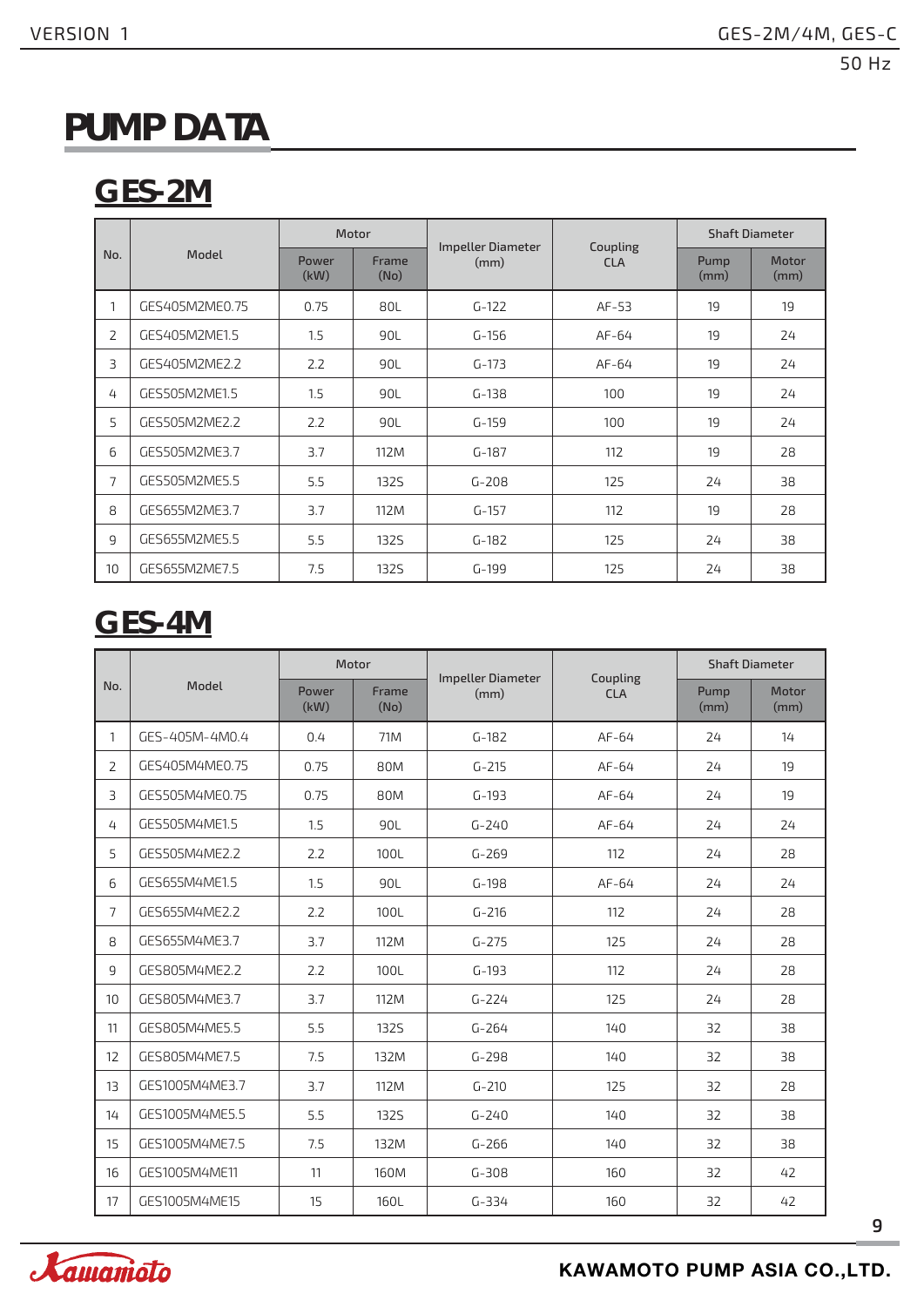### **SECTION VIEW - MECHANICAL SEAL (GES-2M/4M)**





| No.             | Part Name             | <b>Material</b>   | No. | Part Name      | Material        |
|-----------------|-----------------------|-------------------|-----|----------------|-----------------|
| 1               | Casing                | SCS <sub>13</sub> | 13  | 0-Ring         | Rubber          |
| $\overline{2}$  | Casing cover          | <b>SCS13</b>      | 14  | Ajust ring     | <b>SUS316</b>   |
| 3               | Impeller              | <b>SCS14</b>      | 15  | Key            | <b>SUS316</b>   |
| 4               | Shaft                 | SUS316+S35C       | 16  | Nut            | SUS304 (GES-2M) |
| 5               | <b>Bearing</b>        |                   |     |                | SUS316 (GES-4M) |
| 6               | Bearing box           | <b>FC</b>         | 17  | Deflector      | Rubber          |
| 7               | Bearing cover         | <b>FC</b>         | 18  | Deflector      | Rubber          |
| 8               | Mechanical seal cover | <b>SCS14</b>      | 19  | Coupling       | FC              |
| 9               | 0-Ring                | Rubber            | 20  | Supporter      | <b>SPHC</b>     |
| 10 <sup>1</sup> | Mechanical seal       |                   | 21  | Baseplate      | <b>FC</b>       |
| 11              | Stopper ring          | SUS316            | 22  | Coupling guard | <b>SPCC</b>     |
| 12              | <b>Screw</b>          | SUS304 (GES-2M)   | 23  | Plug           | <b>SCS13</b>    |
|                 |                       | SUS316 (GES-4M)   | 24  | Plug           | <b>SCS13</b>    |

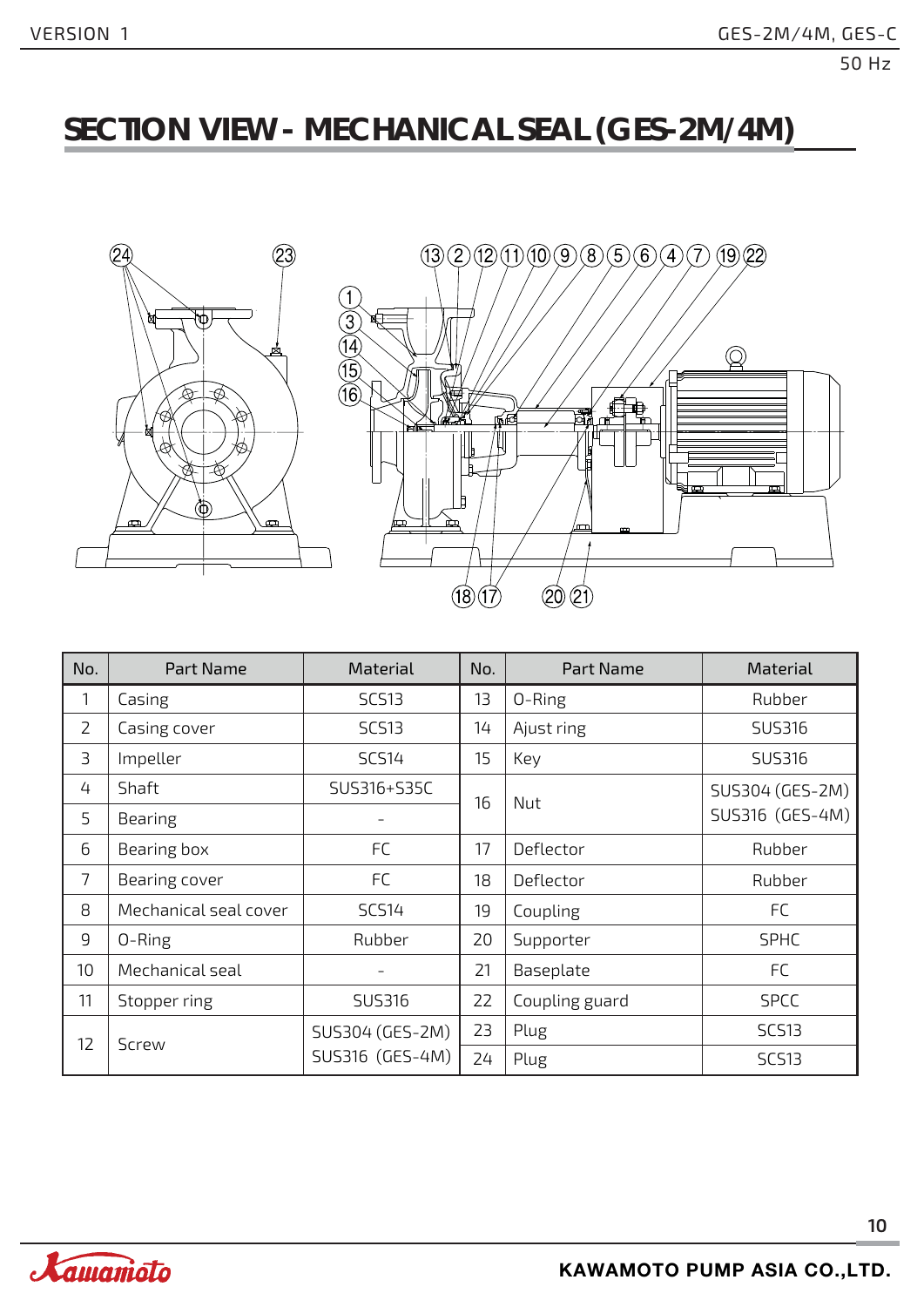### **SECTION VIEW - MECHANICAL SEAL (GES-C)**



| No.            | Part Name       | <b>Material</b> | No. | Part Name | Material                 |
|----------------|-----------------|-----------------|-----|-----------|--------------------------|
|                | Casing          | <b>SCS13</b>    | 8   | Deflector | Rubber                   |
| $\overline{2}$ | Casing cover    | <b>SCS13</b>    | 9   | Motor     | $\overline{\phantom{0}}$ |
| 3              | Impeller        | <b>SCS14</b>    | 10  | 0-Ring    | Rubber                   |
| 4              | Key             | SUS304          | 11  | Baseplate | SPHC or FC               |
| 5              | Nut             | SUS304          | 12  | Plug      | <b>SCS13</b>             |
| 6              | Mechanical seal |                 | 13  | Plug      | <b>SCS13</b>             |
| 7              | <b>Spring</b>   | SUS304          |     |           |                          |

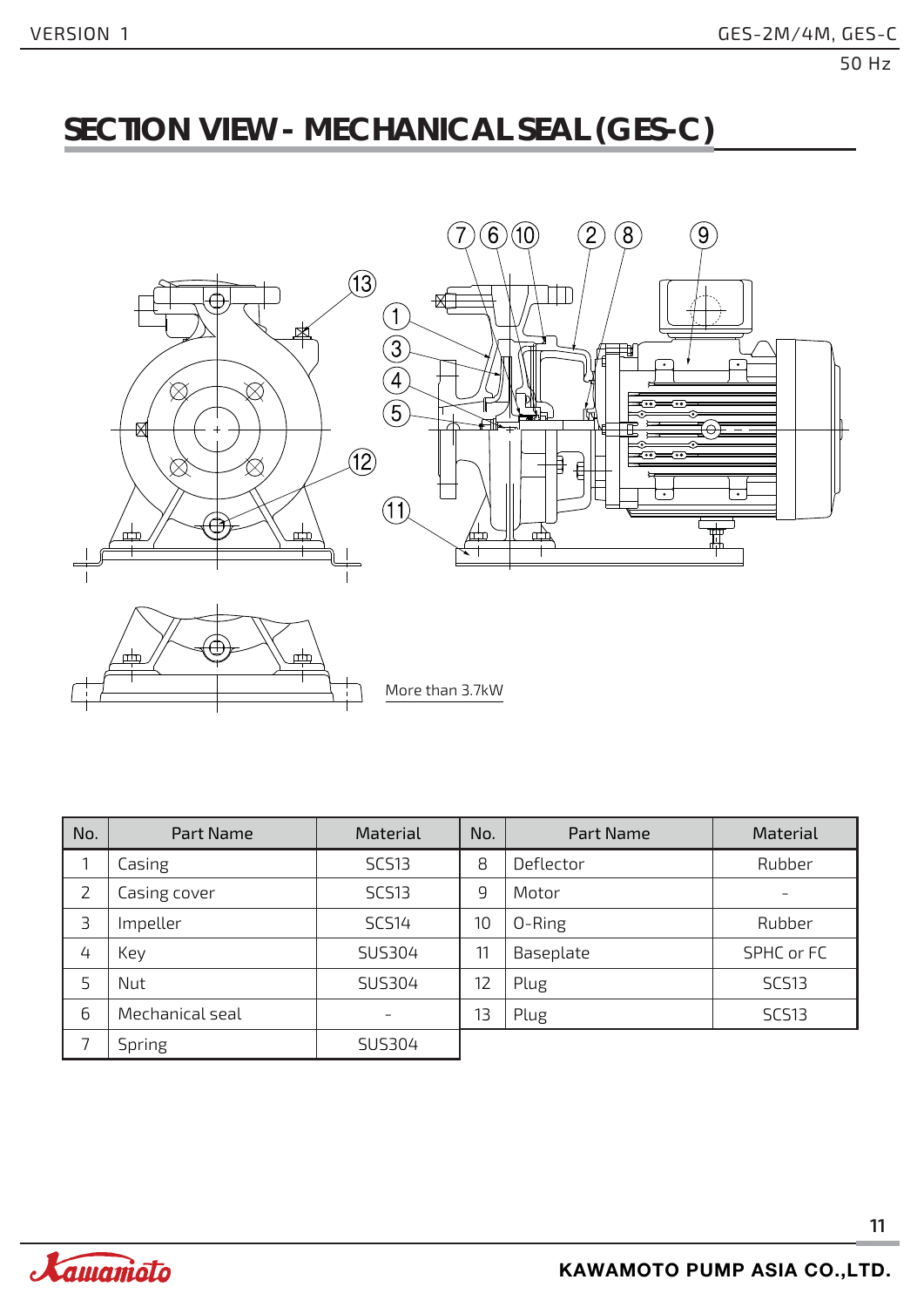### **DRAWING DIMENSION – BARE PUMP (GES-2M)**





| <b>Bore</b><br>d1xd2 | Model          | Motor<br>(kW) |     |     |     | <b>Pump Dimension</b> |                |     |     |                | Shaft |    | <b>Coupling Key</b> |            |     |    | Weight<br>(kg) |
|----------------------|----------------|---------------|-----|-----|-----|-----------------------|----------------|-----|-----|----------------|-------|----|---------------------|------------|-----|----|----------------|
| (mm)                 |                |               | h1  | h2  | n1  | n <sub>2</sub>        | $\overline{a}$ | f   | m1  | m <sub>2</sub> | d     |    | T                   | W          | U   | k  |                |
|                      | GES405M2ME0.75 | 0.75          | 252 | 112 | 180 | 140                   | 65             | 265 | 80  | 56             | 19    | 28 | 6                   | 6          | 3.5 | 20 | 18             |
| 40×32                | GES405M2ME1.5  | 1.5           | 292 | 132 | 240 | 190                   | 80             | 360 | 100 | 70             | 19    | 40 | 6                   | 6          | 3.5 | 32 | 26.7           |
|                      | GES405M2ME2.2  | 2.2           | 292 | 132 | 240 | 190                   | 80             | 360 | 100 | 70             | 19    | 40 | 6                   | 6          | 3.5 | 32 | 27.7           |
|                      | GES505M2ME1.5  | 1.5           | 252 | 112 | 190 | 140                   | 80             | 440 | 100 | 70             | 19    | 40 | 6                   | 6          | 3.5 | 32 | 32.7           |
| 50×40                | GES505M2ME2.2  | 2.2           | 292 | 132 | 240 | 190                   | 80             | 440 | 100 | 70             | 19    | 40 | 6                   | $\sqrt{2}$ | 3.5 | 32 | 28             |
|                      | GES505M2ME3.7  | 3.7           | 292 | 132 | 240 | 190                   | 80             | 440 | 100 | 70             | 19    | 40 | 6                   | $\sqrt{2}$ | 3.5 | 32 | 36.2           |
|                      | GES505M2ME5.5  | 5.5           | 340 | 160 | 240 | 190                   | 80             | 440 | 100 | 70             | 24    | 50 | 6                   | 6          | 4   | 32 | 50.6           |
|                      | GES655M2ME3.7  | 3.7           | 292 | 132 | 240 | 190                   | 80             | 440 | 100 | 70             | 19    | 40 | 6                   | 6          | 3.5 | 32 | 37.2           |
| 65x50                | GES655M2ME5.5  | 5.5           | 340 | 160 | 265 | 212                   | 100            | 460 | 100 | 70             | 24    | 50 | 6                   | $\sqrt{2}$ | 4   | 32 | 55.6           |
|                      | GES655M2ME7.5  | 7.5           | 340 | 160 | 265 | 212                   | 100            | 460 | 100 | 70             | 24    | 50 | 7                   | 8          | 4   | 40 | 51.6           |

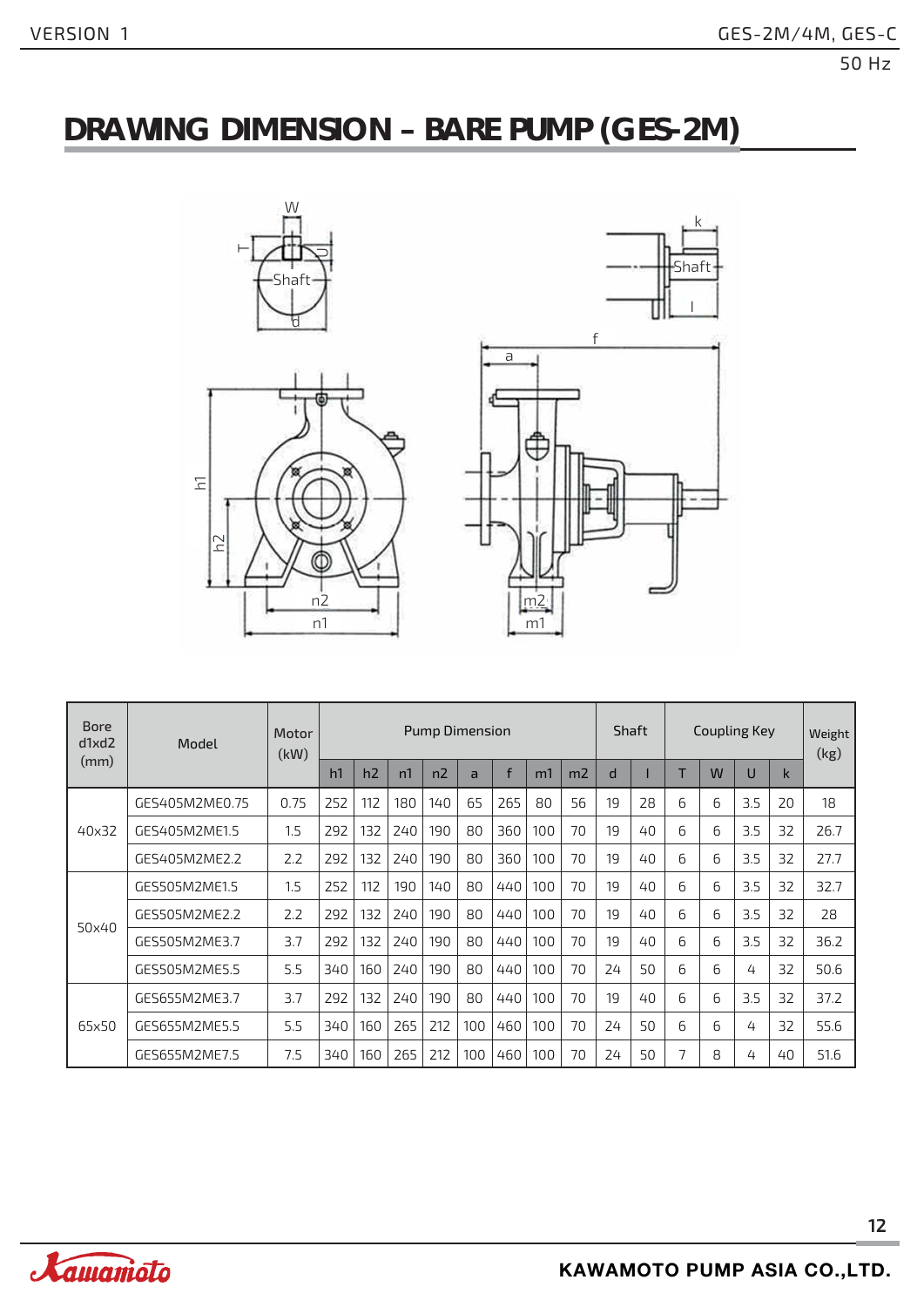# **DRAWING DIMENSION – BARE PUMP (GES-4M)**





| <b>Bore</b><br>d1xd2 | Model          | Motor<br>(kW) |     |     |     | <b>Pump Dimension</b> |                |     |     |                |    | Shaft |                | <b>Coupling Key</b> |   |      | Weight<br>(kg) |
|----------------------|----------------|---------------|-----|-----|-----|-----------------------|----------------|-----|-----|----------------|----|-------|----------------|---------------------|---|------|----------------|
| (mm)                 |                |               | h1  | h2  | n1  | n2                    | $\overline{a}$ | f   | m1  | m <sub>2</sub> | d  |       | т              | W                   | U | k    |                |
| 40×32                | GES-405M-4M0.4 | 0.4           | 340 | 160 | 240 | 190                   | 80             | 460 | 100 | 70             | 24 | 50    | 7              | 8                   | 4 | 40   | 31.6           |
|                      | GES405M4ME0.75 | 0.75          | 340 | 160 | 240 | 190                   | 80             | 460 | 100 | 70             | 24 | 50    | $\overline{7}$ | 8                   | 4 | 40   | 38.1           |
|                      | GES505M4ME0.75 | 0.75          | 340 | 160 | 265 | 212                   | 100            | 460 | 100 | 70             | 24 | 50    | $\overline{7}$ | 8                   | 4 | 40   | 40.1           |
| 50×40                | GES505M4ME1.5  | 1.5           | 405 | 180 | 320 | 250                   | 100            | 460 | 125 | 95             | 24 | 50    | 7              | 8                   | 4 | 40   | 46             |
|                      | GES505M4ME2.2  | 2.2           | 405 | 180 | 320 | 250                   | 100            | 460 | 125 | 95             | 24 | 50    | $\overline{7}$ | 8                   | 4 | 40   | 43             |
|                      | GES655M4ME1.5  | 1.5           | 360 | 160 | 265 | 212                   | 100            | 460 | 100 | 70             | 24 | 50    | $\overline{7}$ | 8                   | 4 | 40   | 37             |
| 65x50                | GES655M4ME2.2  | 2.2           | 360 | 160 | 265 | 212                   | 100            | 460 | 100 | 70             | 24 | 50    | 7              | 8                   | 4 | 40   | 42             |
|                      | GES655M4ME3.7  | 3.7           | 405 | 180 | 320 | 250                   | 100            | 460 | 125 | 95             | 24 | 50    | $\overline{7}$ | 8                   | 4 | 40   | 49             |
|                      | GES805M4ME2.2  | 2.2           | 405 | 180 | 320 | 250                   | 100            | 460 | 125 | 95             | 24 | 50    | $\overline{7}$ | 8                   | 4 | 40   | 45.4           |
| 80×65                | GES805M4ME3.7  | 3.7           | 405 | 180 | 320 | 250                   | 100            | 460 | 125 | 95             | 24 | 50    | $\overline{7}$ | 8                   | 4 | 40   | 42             |
|                      | GES805M4ME5.5  | 5.5           | 450 | 200 | 360 | 280                   | 100            | 570 | 160 | 120            | 32 | 24.5  | 8              | 10                  | 5 | 50   | 62             |
|                      | GES805M4ME7.5  | 7.5           | 505 | 225 | 400 | 315                   | 125            | 595 | 160 | 120            | 32 | 80    | 8              | 10                  | 5 | 55.5 | 83.8           |
|                      | GES1005M4ME3.7 | 3.7           | 430 | 180 | 345 | 280                   | 125            | 595 | 125 | 95             | 32 | 24.5  | 8              | 10                  | 5 | 50   | 69             |
|                      | GES1005M4ME5.5 | 5.5           | 505 | 225 | 400 | 315                   | 125            | 595 | 160 | 120            | 32 | 80    | 8              | 10                  | 5 | 50   | 51             |
| 100×80               | GES1005M4ME7.5 | 7.5           | 505 | 225 | 400 | 315                   | 125            | 595 | 160 | 120            | 32 | 80    | 8              | 10                  | 5 | 50   | 81             |
|                      | GES1005M4ME11  | 11            | 565 | 250 | 400 | 315                   | 125            | 595 | 160 | 120            | 32 | 80    | 8              | 10                  | 5 | 50   | 96             |
|                      | GES1005M4ME15  | 15            | 565 | 250 | 400 | 315                   | 125            | 595 | 160 | 120            | 32 | 80    | 8              | 10                  | 5 | 50   | 102            |

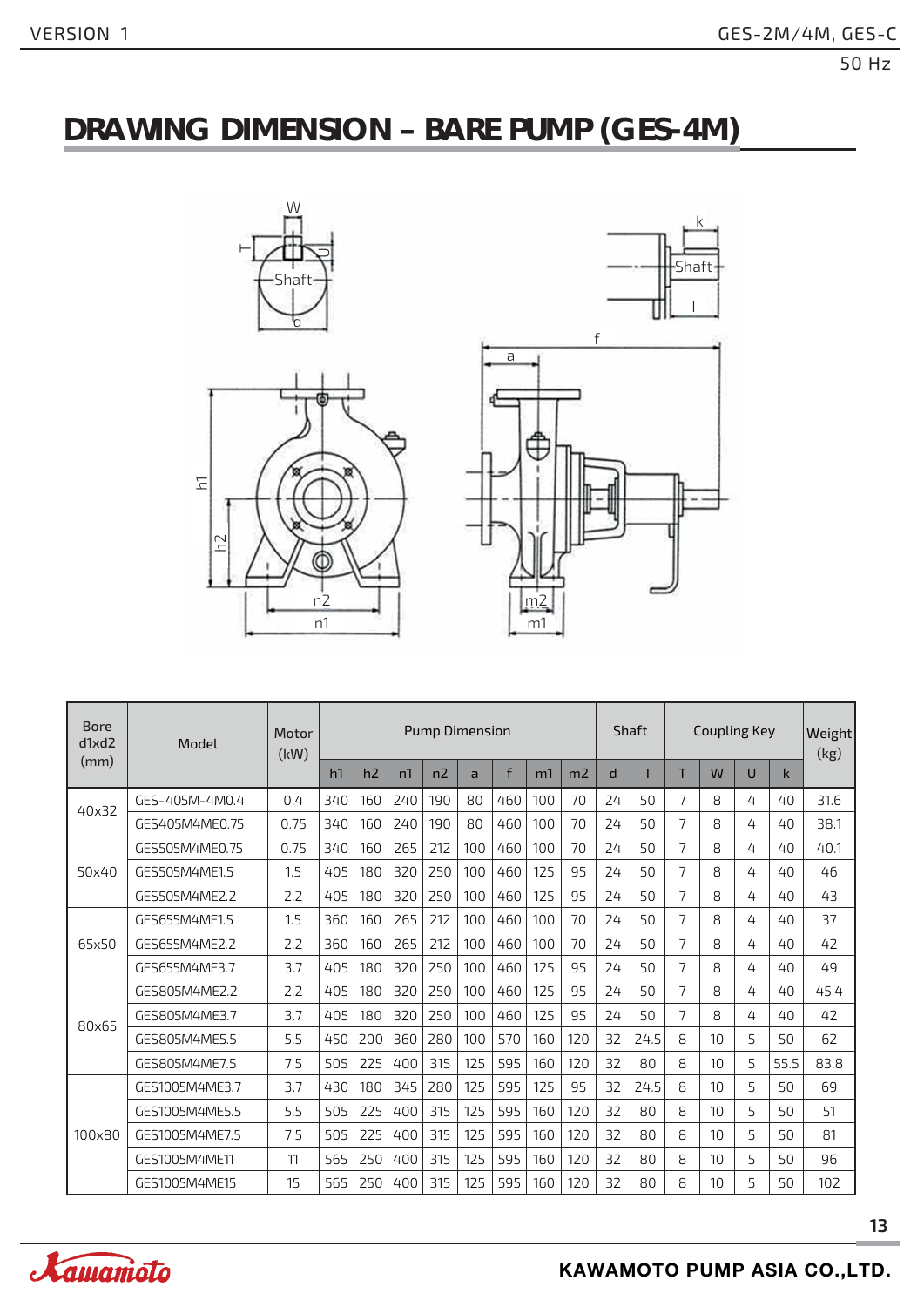### **DRAWING DIMENSION - COMPLETE SET (GES-2M)**

| $\bullet$ Flange       |                          |     |                |    | Unit: mm       |
|------------------------|--------------------------|-----|----------------|----|----------------|
| Suction<br><b>Bore</b> | Discharge<br><b>Bore</b> | g1  | g <sub>2</sub> | n1 | n <sub>2</sub> |
| d1                     | d2                       |     |                |    |                |
| 40                     | 32                       | 105 | 100            | ᠘  | 4              |
| 50                     | 40                       | 120 | 105            | 4  | 4              |
| 65                     | 50                       | 140 | 120            |    | 4              |





Unit : mm

| Suction d1<br>$\mathsf{x}$<br>Discharge d2 | Model          | <b>Motor</b><br>(kW) |           | Pump | Baseplate |           |           |           |           |           |  |  |  |
|--------------------------------------------|----------------|----------------------|-----------|------|-----------|-----------|-----------|-----------|-----------|-----------|--|--|--|
| (mm)                                       |                |                      | <b>SC</b> | PL   | BI        | <b>BL</b> | <b>BA</b> | <b>BM</b> | <b>BP</b> | <b>BW</b> |  |  |  |
|                                            | GES405M2ME0.75 | 0.75                 | 65        | 265  | 20        | 468       | 82        | 300       | 230       | 266       |  |  |  |
| 40×32                                      | GES405M2ME1.5  | 1.5                  | 80        | 360  | 25        | 648       | 112       | 420       | 290       | 336       |  |  |  |
|                                            | GES405M2ME2.2  | 2.2                  | 80        | 360  | 25        | 648       | 112       | 420       | 290       | 336       |  |  |  |
|                                            | GES505M2ME1.5  | 1.5                  | 80        | 440  | 25        | 726       | 127       | 480       | 290       | 336       |  |  |  |
| 50x40                                      | GES505M2ME2.2  | 2.2                  | 80        | 440  | 25        | 722       | 120       | 480       | 290       | 336       |  |  |  |
|                                            | GES505M2ME3.7  | 3.7                  | 80        | 440  | 25        | 818       | 138       | 540       | 320       | 366       |  |  |  |
|                                            | GES505M2ME5.5  | 5.5                  | 80        | 440  | 25        | 819       | 138       | 540       | 350       | 396       |  |  |  |
|                                            | GES655M2ME3.7  | 3.7                  | 80        | 440  | 25        | 818       | 138       | 540       | 320       | 366       |  |  |  |
| 65x50                                      | GES655M2ME5.5  | 5.5                  | 100       | 460  | 25        | 819       | 138       | 540       | 350       | 396       |  |  |  |
|                                            | GES655M2ME7.5  | 7.5                  | 100       | 460  | 25        | 819       | 138       | 540       | 350       | 396       |  |  |  |

Continue to the next page

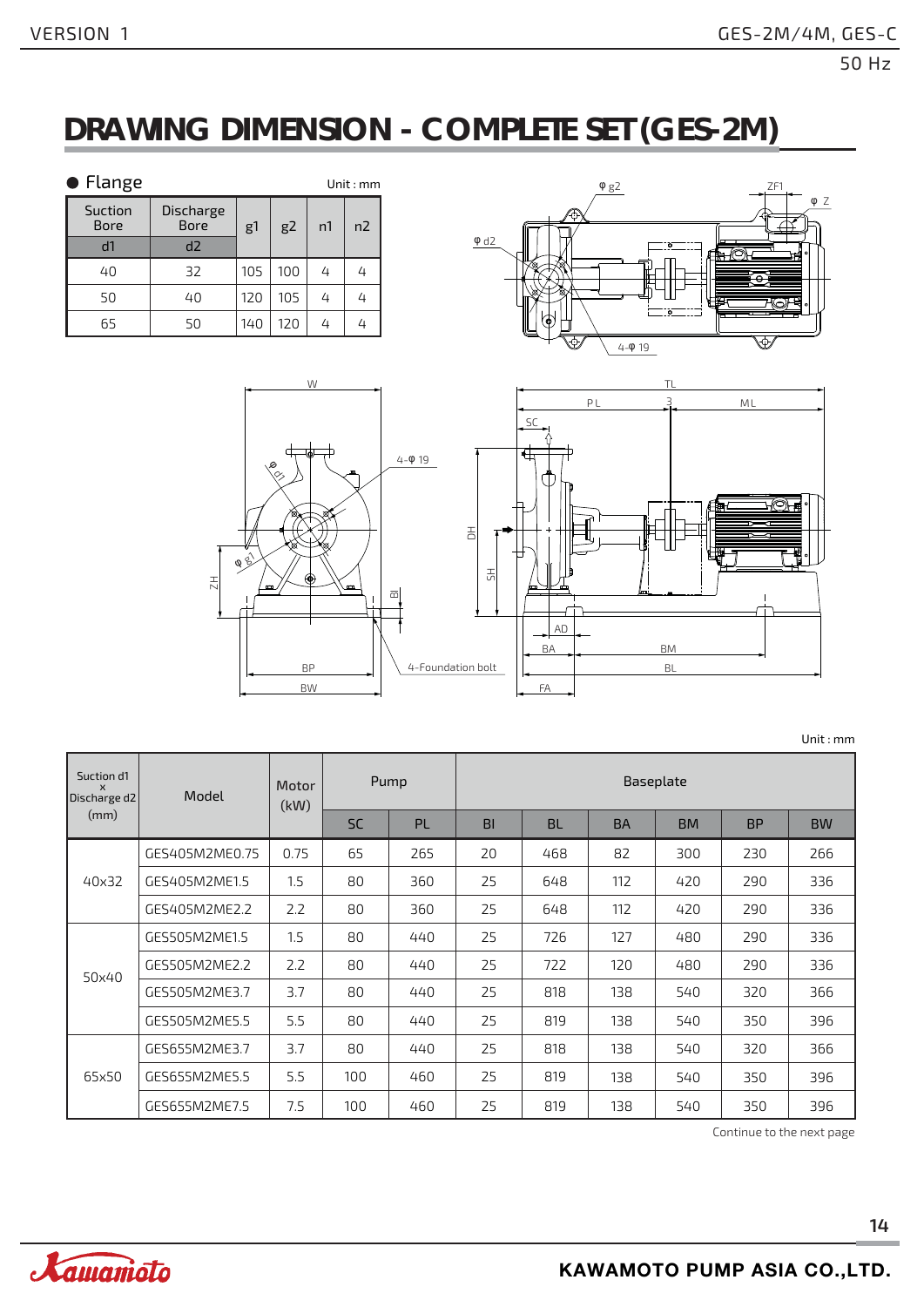### **DRAWING DIMENSION - COMPLETE SET (GES-2M)**

| ● Flange               |                          |     |                |    | Unit: $mm$ |
|------------------------|--------------------------|-----|----------------|----|------------|
| Suction<br><b>Bore</b> | Discharge<br><b>Bore</b> | g1  | g <sub>2</sub> | n1 | n2         |
| d1                     | d2                       |     |                |    |            |
| 40                     | 32                       | 105 | 100            | 4  | 4          |
| 50                     | 40                       | 120 | 105            | 4  | 4          |
| 65                     | 50                       | 140 | 120            |    | 4          |





Unit : mm

| Suction d1<br>$\mathsf{x}$<br>Discharge d2 | Model          | Motor<br>(kW) |           |           |           | Combination |           |                          |           |     |      | Other     |    | Weight<br>(kg) |
|--------------------------------------------|----------------|---------------|-----------|-----------|-----------|-------------|-----------|--------------------------|-----------|-----|------|-----------|----|----------------|
| (mm)                                       |                |               | <b>DH</b> | <b>SH</b> | <b>TL</b> | <b>AD</b>   | <b>FA</b> | W                        | <b>ML</b> | ZF1 | ZF2  | <b>ZH</b> | Z  |                |
|                                            | GES405M2ME0.75 | 0.75          | 317       | 177       | 530       | 35          | 100       | 278                      | 262       | 48  | $-3$ | 160       | 27 | 39             |
| 40×32                                      | GES405M2ME1.5  | 1.5           | 347       | 187       | 675       | 50          | 130       | $\overline{\phantom{a}}$ | 312       | 35  | 13   | 171       | 27 | 54             |
|                                            | GES405M2ME2.2  | 2.2           | 347       | 187       | 675       | 50          | 130       | $\overline{\phantom{a}}$ | 312       | 35  | 13   | 171       | 27 | 57             |
|                                            | GES505M2ME1.5  | 1.5           | 307       | 167       | 755       | 60          | 140       | $\overline{\phantom{a}}$ | 312       | 45  | 13   | 154       | 27 | 60             |
| 50×40                                      | GES505M2ME2.2  | 2.2           | 347       | 187       | 755       | 55          | 135       | $\overline{\phantom{a}}$ | 312       | 50  | 13   | 174       | 27 | 64             |
|                                            | GES505M2ME3.7  | 3.7           | 357       | 197       | 830       | 70          | 150       | $\overline{\phantom{0}}$ | 381       | 24  | 8    | 190       | 27 | 90             |
|                                            | GES505M2ME5.5  | 5.5           | 405       | 225       | 894       | 70          | 150       | $\overline{\phantom{0}}$ | 451       | 67  | 2    | 215       | 27 | 119            |
|                                            | GES655M2ME3.7  | 3.7           | 357       | 197       | 830       | 70          | 150       | $\overline{\phantom{a}}$ | 381       | 22  | 8    | 190       | 27 | 91             |
| 65x50                                      | GES655M2ME5.5  | 5.5           | 405       | 225       | 914       | 70          | 170       | $\overline{\phantom{a}}$ | 451       | 67  | 2    | 215       | 27 | 124            |
|                                            | GES655M2ME7.5  | 7.5           | 405       | 225       | 914       | 70          | 170       | $\overline{\phantom{a}}$ | 451       | 67  | 2    | 215       | 27 | 126            |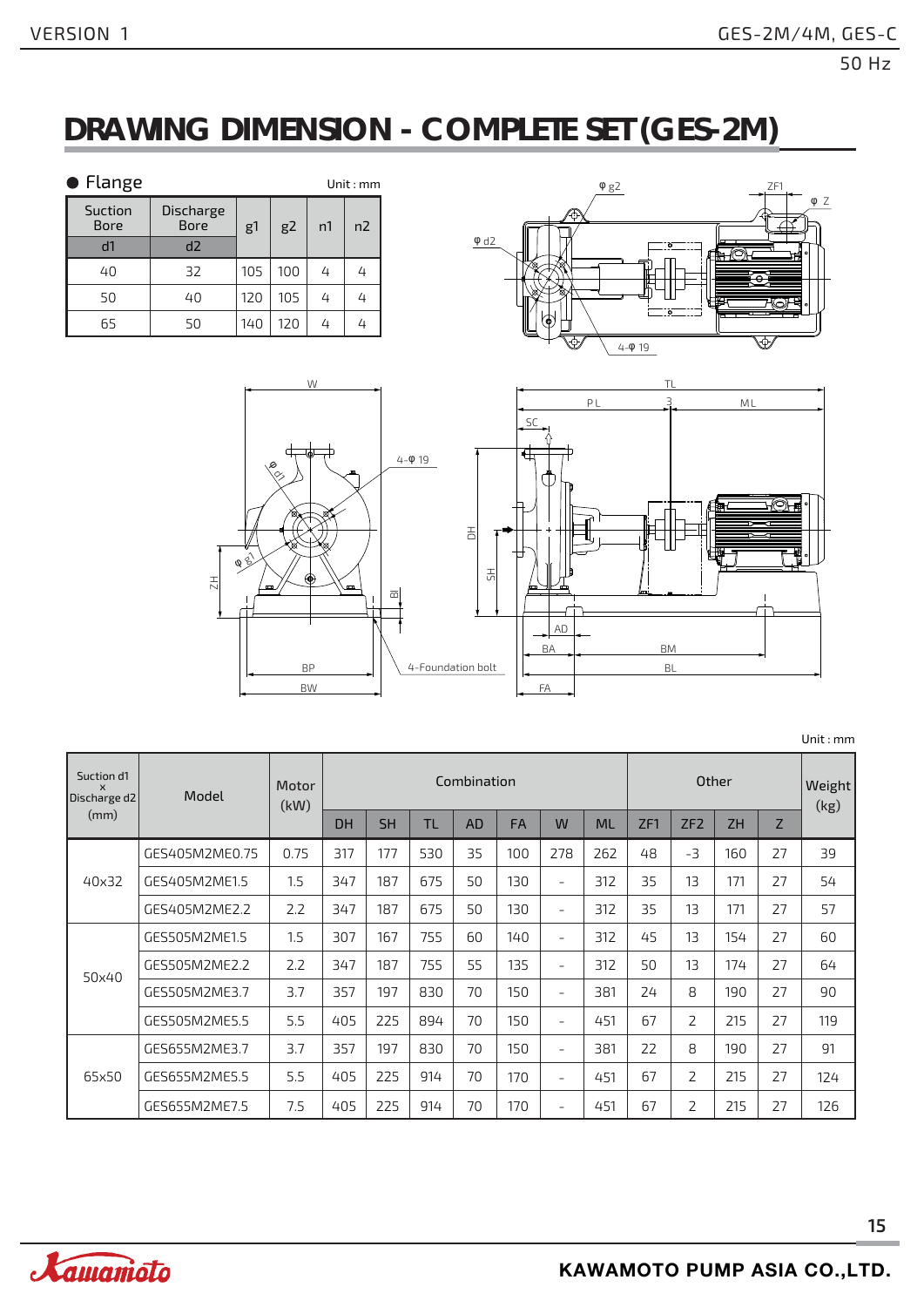# **DRAWING DIMENSION - COMPLETE SET (GES-4M)**

| • Flange               |                          |                |     |    | Unit: mm |
|------------------------|--------------------------|----------------|-----|----|----------|
| Suction<br><b>Bore</b> | Discharge<br><b>Bore</b> | g <sub>1</sub> | g2  | n1 | n2       |
| d1                     | d2                       |                |     |    |          |
| 40                     | 32                       | 105            | 100 | 4  | 4        |
| 50                     | 40                       | 120            | 105 | 4  | 4        |
| 65                     | 50                       | 140            | 120 | 4  | 4        |
| 80                     | 65                       | 150            | 140 | 8  | 4        |
| 100                    | 80                       | 175            | 150 | 8  | 8        |







Unit : mm

| Suction d1<br>$\times$<br>Discharge d2 | Model          | <b>Motor</b><br>(kW) |           | Pump      | Baseplate      |           |           |           |                 |                 |                 |                 |  |  |
|----------------------------------------|----------------|----------------------|-----------|-----------|----------------|-----------|-----------|-----------|-----------------|-----------------|-----------------|-----------------|--|--|
| (mm)                                   |                |                      | <b>SC</b> | <b>PL</b> | B <sub>1</sub> | <b>BL</b> | <b>BA</b> | <b>BM</b> | BP <sub>1</sub> | BP <sub>2</sub> | BW <sub>1</sub> | BW <sub>2</sub> |  |  |
|                                        | GES-405M-4M0.4 | 0.4                  | 80        | 460       | 25             | 654       | 112       | 420       | 290             | 230             | 336             | 276             |  |  |
| 40x32                                  | GES405M4ME0.75 | 0.75                 | 80        | 460       | 25             | 733       | 122       | 480       | 290             | 290             | 336             | 336             |  |  |
|                                        | GES505M4ME0.75 | 0.75                 | 100       | 460       | 25             | 733       | 122       | 480       | 320             | 320             | 366             | 366             |  |  |
| 50×40                                  | GES505M4ME1.5  | 1.5                  | 100       | 460       | 35             | 825       | 138       | 540       | 400             | 290             | 458             | 348             |  |  |
|                                        | GES505M4ME2.2  | 2.2                  | 100       | 460       | 35             | 825       | 138       | 540       | 400             | 290             | 458             | 348             |  |  |
|                                        | GES655M4ME1.5  | 1.5                  | 100       | 460       | 25             | 731       | 122       | 480       | 320             | 320             | 366             | 366             |  |  |
| 65x50                                  | GES655M4ME2.2  | 2.2                  | 100       | 460       | 25             | 731       | 122       | 480       | 320             | 320             | 366             | 366             |  |  |
|                                        | GES655M4ME3.7  | 3.7                  | 100       | 460       | 35             | 823       | 138       | 540       | 400             | 320             | 458             | 378             |  |  |
|                                        | GES805M4ME2.2  | 2.2                  | 100       | 460       | 35             | 825       | 138       | 540       | 400             | 290             | 458             | 348             |  |  |
| 80×65                                  | GES805M4ME3.7  | 3.7                  | 100       | 460       | 35             | 823       | 138       | 540       | 400             | 320             | 458             | 378             |  |  |
|                                        | GES805M4ME5.5  | 5.5                  | 100       | 570       | 35             | 923       | 158       | 600       | 440             | 350             | 498             | 408             |  |  |
|                                        | GES805M4ME7.5  | 7.5                  | 125       | 595       | 35             | 1029      | 180       | 660       | 490             | 350             | 548             | 408             |  |  |
|                                        | GES1005M4ME3.7 | 3.7                  | 125       | 595       | 35             | 921       | 158       | 600       | 440             | 350             | 498             | 408             |  |  |
|                                        | GES1005M4ME5.5 | 5.5                  | 125       | 595       | 35             | 1029      | 180       | 660       | 490             | 350             | 548             | 408             |  |  |
| 100×80                                 | GES1005M4ME7.5 | 7.5                  | 125       | 595       | 35             | 1029      | 180       | 660       | 490             | 350             | 548             | 408             |  |  |
|                                        | GES1005M4ME11  | 11                   | 125       | 595       | 35             | 1146      | 199       | 740       | 490             | 400             | 548             | 458             |  |  |
|                                        | GES1005M4ME15  | 15                   | 125       | 595       | 35             | 1146      | 199       | 740       | 490             | 400             | 548             | 458             |  |  |

Continue to the next page

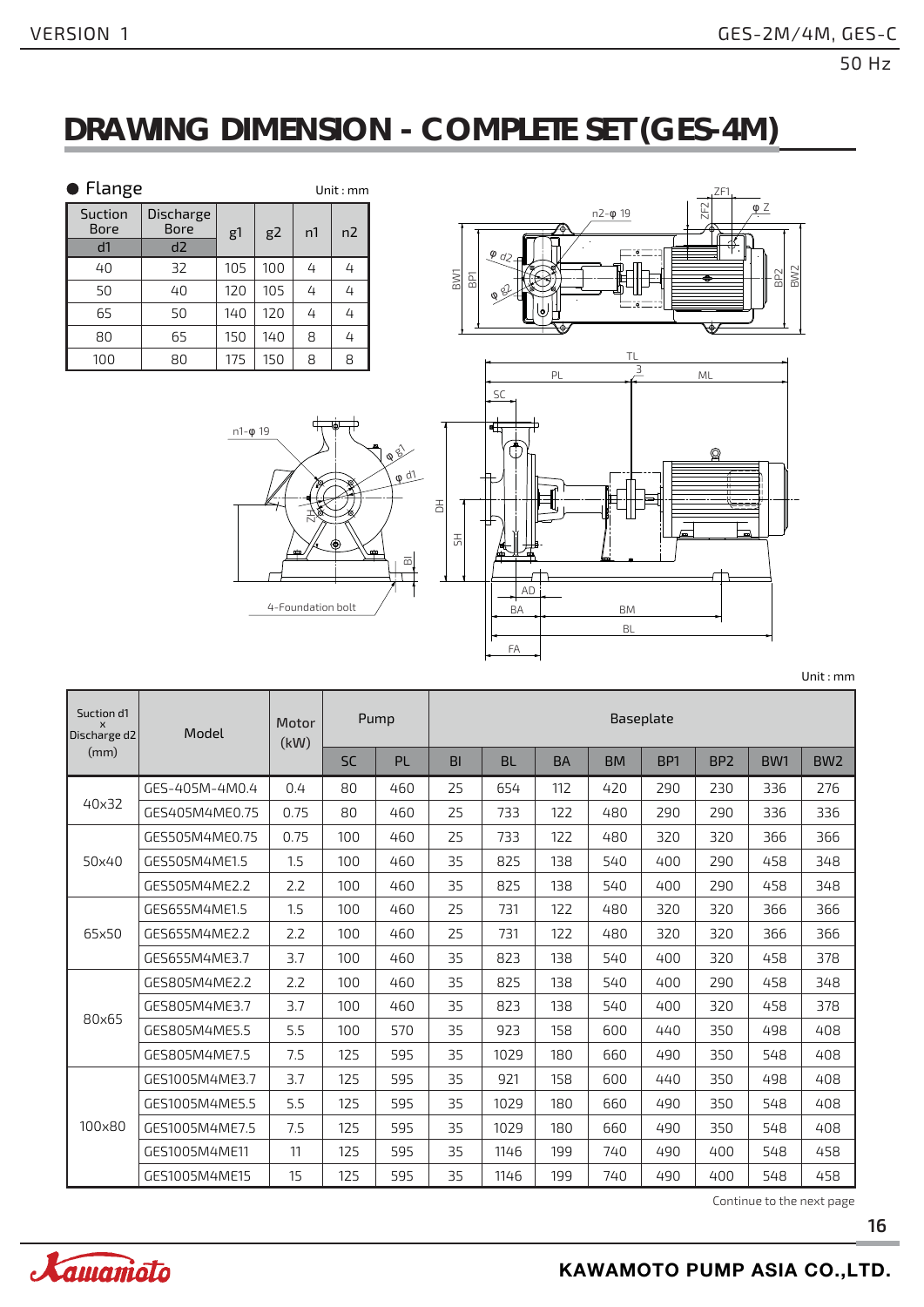### **DRAWING DIMENSION - COMPLETE SET (GES-4M)**

| • Flange               |                                 |     |     |    | Unit: mm |
|------------------------|---------------------------------|-----|-----|----|----------|
| Suction<br><b>Bore</b> | <b>Discharge</b><br><b>Bore</b> | g1  | g2  | n1 | n2       |
| d1                     | d2                              |     |     |    |          |
| 40                     | 32                              | 105 | 100 | 4  | 4        |
| 50                     | 40                              | 120 | 105 | 4  | 4        |
| 65                     | 50                              | 140 | 120 | 4  | 4        |
| 80                     | 65                              | 150 | 140 | 8  | 4        |
| 100                    | 80                              | 175 | 150 | 8  | 8        |







| Unit: $mm$ |  |  |  |
|------------|--|--|--|
|            |  |  |  |

| Suction d1<br>$\times$<br>Discharge d2 | Model          | Motor<br>(kW) | Combination |           |           |           |           |           |                | Other           |           |    |      |  |
|----------------------------------------|----------------|---------------|-------------|-----------|-----------|-----------|-----------|-----------|----------------|-----------------|-----------|----|------|--|
| (mm)                                   |                |               | <b>DH</b>   | <b>SH</b> | <b>TL</b> | <b>AD</b> | <b>FA</b> | <b>ML</b> | ZF1            | ZF <sub>2</sub> | <b>ZH</b> | Z  | (kg) |  |
|                                        | GES-405M-4M0.4 | 0.4           | 395         | 215       | 679       | 45        | 125       | 236       | 23             | $-12$           | 184       | 22 | 53   |  |
| 40x32                                  | GES405M4ME0.75 | 0.75          | 395         | 215       | 746       | 55        | 135       | 281       | 20             | 39              | 205       | 22 | 67   |  |
|                                        | GES505M4ME0.75 | 0.75          | 395         | 215       | 766       | 55        | 155       | 281       | 20             | 54              | 205       | 22 | 69   |  |
| 50x40                                  | GES505M4ME1.5  | 1.5           | 470         | 245       | 842       | 55        | 155       | 316       | $-44$          | 27              | 205       | 28 | 83   |  |
|                                        | GES505M4ME2.2  | 2.2           | 470         | 245       | 842       | 55        | 155       | 357       | $-7$           | 20              | 205       | 28 | 94   |  |
|                                        | GES655M4ME1.5  | 1.5           | 415         | 215       | 779       | 55        | 155       | 316       | 17             | 42              | 175       | 28 | 74   |  |
| 65x50                                  | GES655M4ME2.2  | 2.2           | 425         | 225       | 820       | 55        | 155       | 357       | 53             | 35              | 185       | 28 | 88   |  |
|                                        | GES655M4ME3.7  | 3.7           | 470         | 245       | 840       | 55        | 155       | 373       | $\overline{7}$ | 22              | 205       | 28 | 109  |  |
|                                        | GES805M4ME2.2  | 2.2           | 470         | 245       | 842       | 55        | 155       | 357       | $-7$           | 20              | 205       | 28 | 97   |  |
|                                        | GES805M4ME3.7  | 3.7           | 470         | 245       | 840       | 55        | 155       | 373       | $\overline{7}$ | 22              | 205       | 28 | 102  |  |
| 80×65                                  | GES805M4ME5.5  | 5.5           | 515         | 265       | 1001      | 60        | 160       | 428       | 111            | 4               | 210       | 36 | 146  |  |
|                                        | GES805M4ME7.5  | 7.5           | 590         | 310       | 1064      | 80        | 205       | 466       | 69             | 4               | 255       | 36 | 184  |  |
|                                        | GES1005M4ME3.7 | 3.7           | 495         | 245       | 971       | 75        | 200       | 373       | 37             | 37              | 205       | 28 | 129  |  |
|                                        | GES1005M4ME5.5 | 5.5           | 590         | 310       | 1054      | 80        | 205       | 428       | 31             | 4               | 255       | 36 | 173  |  |
| 100×80                                 | GES1005M4ME7.5 | 7.5           | 590         | 310       | 1064      | 80        | 205       | 466       | 69             | 4               | 255       | 36 | 182  |  |
|                                        | GES1005M4ME11  | 11            | 650         | 335       | 1172      | 100       | 225       | 563       | 58             | $-17$           | 272       | 52 | 242  |  |
|                                        | GES1005M4ME15  | 15            | 650         | 335       | 1193      | 100       | 225       | 595       | 90             | $-17$           | 272       | 52 | 265  |  |

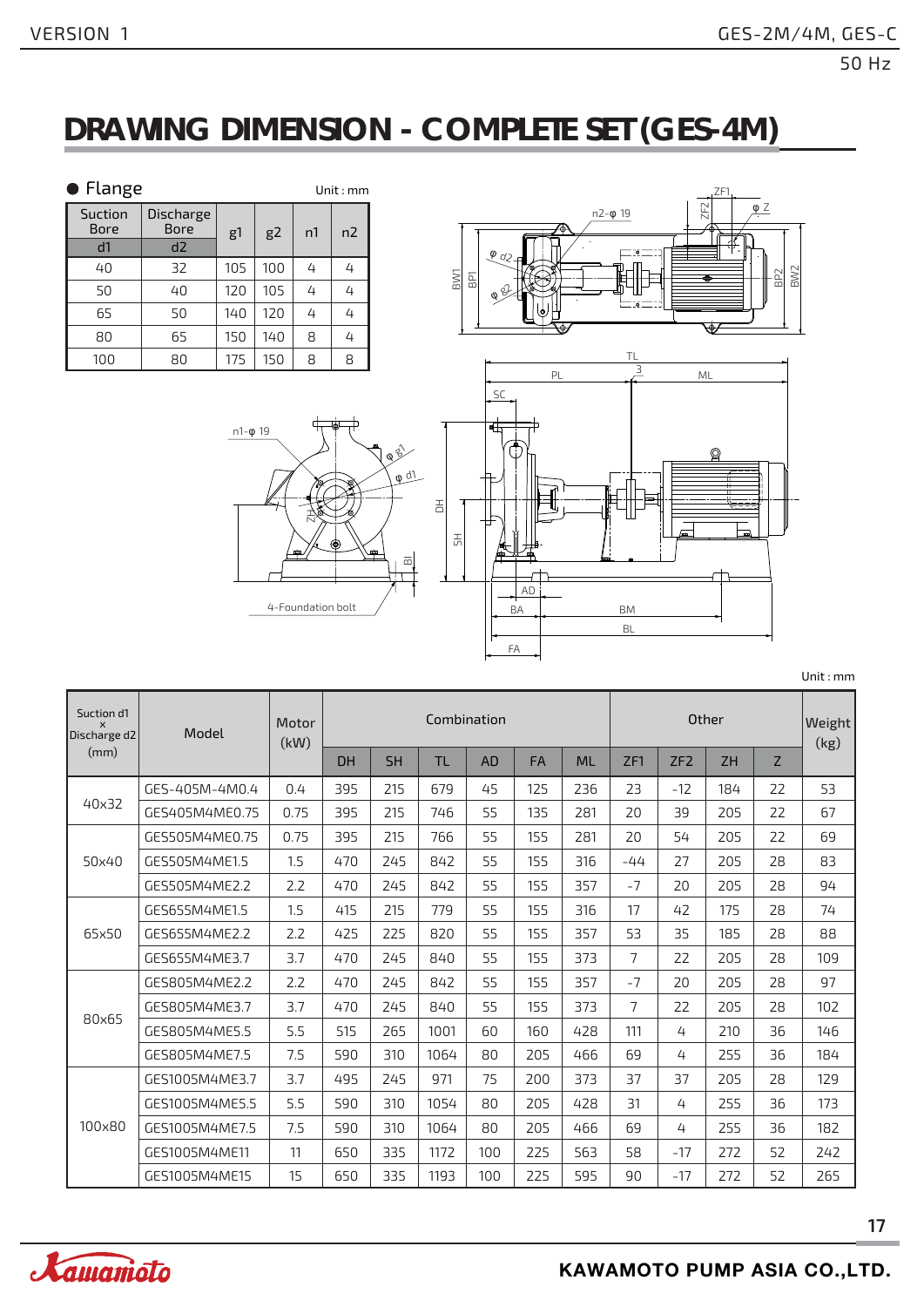### **DRAWING DIMENSION - COMPLETE SET (GES-C)**









More than 3.7kW

| Suction<br>(mm) | Discharge | <b>Pump Dimention</b><br>Motor<br>Model<br>(kW)<br>(mm) |      |           |     |           |           |           |     |           |           | Weight<br>(kg) |    |    |                |                |    |
|-----------------|-----------|---------------------------------------------------------|------|-----------|-----|-----------|-----------|-----------|-----|-----------|-----------|----------------|----|----|----------------|----------------|----|
|                 |           |                                                         |      | <b>SC</b> | ΤL  | <b>DH</b> | <b>SH</b> | <b>FA</b> | н   | <b>BP</b> | <b>BW</b> | <b>ZH</b>      | d1 | d2 | g <sup>1</sup> | g <sub>2</sub> |    |
|                 |           | GES405CE0.75T4                                          | 0.75 | 65        | 414 | 272       | 132       | 87        | 275 | 230       | 260       | 241            | 40 | 32 | 105            | 100            | 25 |
| 40              | 32        | GES405CE1.5T4                                           | 1.5  | 80        | 452 | 312       | 152       | 80        | ۰   | 290       | 320       | 272            | 40 | 32 | 105            | 100            | 35 |
|                 |           | GES405CE2.2T4                                           | 2.2  | 80        | 447 | 312       | 152       | 80        | 319 | 290       | 320       | 284            | 40 | 32 | 105            | 100            | 41 |
|                 |           | GES505CE1.5T4                                           | 1.5  | 80        | 457 | 272       | 132       | 80        | 287 | 230       | 260       | 252            | 50 | 40 | 120            | 105            | 34 |
| 50              | 40        | GES505CE2.2T4                                           | 2.2  | 80        | 452 | 312       | 152       | 80        | 319 | 290       | 320       | 284            | 50 | 40 | 120            | 105            | 43 |
|                 |           | GES505CE3.7T4                                           | 3.7  | 80        | 492 | 327       | 167       | 85        | 334 | 290       | 324       | 299            | 50 | 40 | 120            | 105            | 51 |
|                 |           | GES505CE5.5T4                                           | 5.5  | 80        | 559 | 375       | 195       | 85        | 389 | 290       | 324       | 353            | 50 | 40 | 120            | 105            | 73 |
|                 |           | GES655CE3.7T4                                           | 3.7  | 80        | 492 | 327       | 167       | 85        | 334 | 290       | 324       | 299            | 65 | 50 | 140            | 120            | 52 |
| 65              | 50        | GES655CE5.5T4                                           | 5.5  | 100       | 579 | 375       | 195       | 105       | 389 | 350       | 384       | 353            | 65 | 50 | 140            | 120            | 75 |
|                 |           | GES655CE7.5T4                                           | 7.5  | 100       | 595 | 375       | 195       | 105       | 400 | 350       | 384       | 365            | 65 | 50 | 140            | 120            | 94 |

Recommended foundation bolt size : M10 x 125 < >...More than 5.5kW

Unit : mm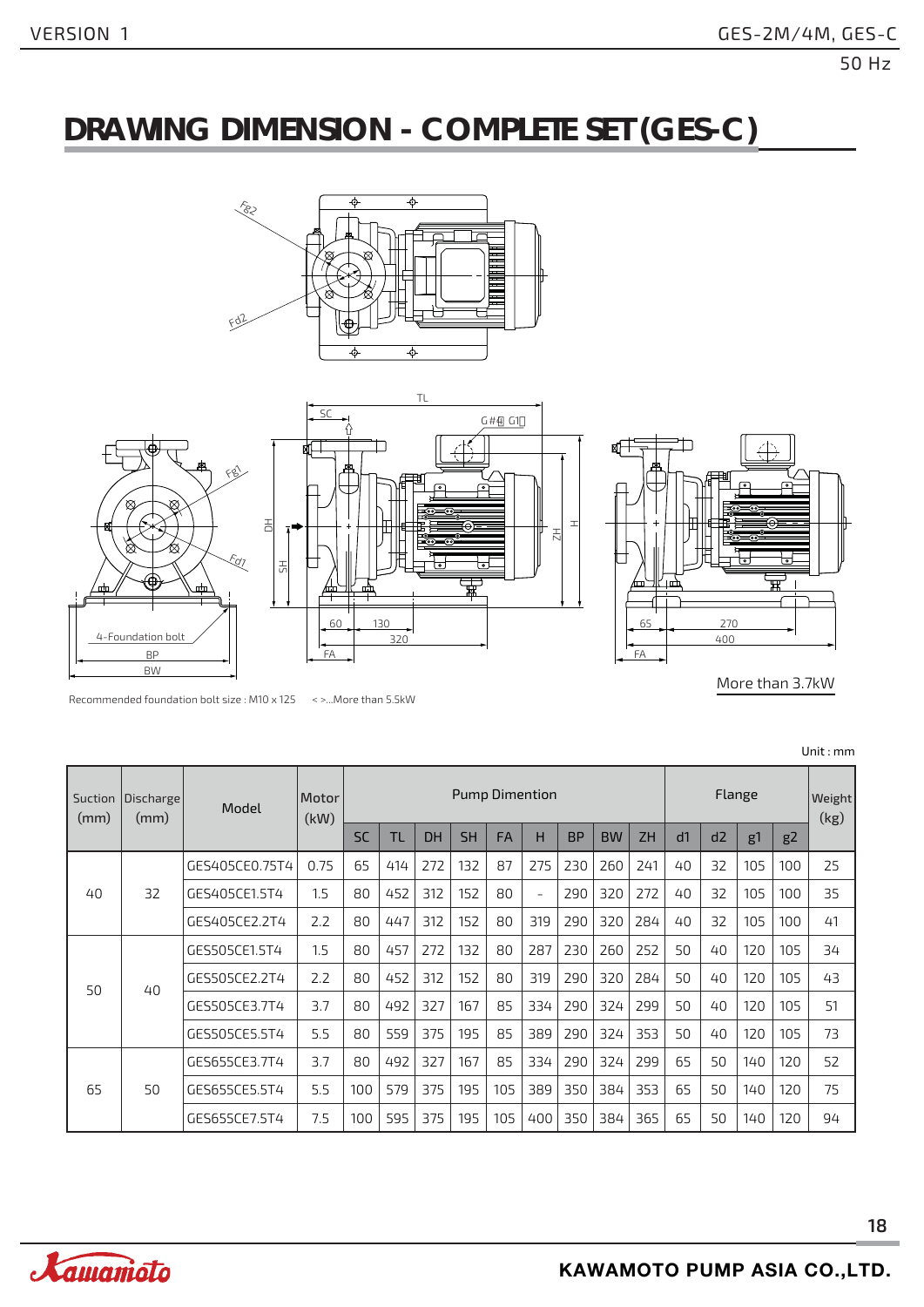# **EXPECTED PERFORMANCE CURVE (GES-2M)**

#### **MODEL : GES405M2ME0.75**



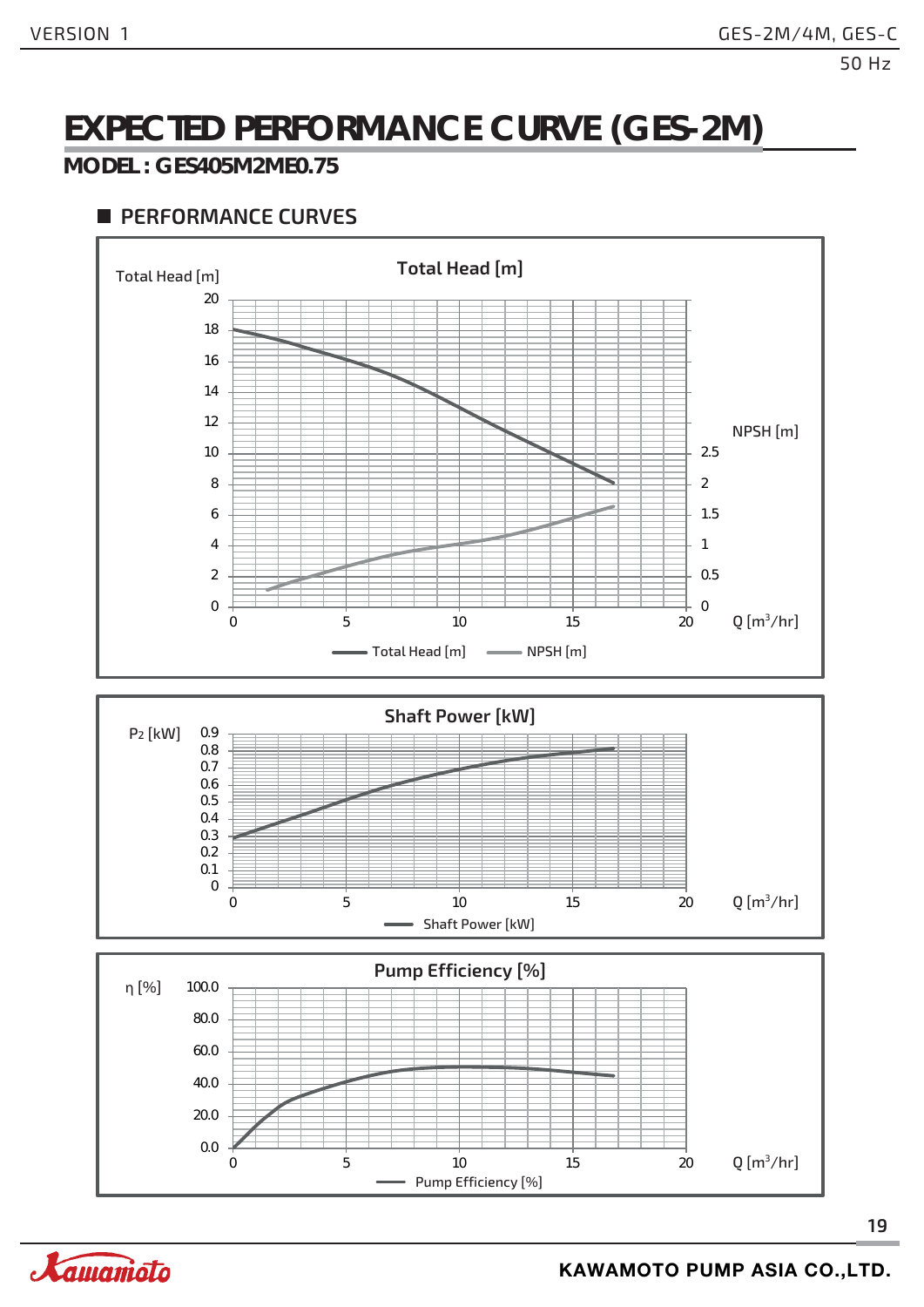# **EXPECTED PERFORMANCE CURVE (GES-2M)**

#### **MODEL : GES405M2ME1.5**



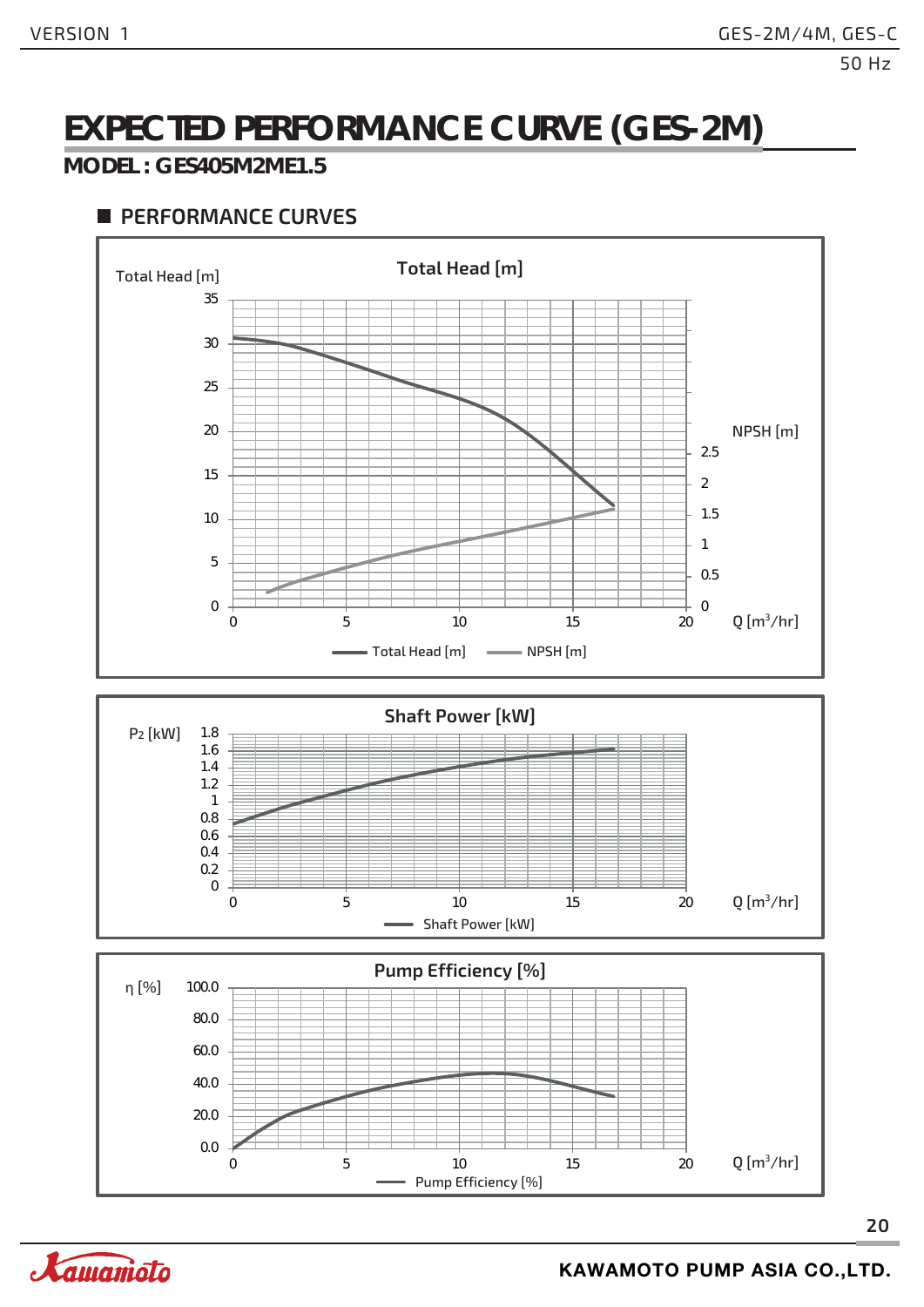# **EXPECTED PERFORMANCE CURVE (GES-2M)**

#### **MODEL : GES405M2ME2.2**



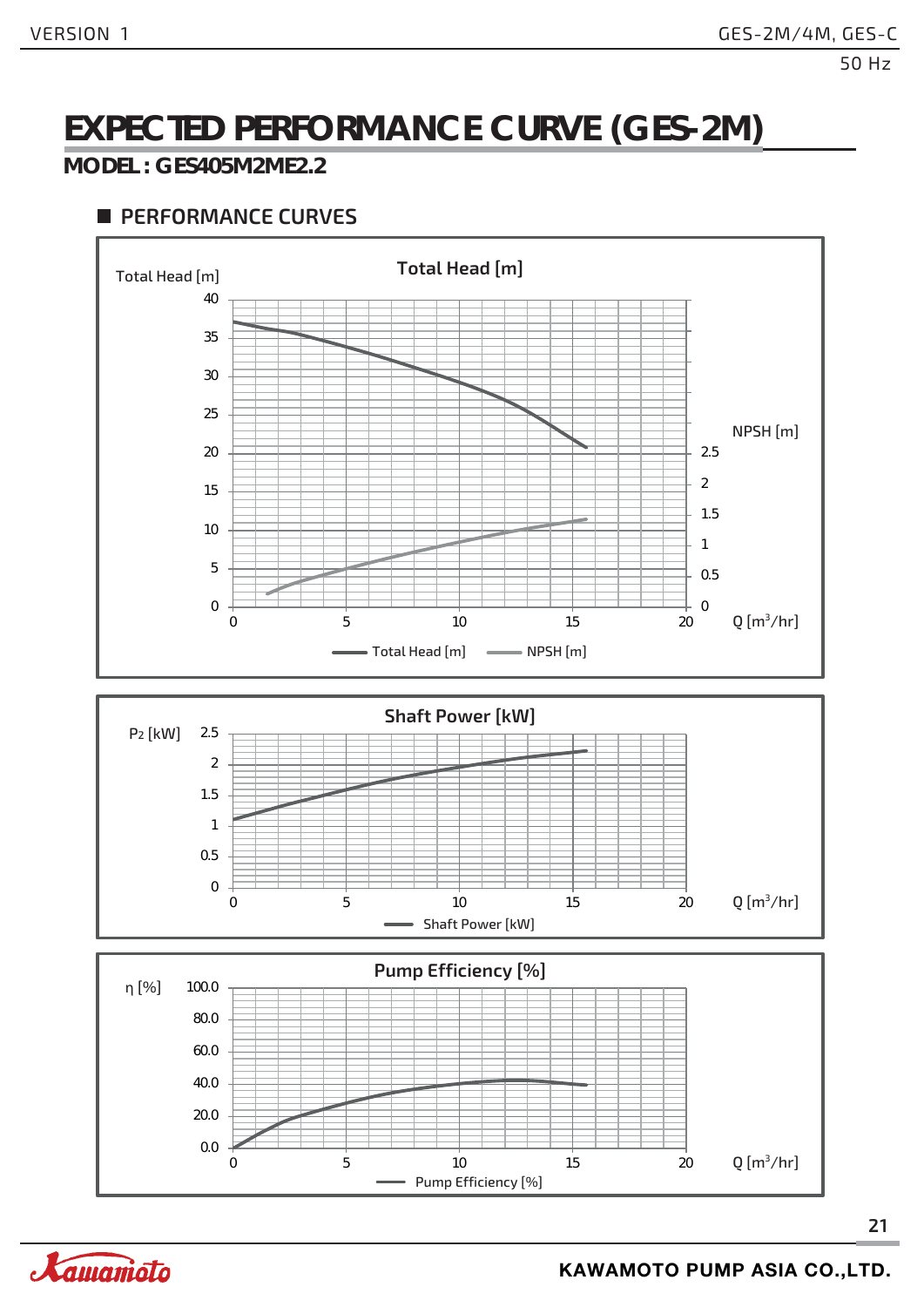### **EXPECTED PERFORMANCE CURVE (GES-2M)**

#### **MODEL : GES505M2ME1.5**

#### **PERFORMANCE CURVES**





Pump Efficiency [%]

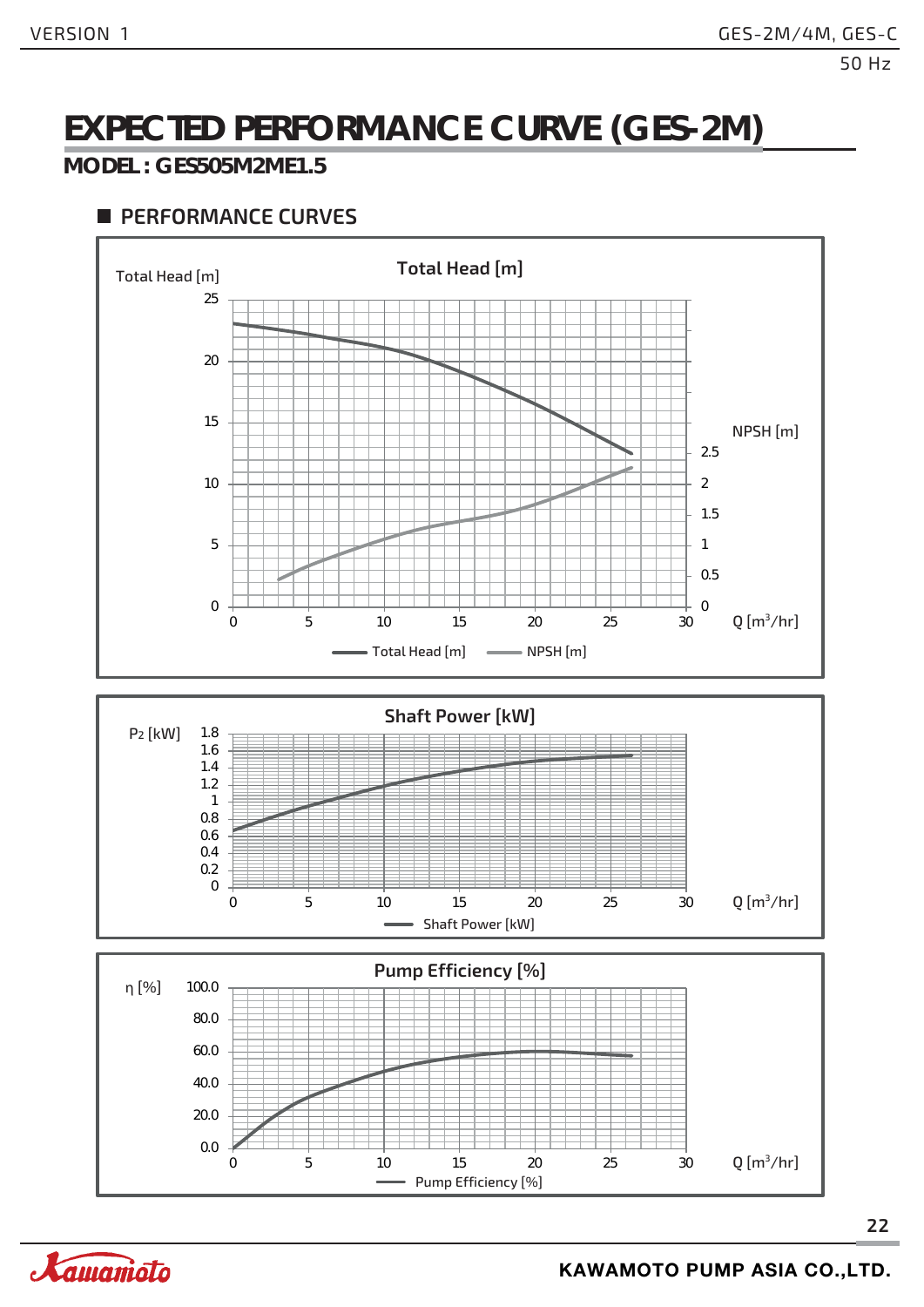# **EXPECTED PERFORMANCE CURVE (GES-2M)**

#### **MODEL : GES505M2ME2.2**









Xamanioto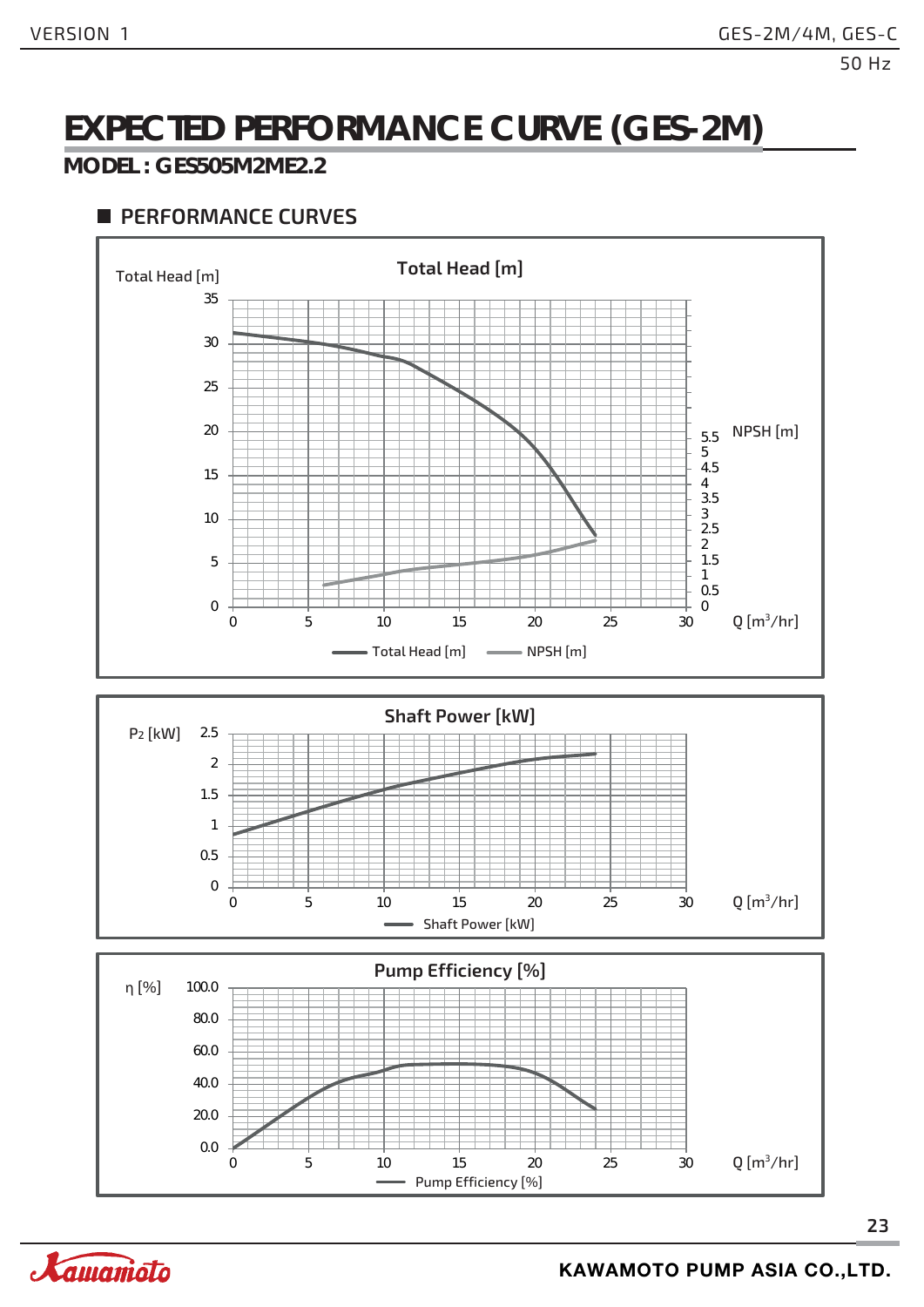# **EXPECTED PERFORMANCE CURVE (GES-2M)**

#### **MODEL : GES505M2ME3.7**

#### **PERFORMANCE CURVES**



Pump Efficiency [%]

0 5 10 15 20 25 30



0.0

 $Q[m^3/hr]$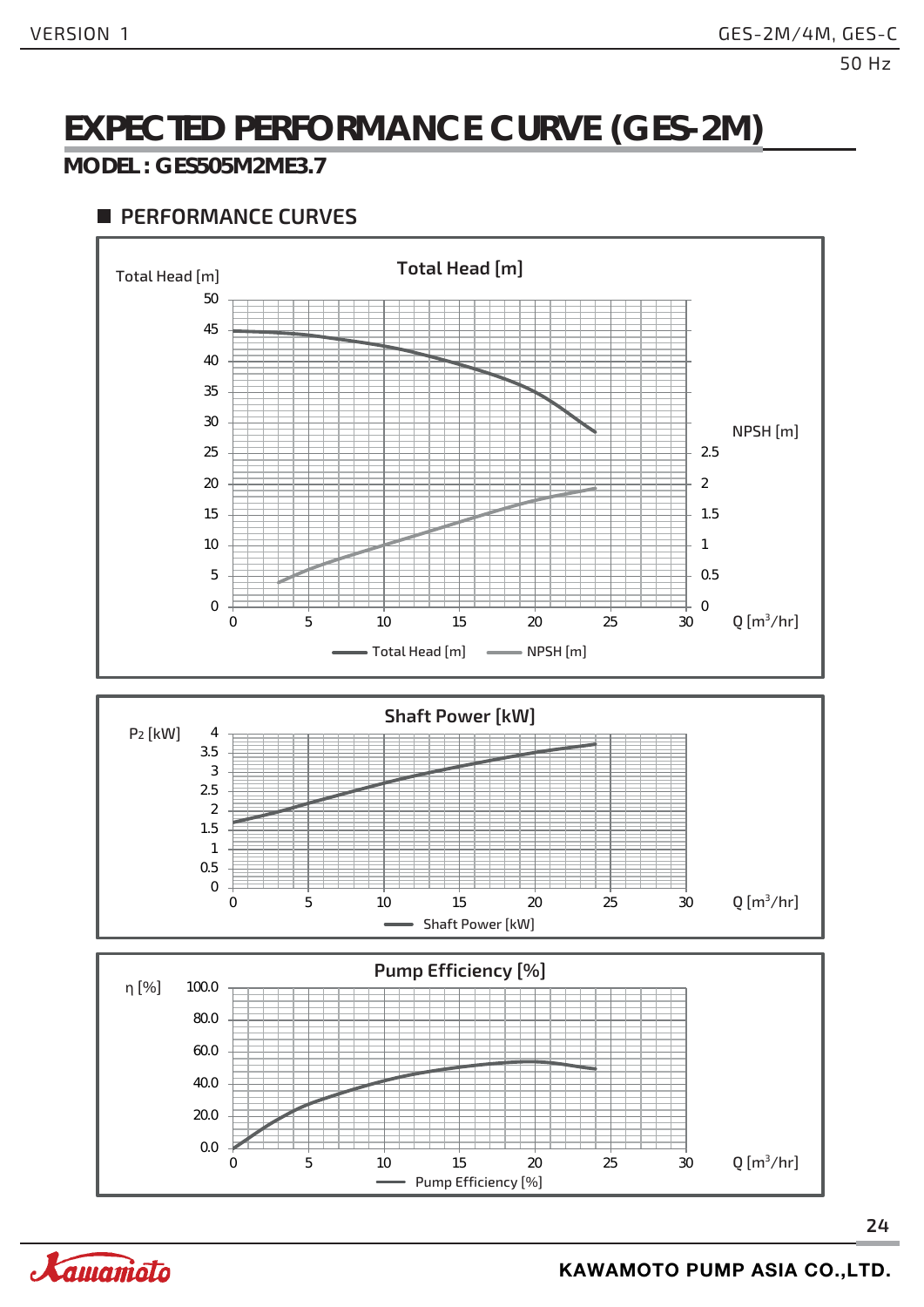# **EXPECTED PERFORMANCE CURVE (GES-2M)**

#### **MODEL : GES505M2ME5.5**

#### **PERFORMANCE CURVES**



Pump Efficiency [%]

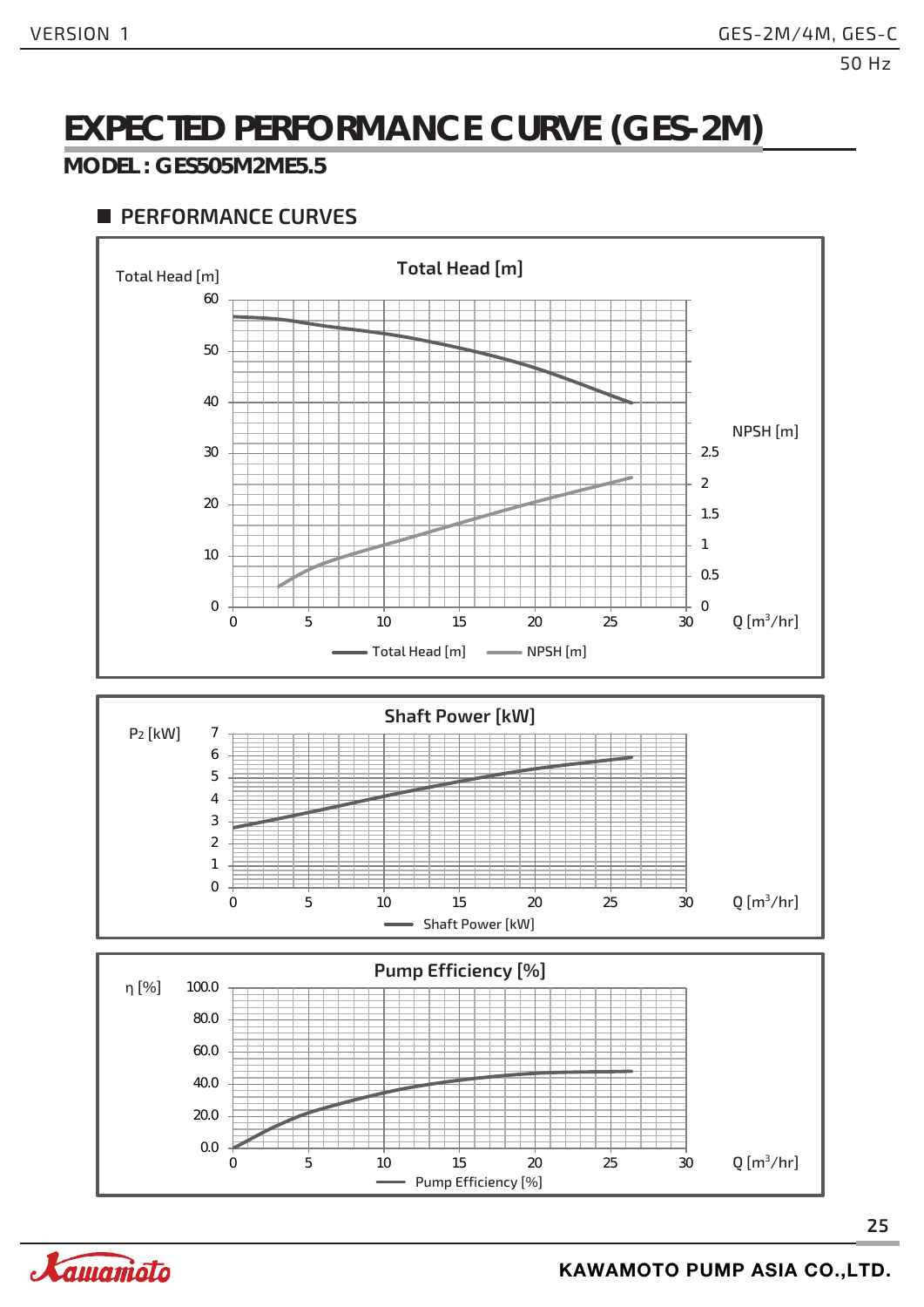# **EXPECTED PERFORMANCE CURVE (GES-2M)**

#### **MODEL : GES655M2ME3.7**









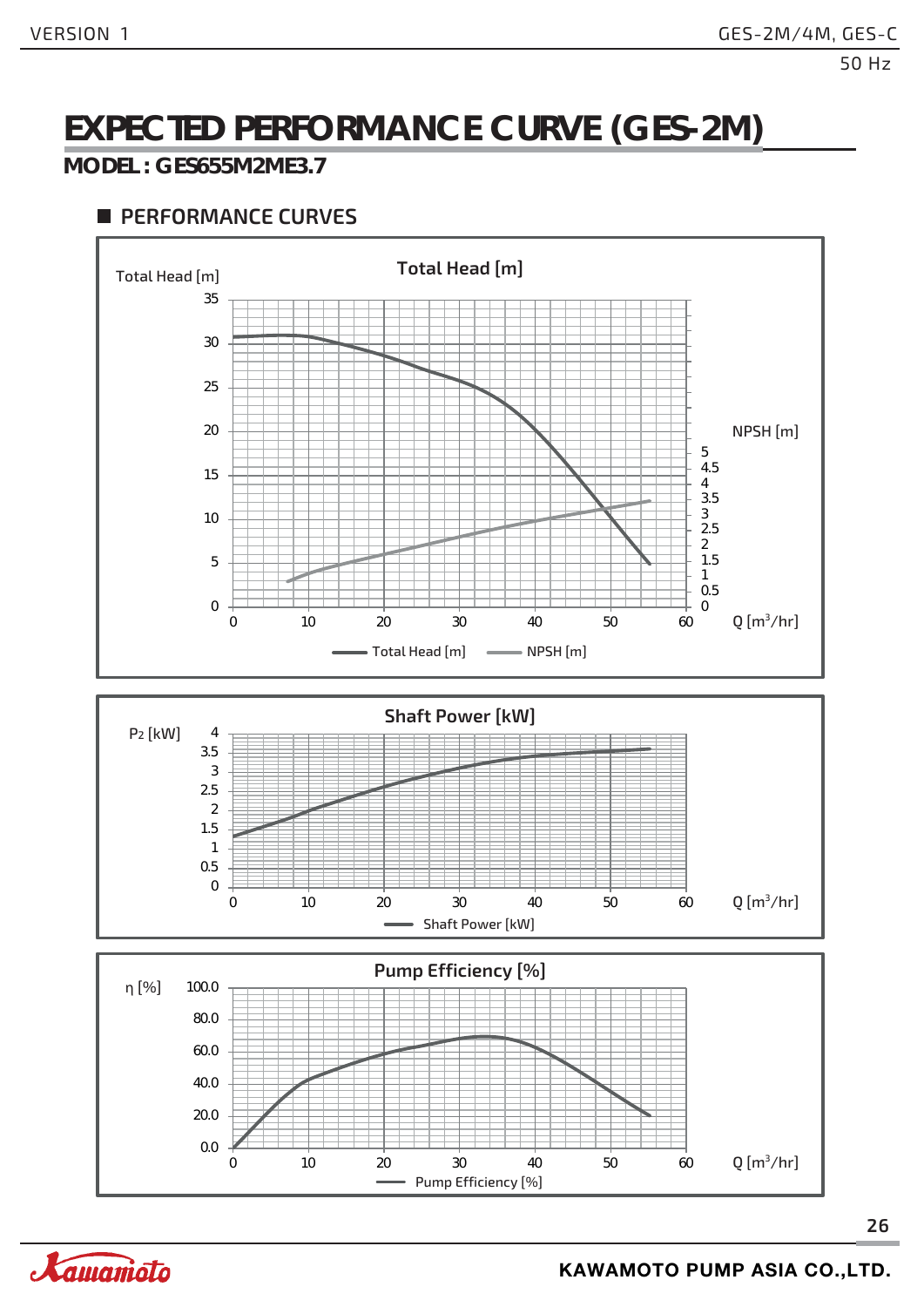# **EXPECTED PERFORMANCE CURVE (GES-2M)**

#### **MODEL : GES655M2ME5.5**





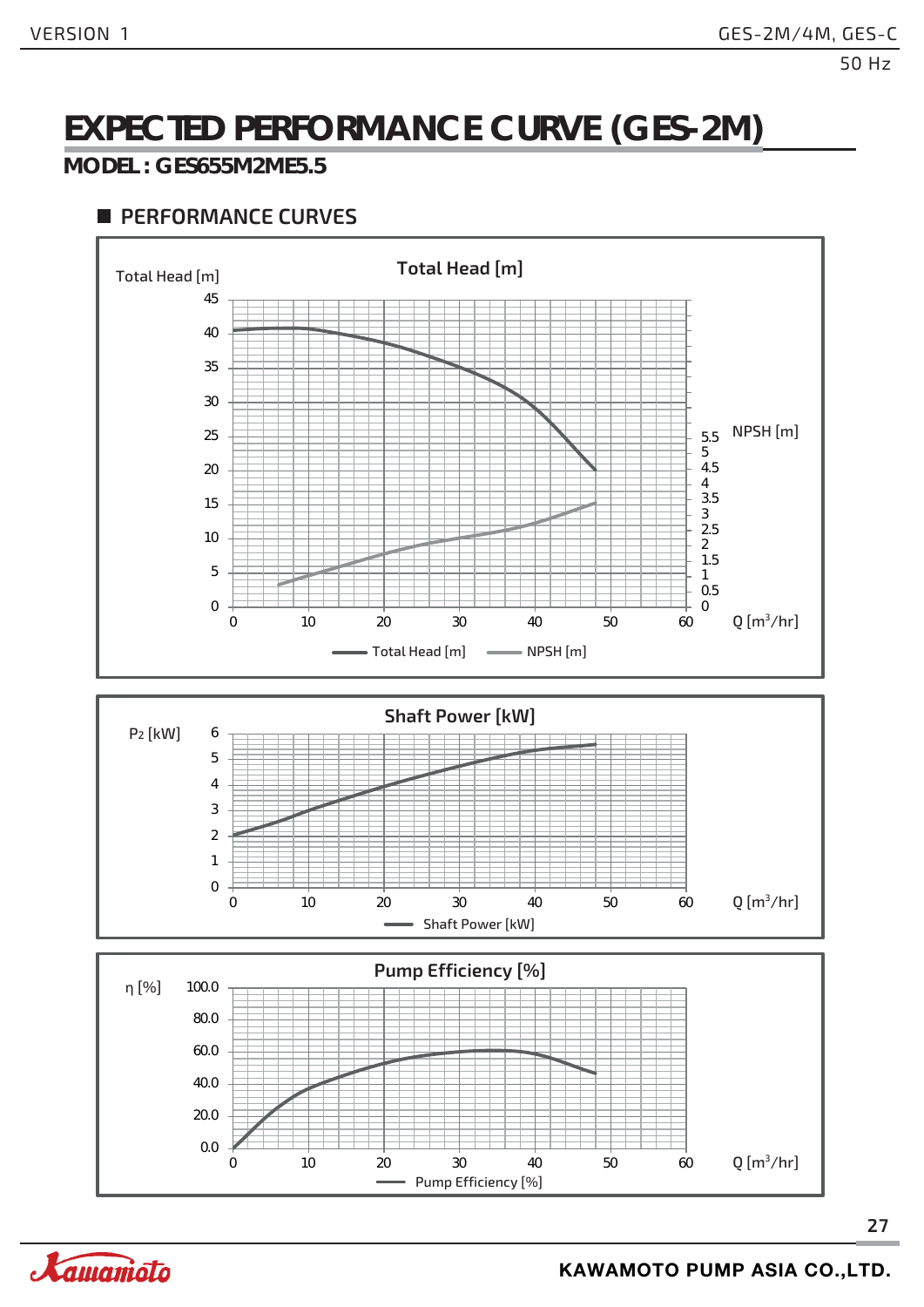# **EXPECTED PERFORMANCE CURVE (GES-2M)**

#### **MODEL : GES655M2ME7.5**





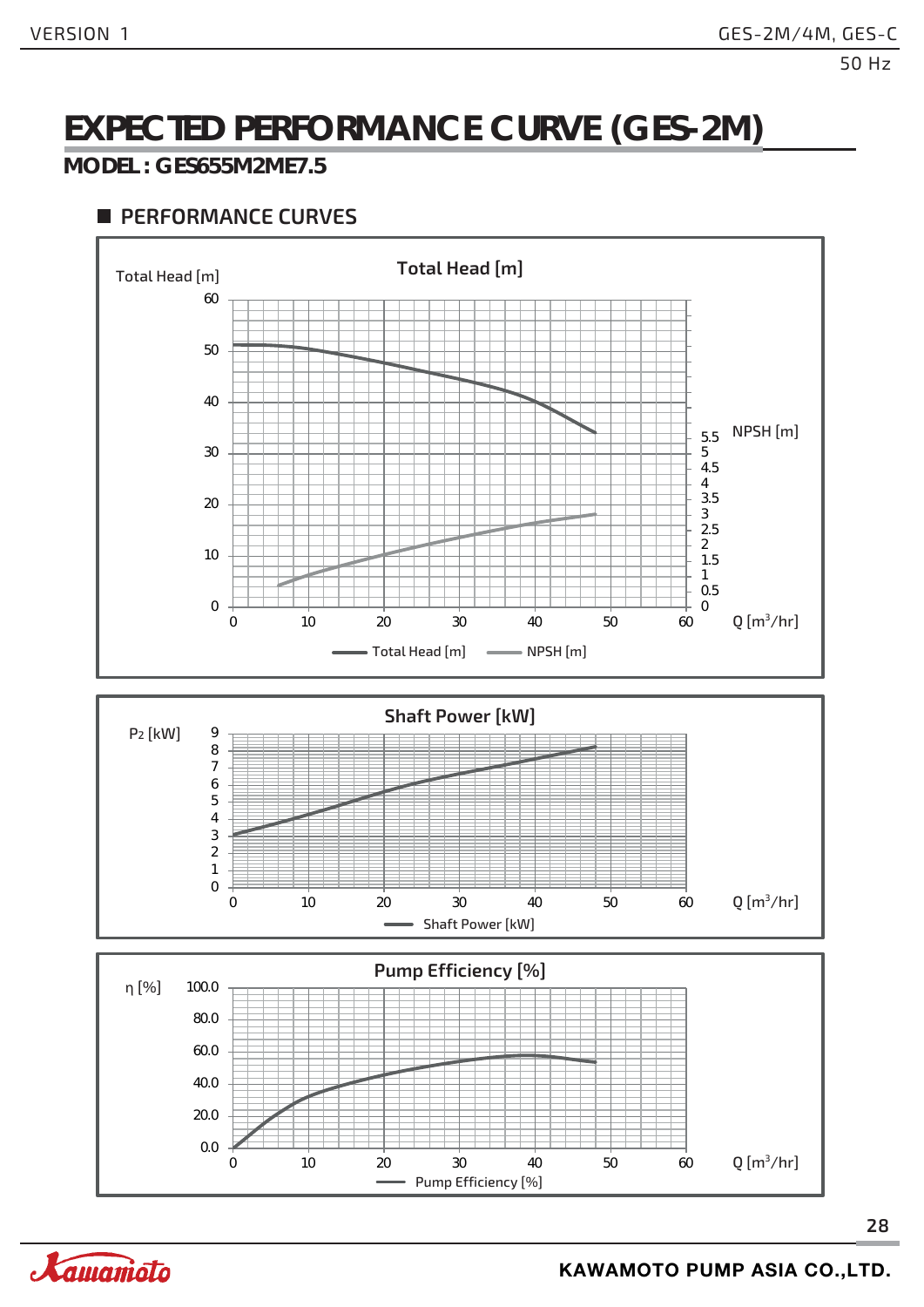# **EXPECTED PERFORMANCE CURVE (GES-4M)**

#### **MODEL : GES-405M-4M0.4**

#### **PERFORMANCE CURVES**





Xamanioto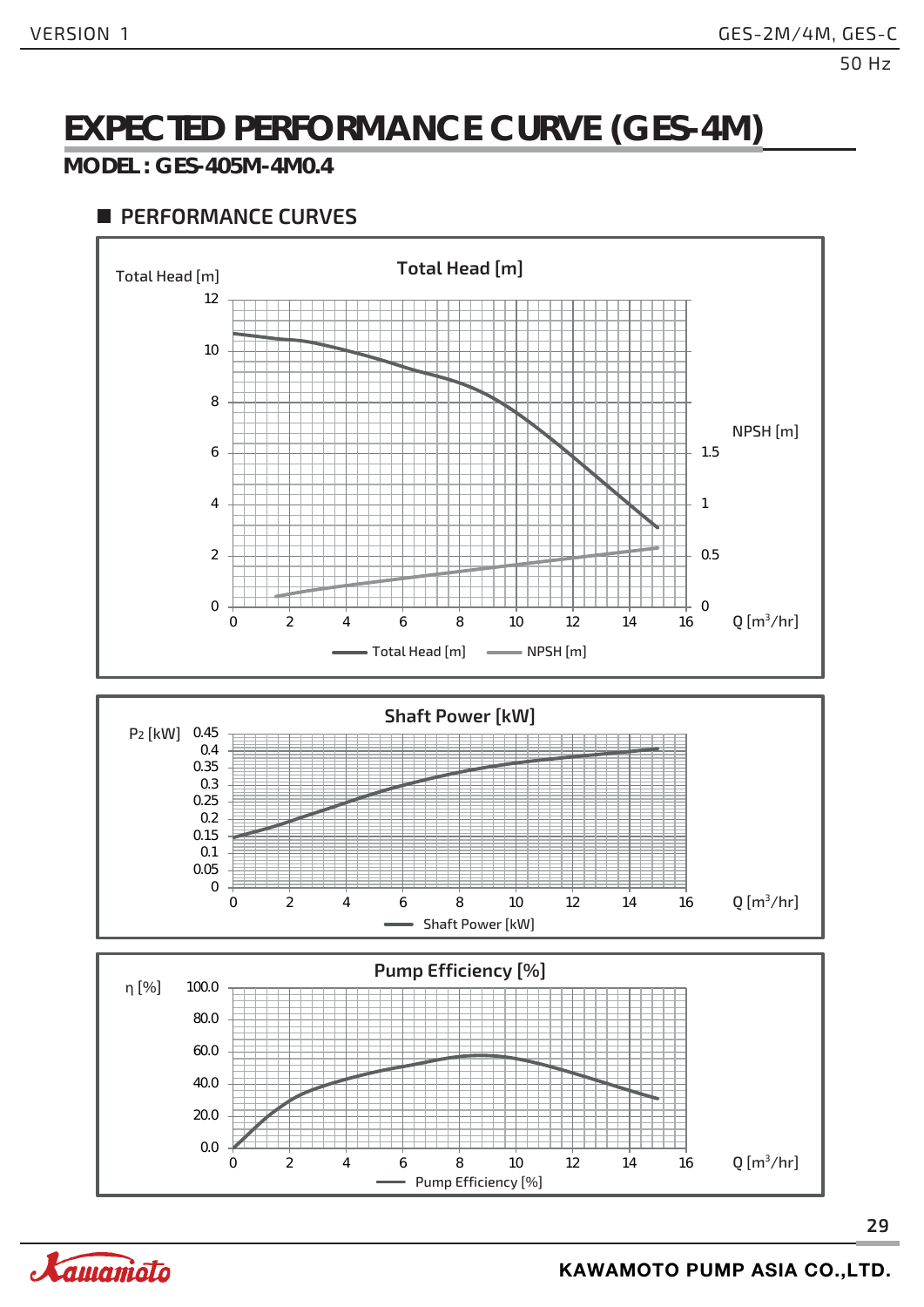# **EXPECTED PERFORMANCE CURVE (GES-4M)**

#### **MODEL : GES405M4ME0.75**

#### **PERFORMANCE CURVES**







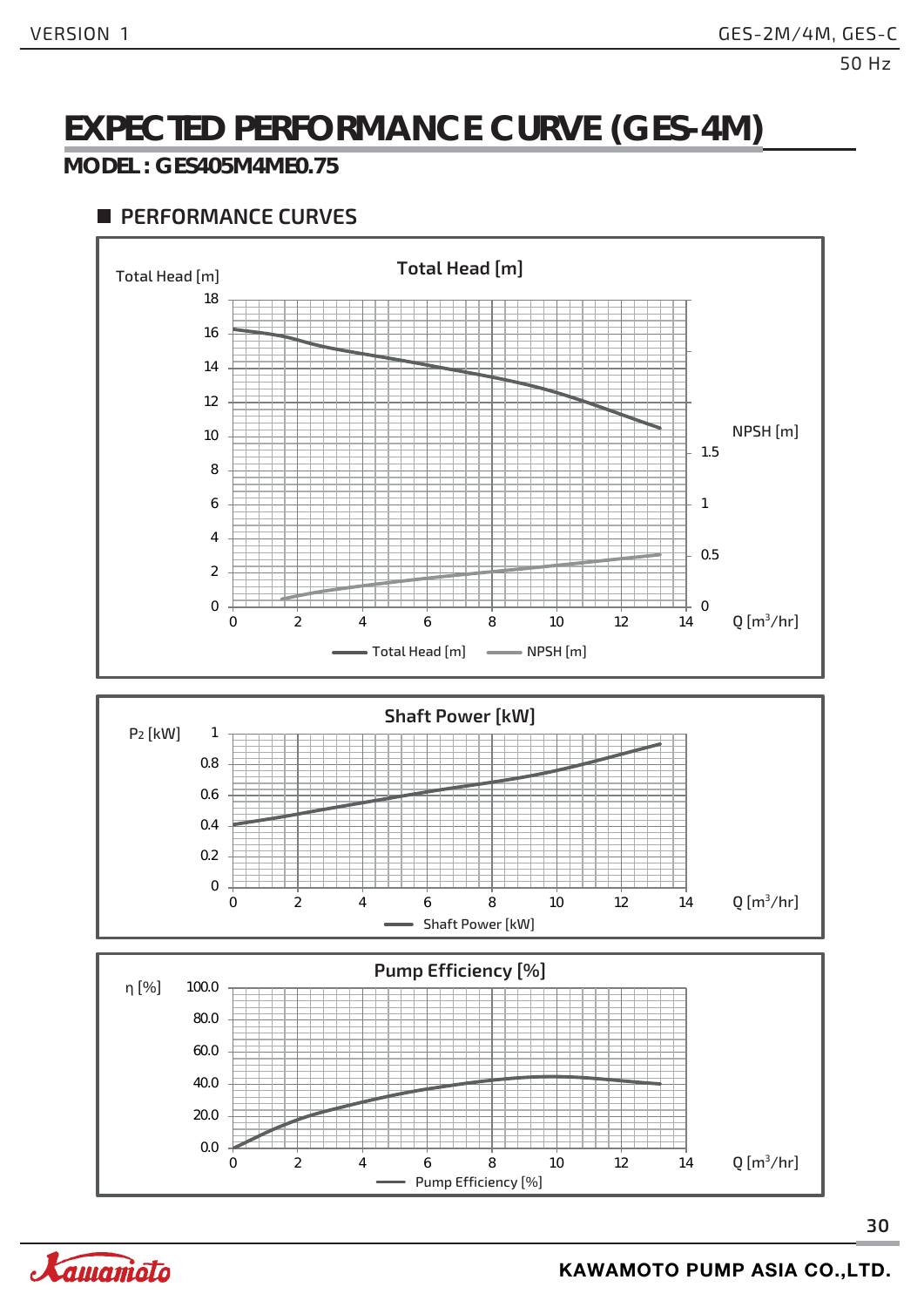# **EXPECTED PERFORMANCE CURVE (GES-4M)**

#### **MODEL : GES505M4ME0.75**

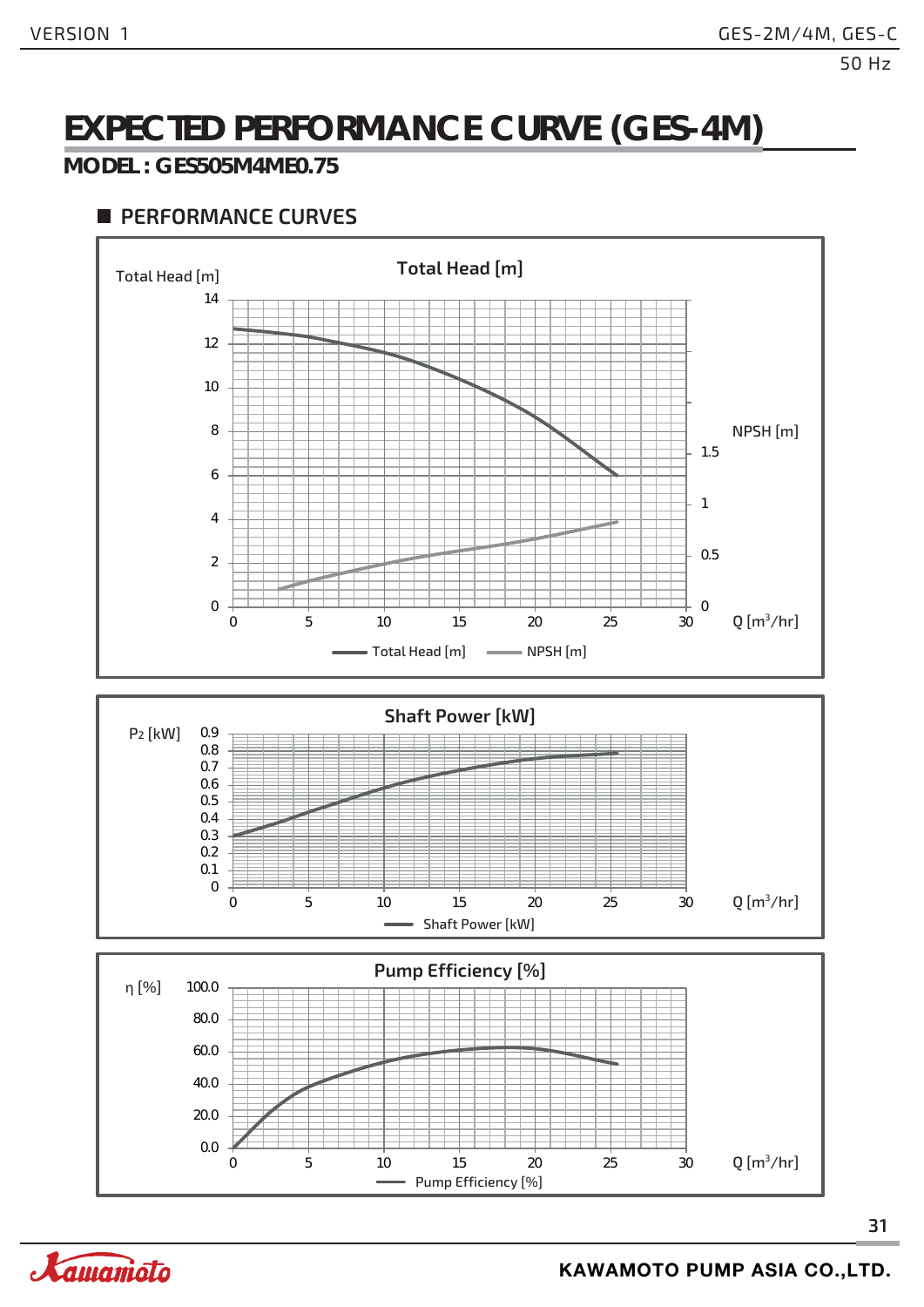# **EXPECTED PERFORMANCE CURVE (GES-4M)**

#### **MODEL : GES505M4ME1.5**



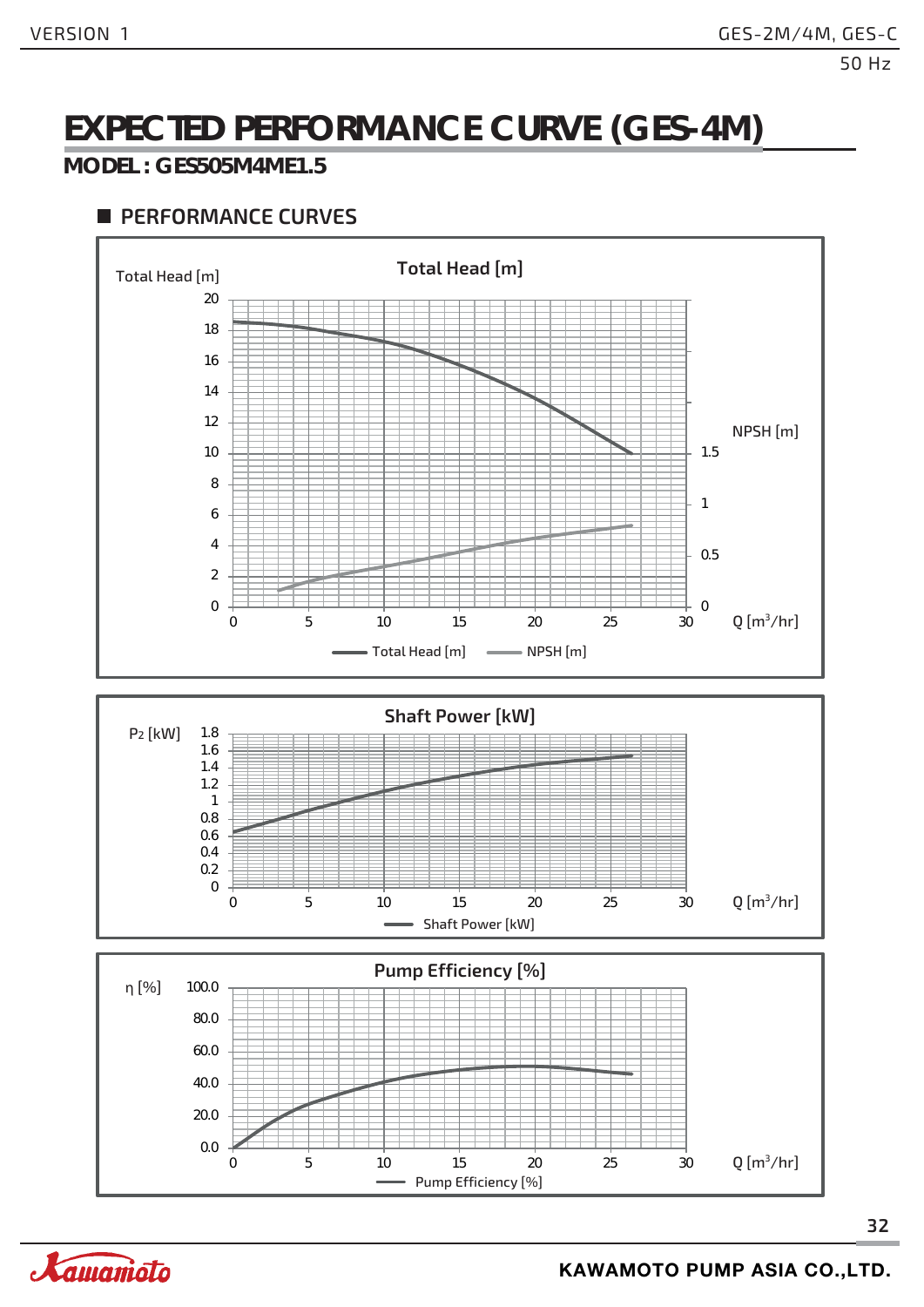# **EXPECTED PERFORMANCE CURVE (GES-4M)**

#### **MODEL : GES505M4ME2.2**

#### **PERFORMANCE CURVES**



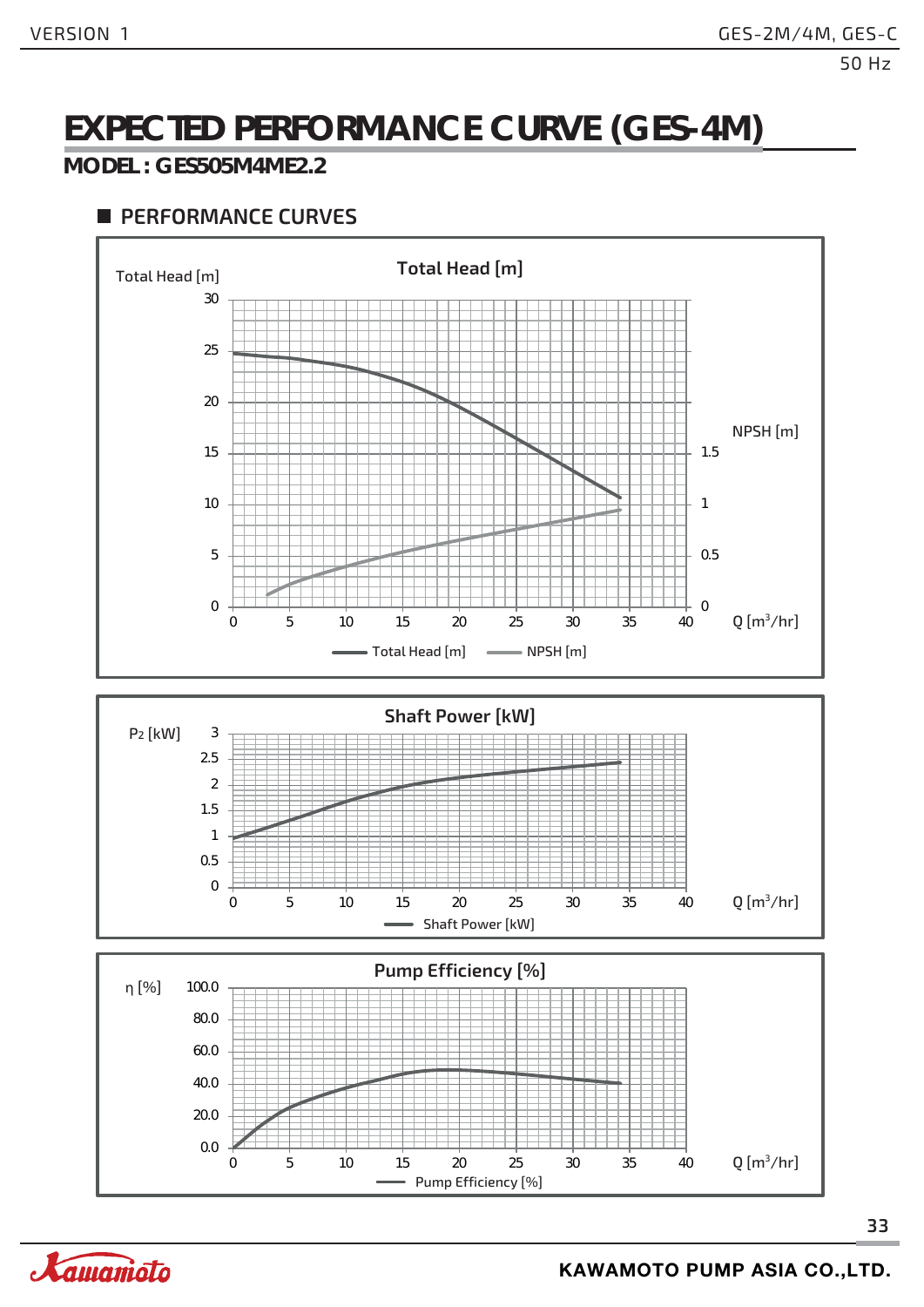# **EXPECTED PERFORMANCE CURVE (GES-4M)**

#### **MODEL : GES655M4ME1.5**



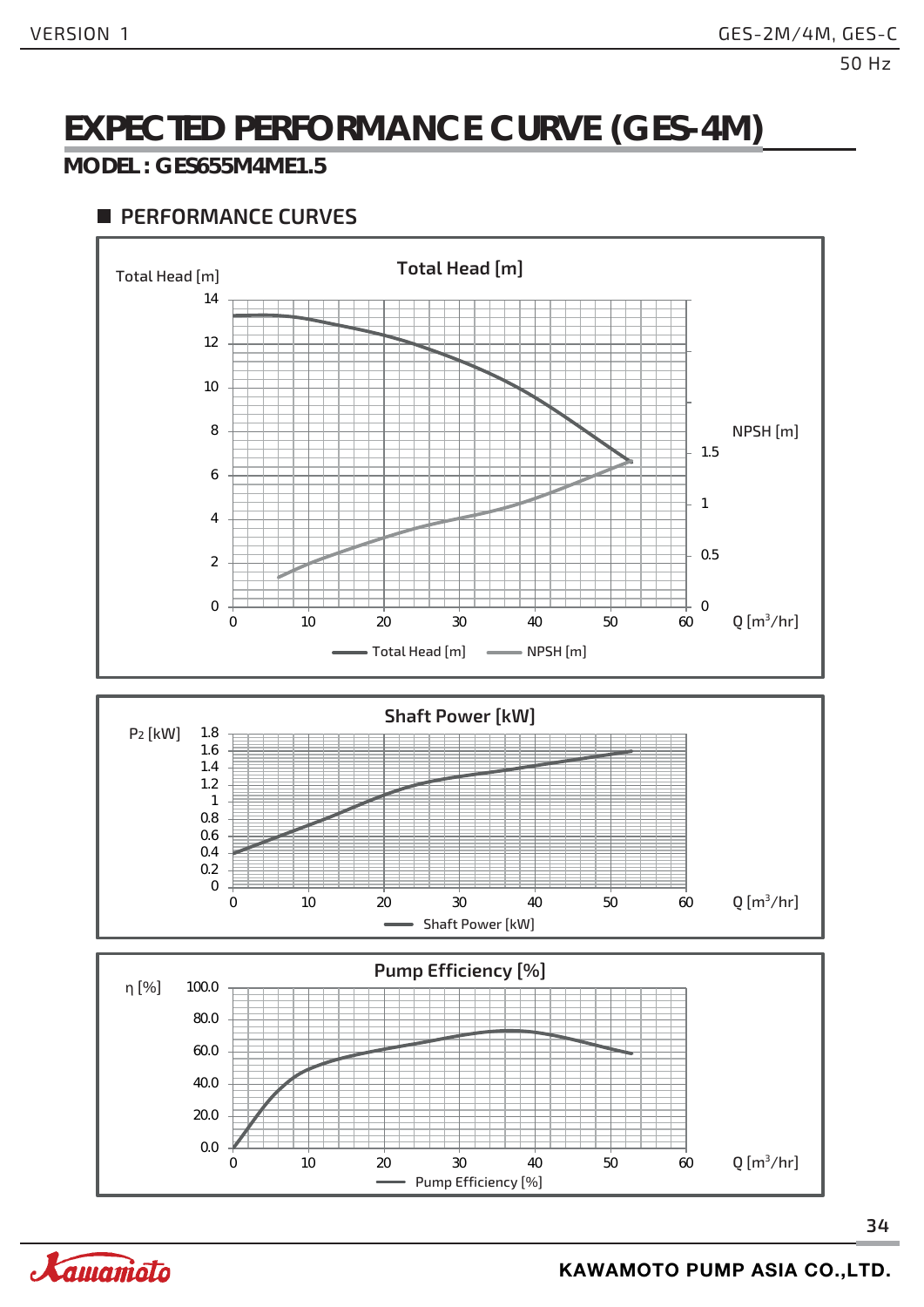# **EXPECTED PERFORMANCE CURVE (GES-4M)**

#### **MODEL : GES655M4ME2.2**









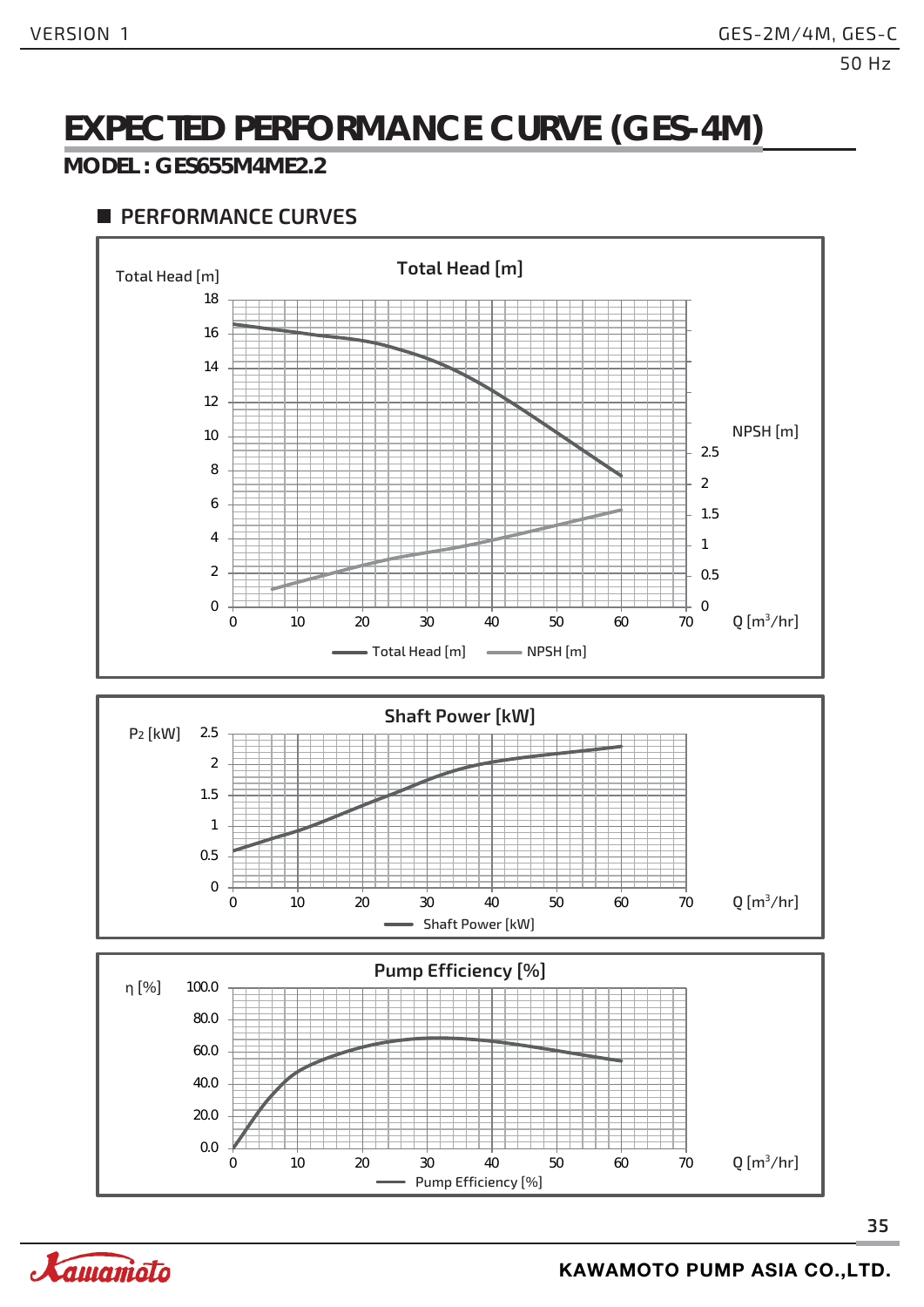# **EXPECTED PERFORMANCE CURVE (GES-4M)**

#### **MODEL : GES655M4ME3.7**

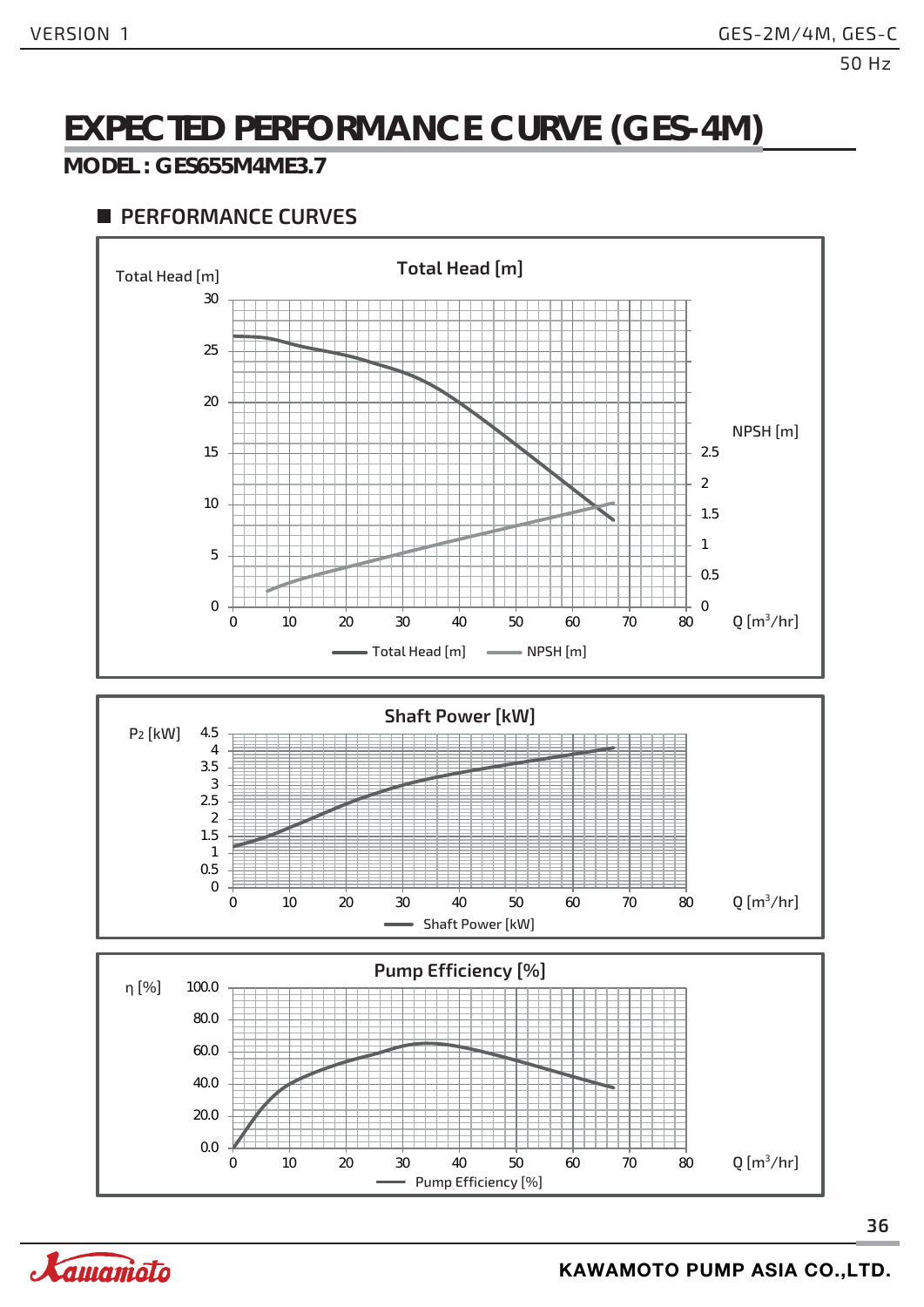# **EXPECTED PERFORMANCE CURVE (GES-4M)**

#### **MODEL : GES805M4ME2.2**

#### **PERFORMANCE CURVES**





0 20 40 60 80 100

**37**



 $Q[m^3/hr]$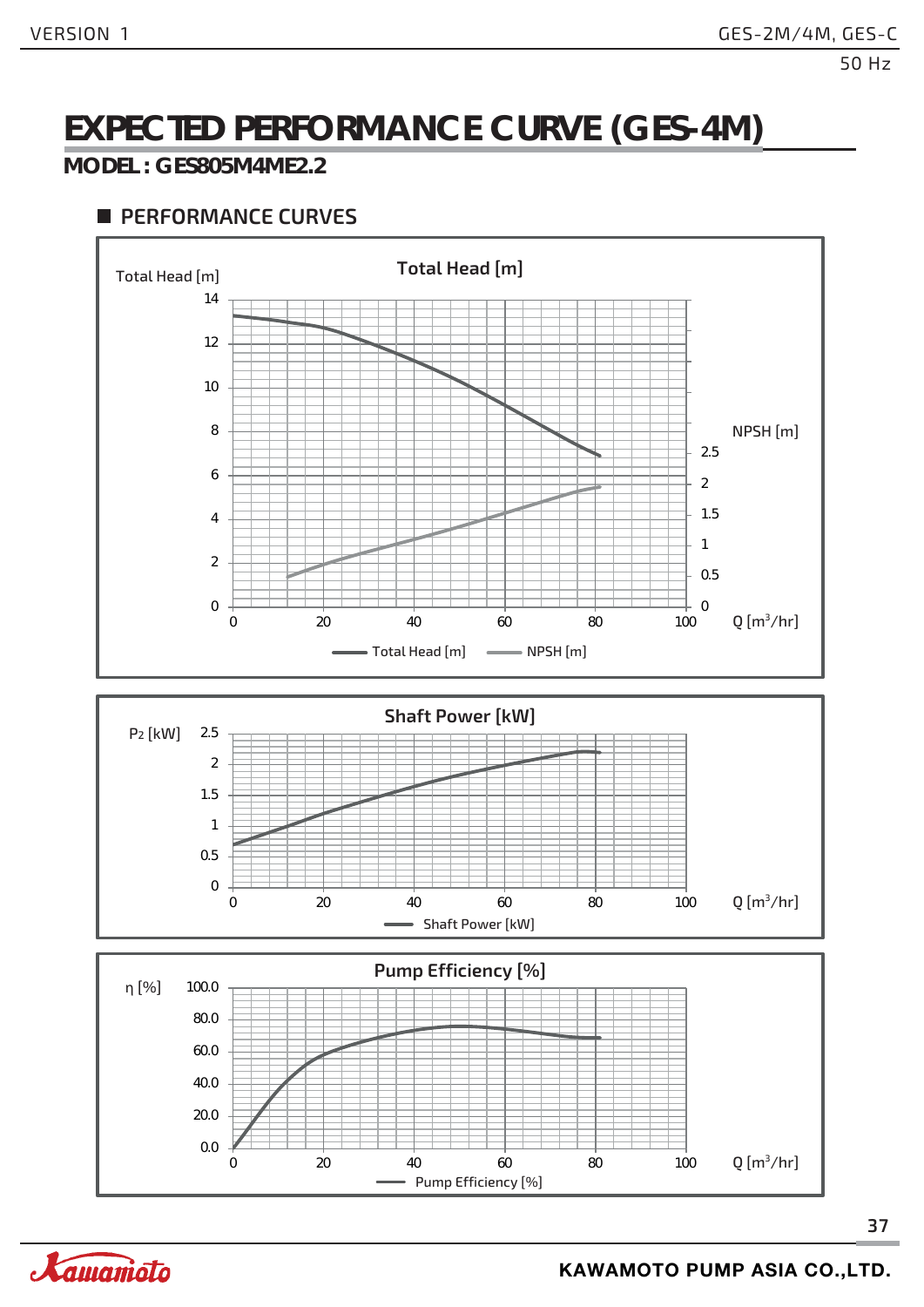# **EXPECTED PERFORMANCE CURVE (GES-4M)**

#### **MODEL : GES805M4ME3.7**

#### **PERFORMANCE CURVES**





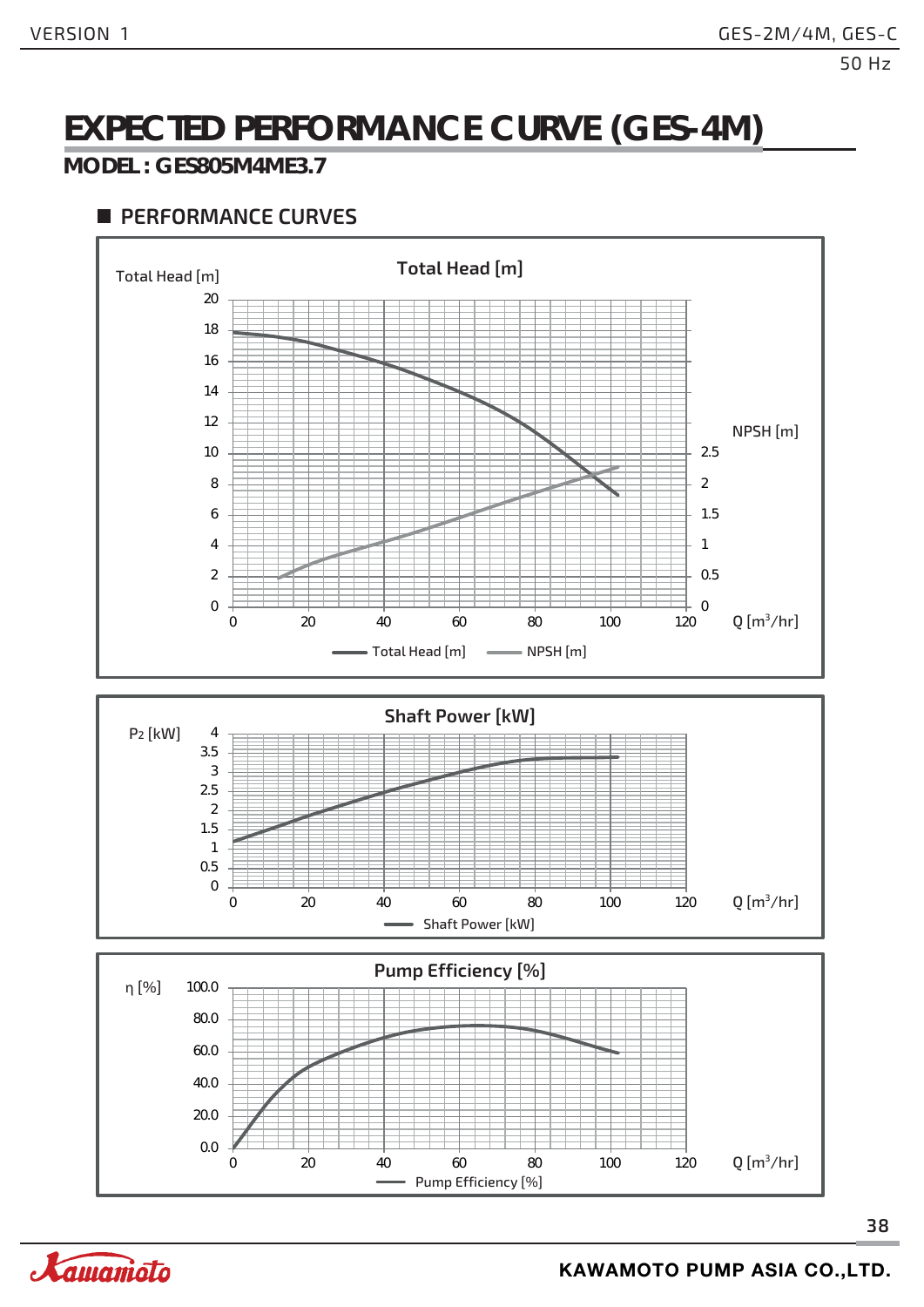# **EXPECTED PERFORMANCE CURVE (GES-4M)**

#### **MODEL : GES805M4ME5.5**



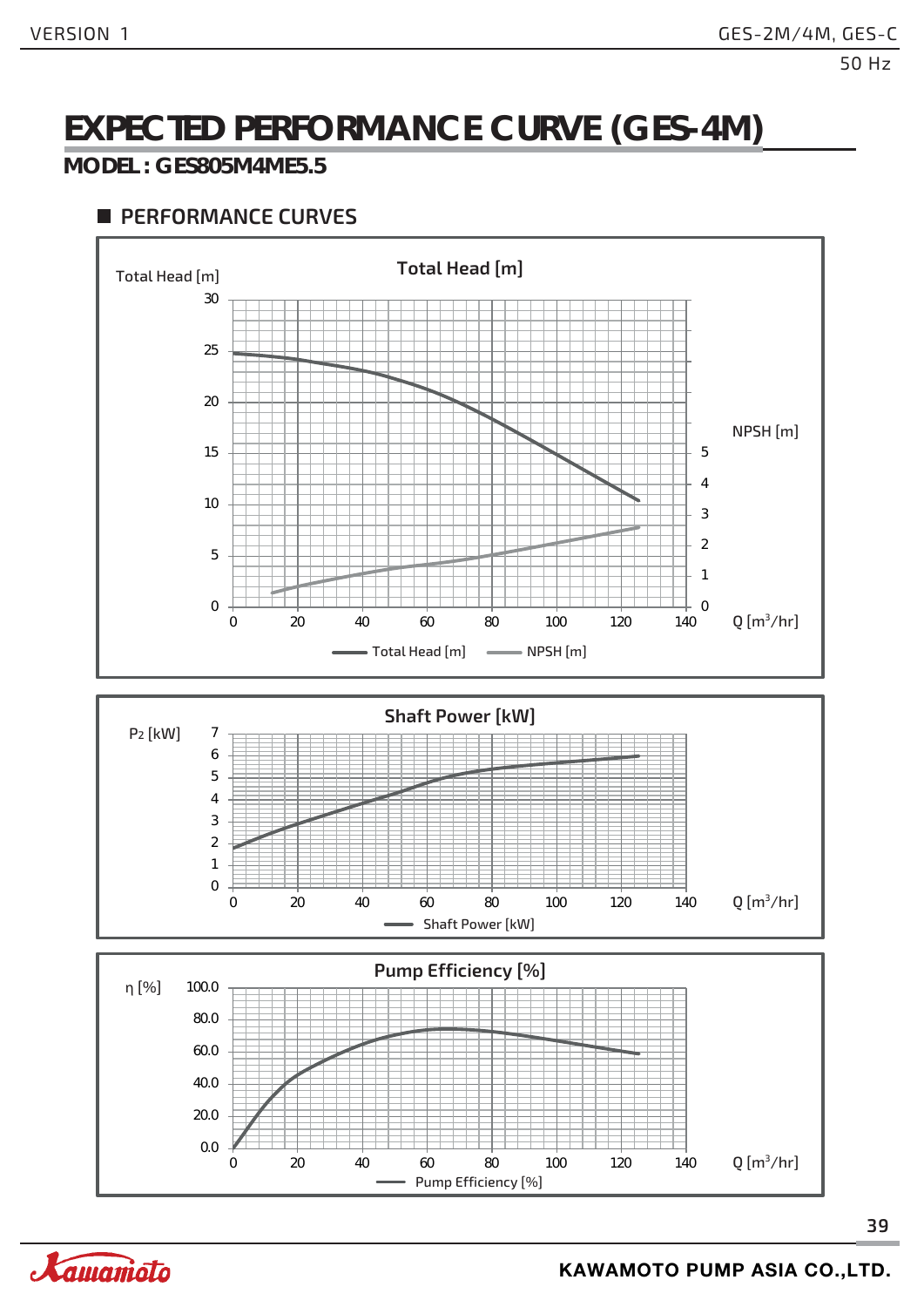# **EXPECTED PERFORMANCE CURVE (GES-4M)**

#### **MODEL : GES805M4ME7.5**

#### **PERFORMANCE CURVES**



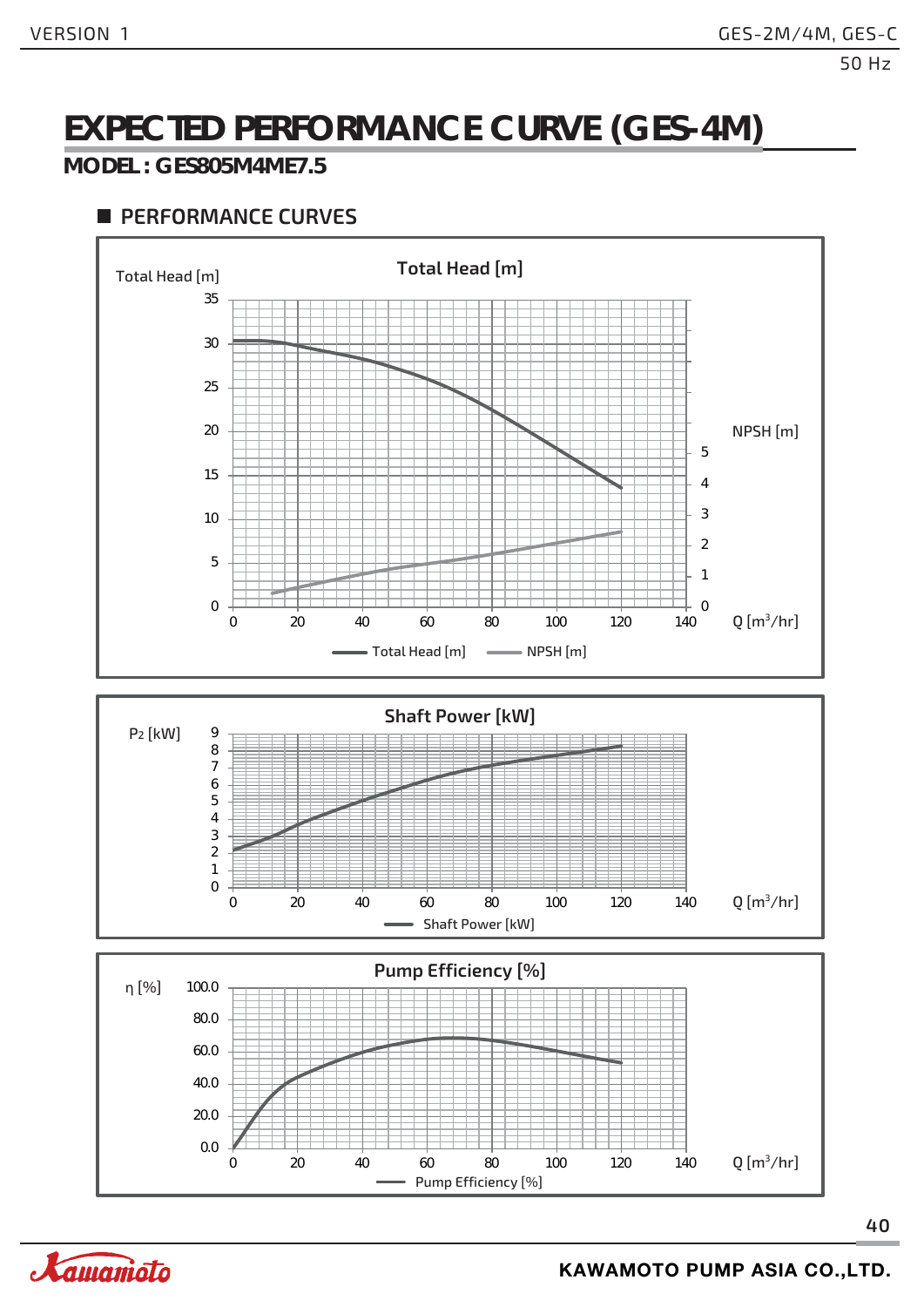# **EXPECTED PERFORMANCE CURVE (GES-4M)**

#### **MODEL : GES1005M4ME3.7**







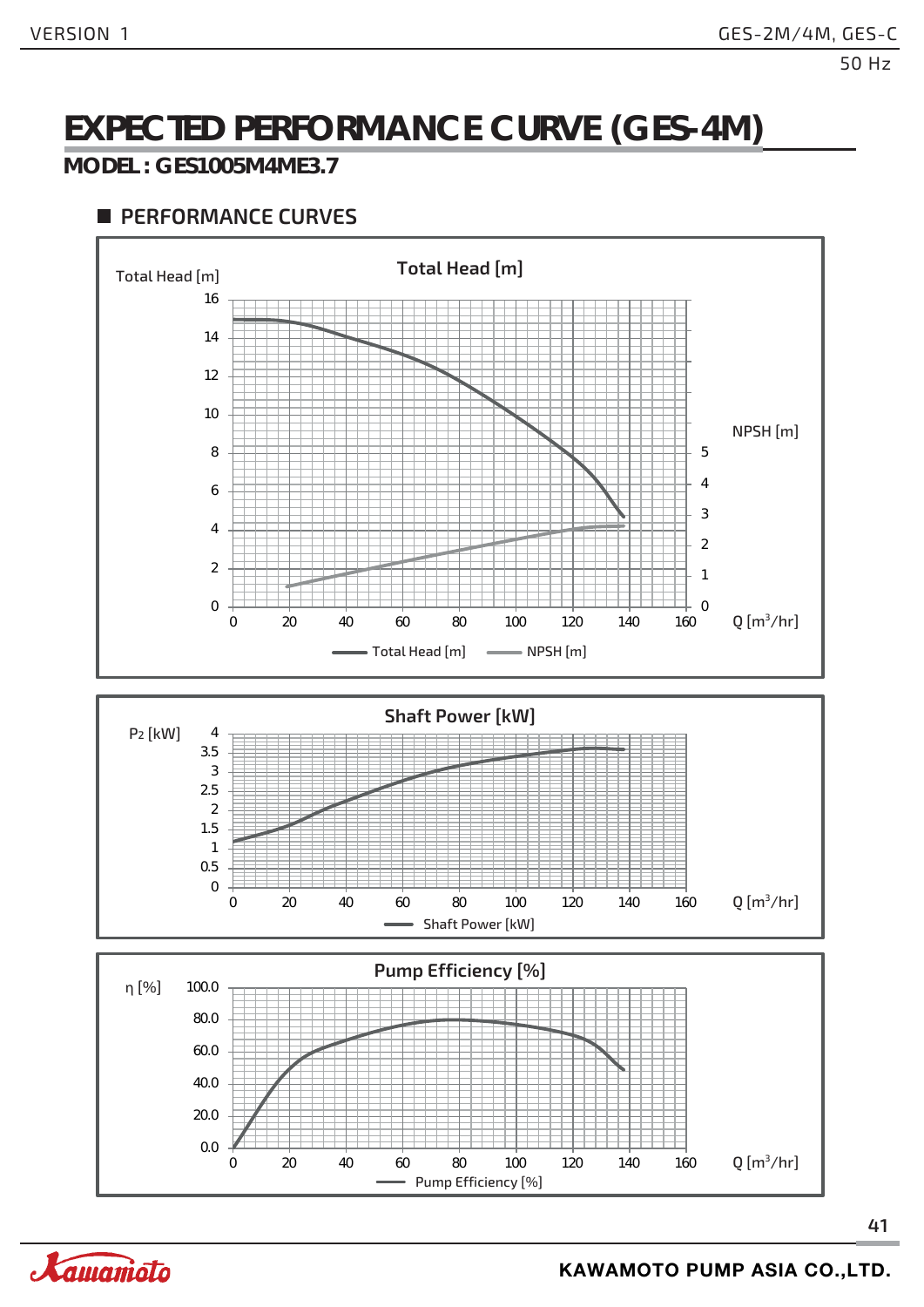# **EXPECTED PERFORMANCE CURVE (GES-4M)**

#### **MODEL : GES1005M4ME5.5**

#### **PERFORMANCE CURVES**

0





0 20 40 60 80 100 120 140 160

**42**



 $Q[m^3/hr]$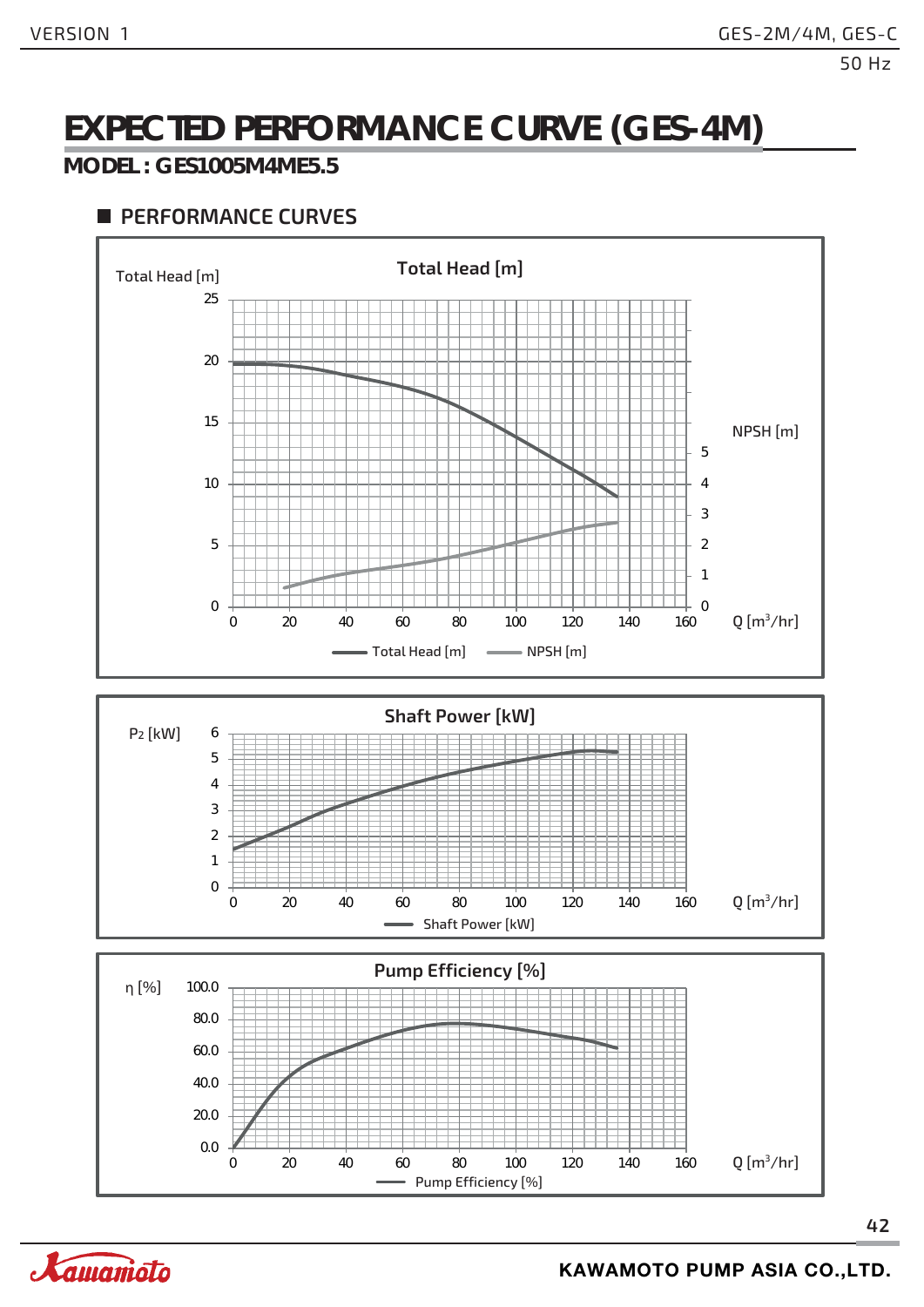# **EXPECTED PERFORMANCE CURVE (GES-4M)**

#### **MODEL : GES1005M4ME7.5**



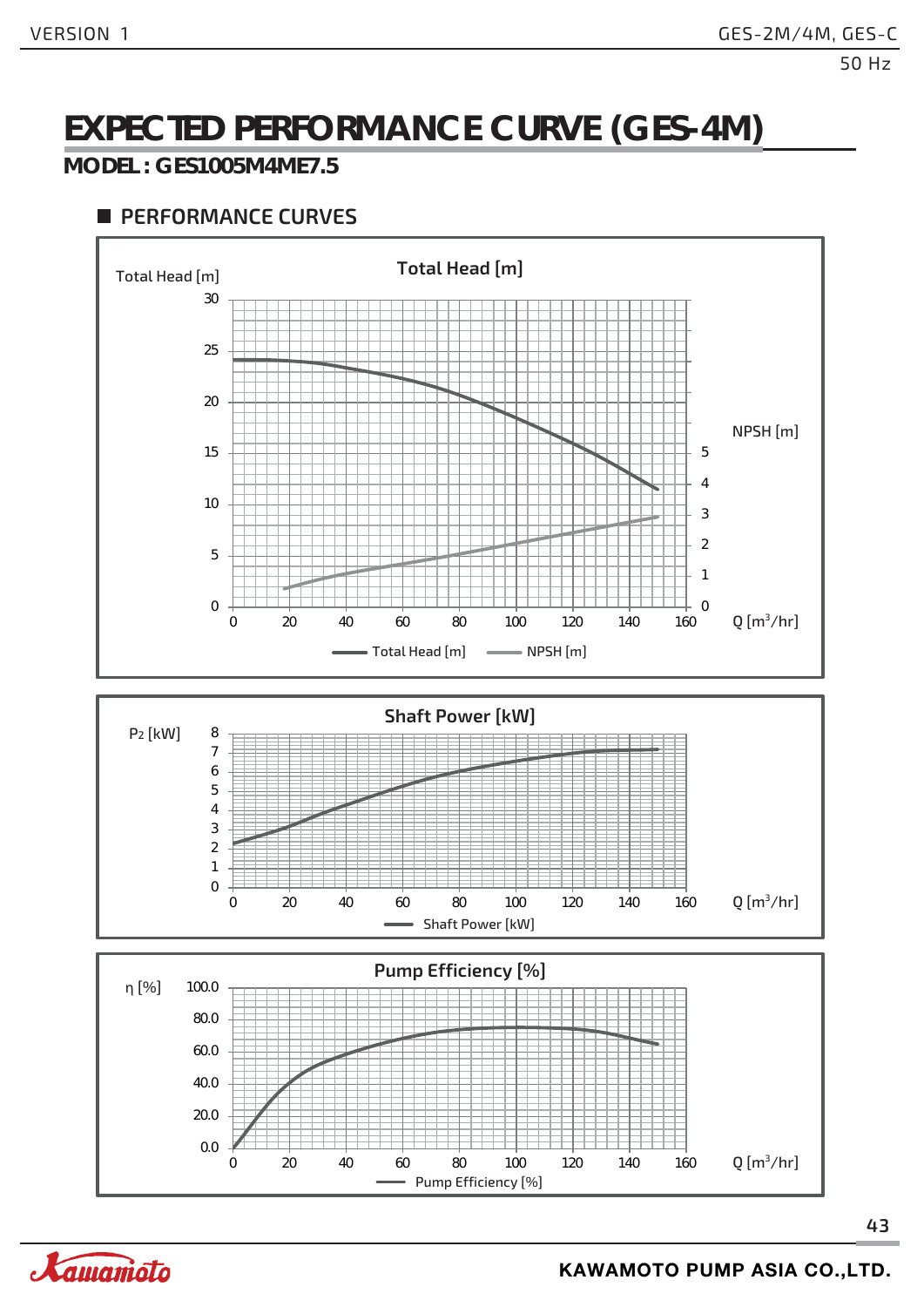# **EXPECTED PERFORMANCE CURVE (GES-4M)**

#### **MODEL : GES1005M4ME11**

#### **PERFORMANCE CURVES**



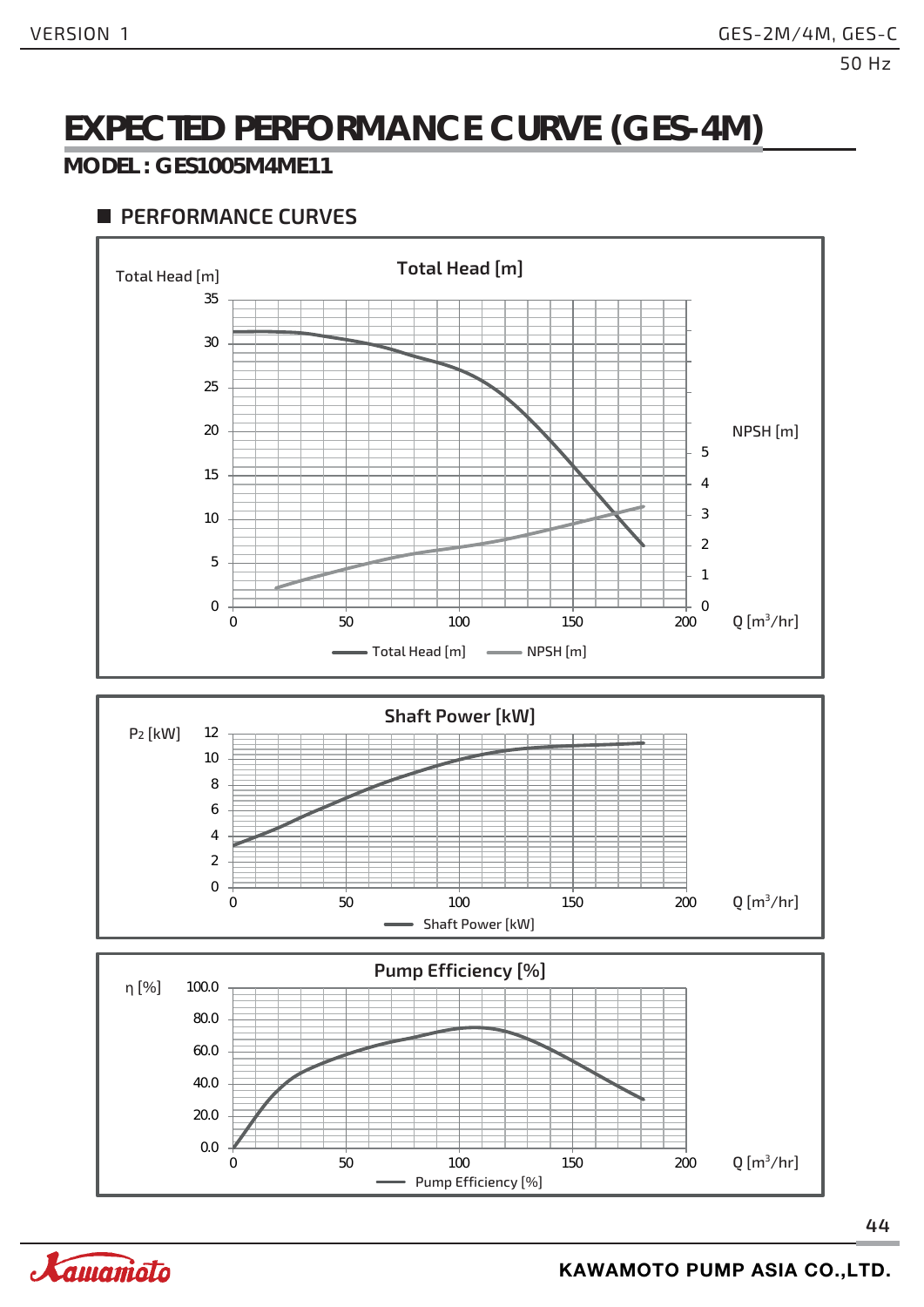# **EXPECTED PERFORMANCE CURVE (GES-4M)**

#### **MODEL : GES1005M4ME15**



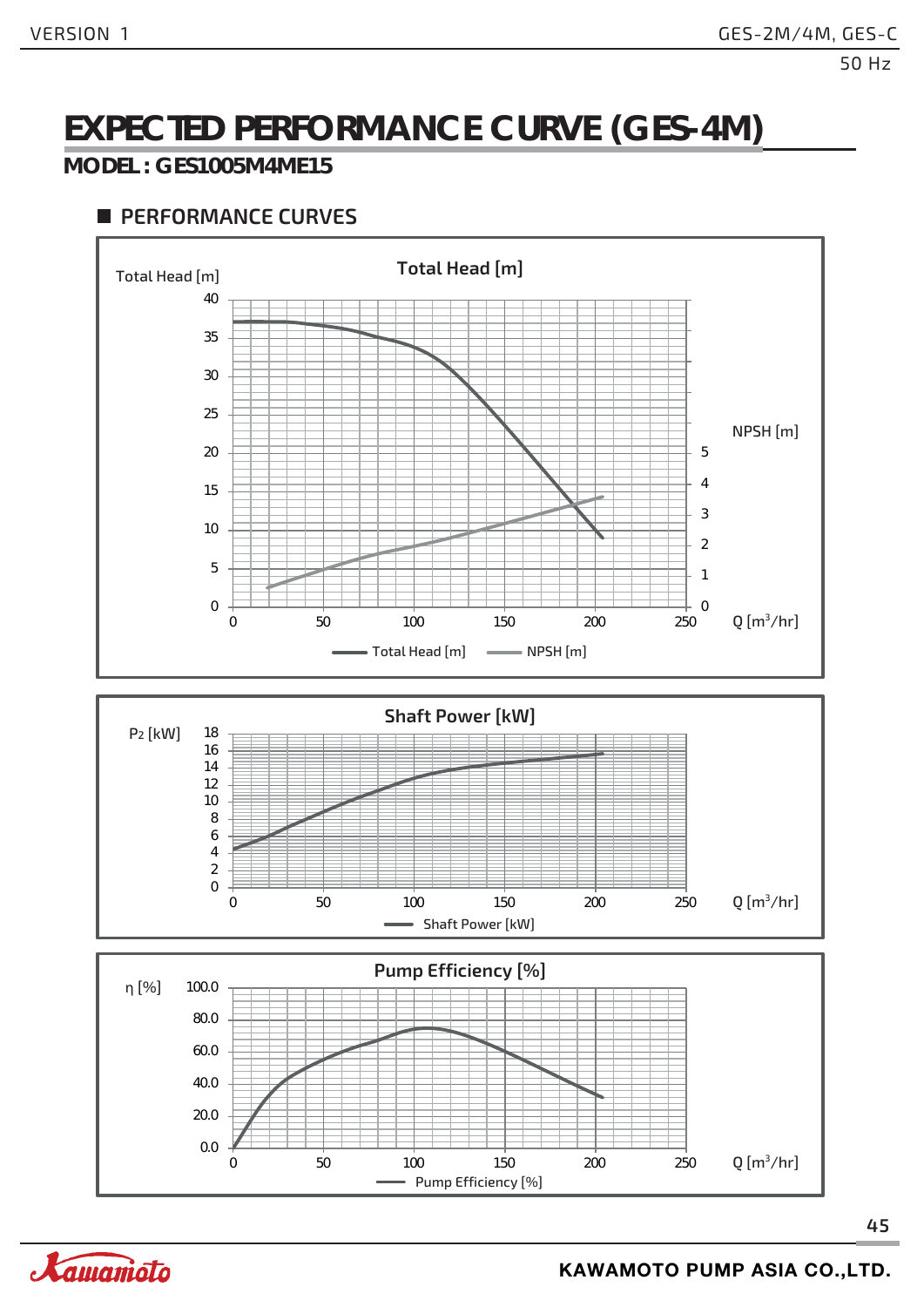# **EXPECTED PERFORMANCE CURVE (GES-C)**

#### **MODEL : GES405CE0.75T4**



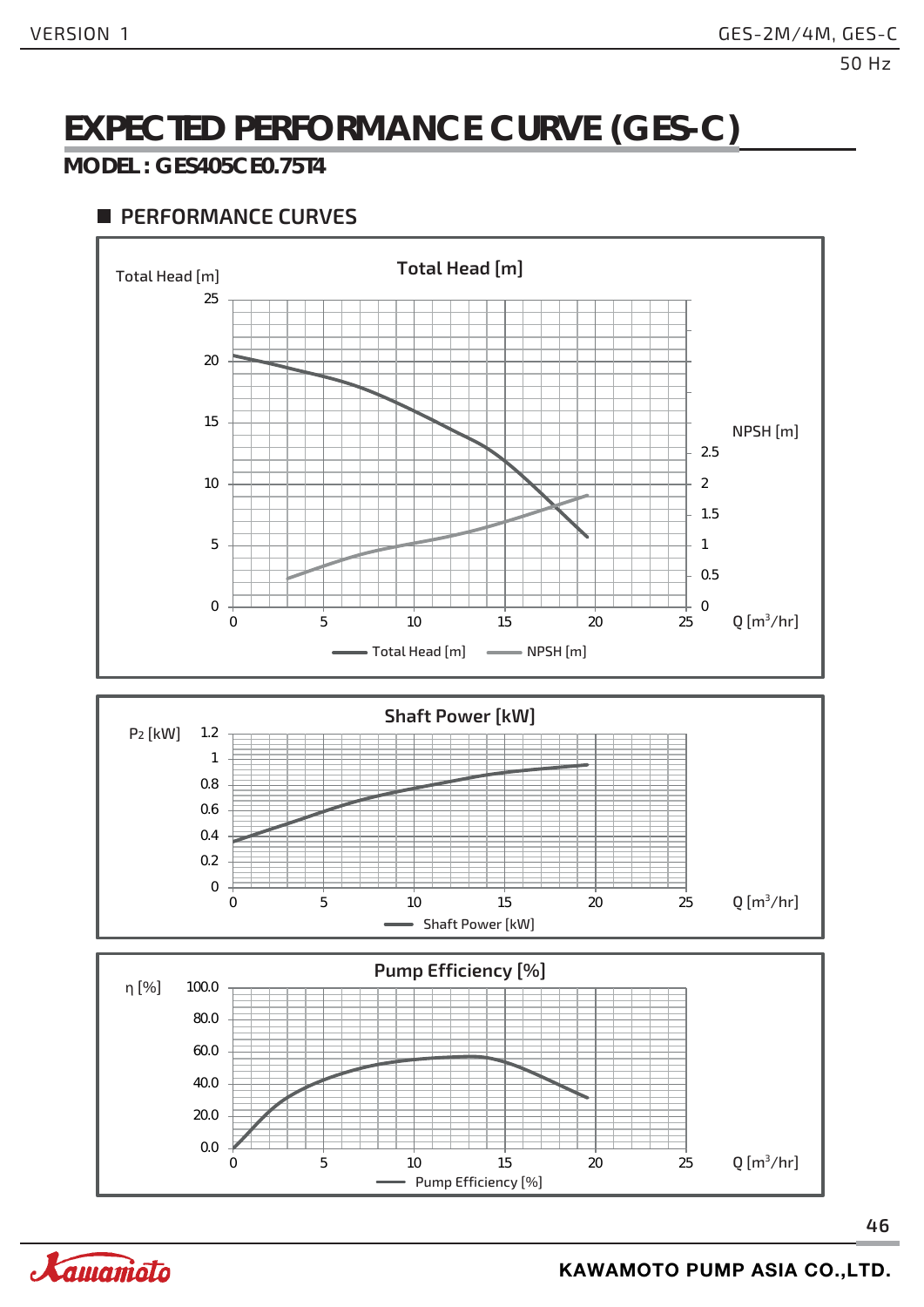# **EXPECTED PERFORMANCE CURVE (GES-C)**

#### **MODEL : GES405CE1.5T4**

#### **PERFORMANCE CURVES**



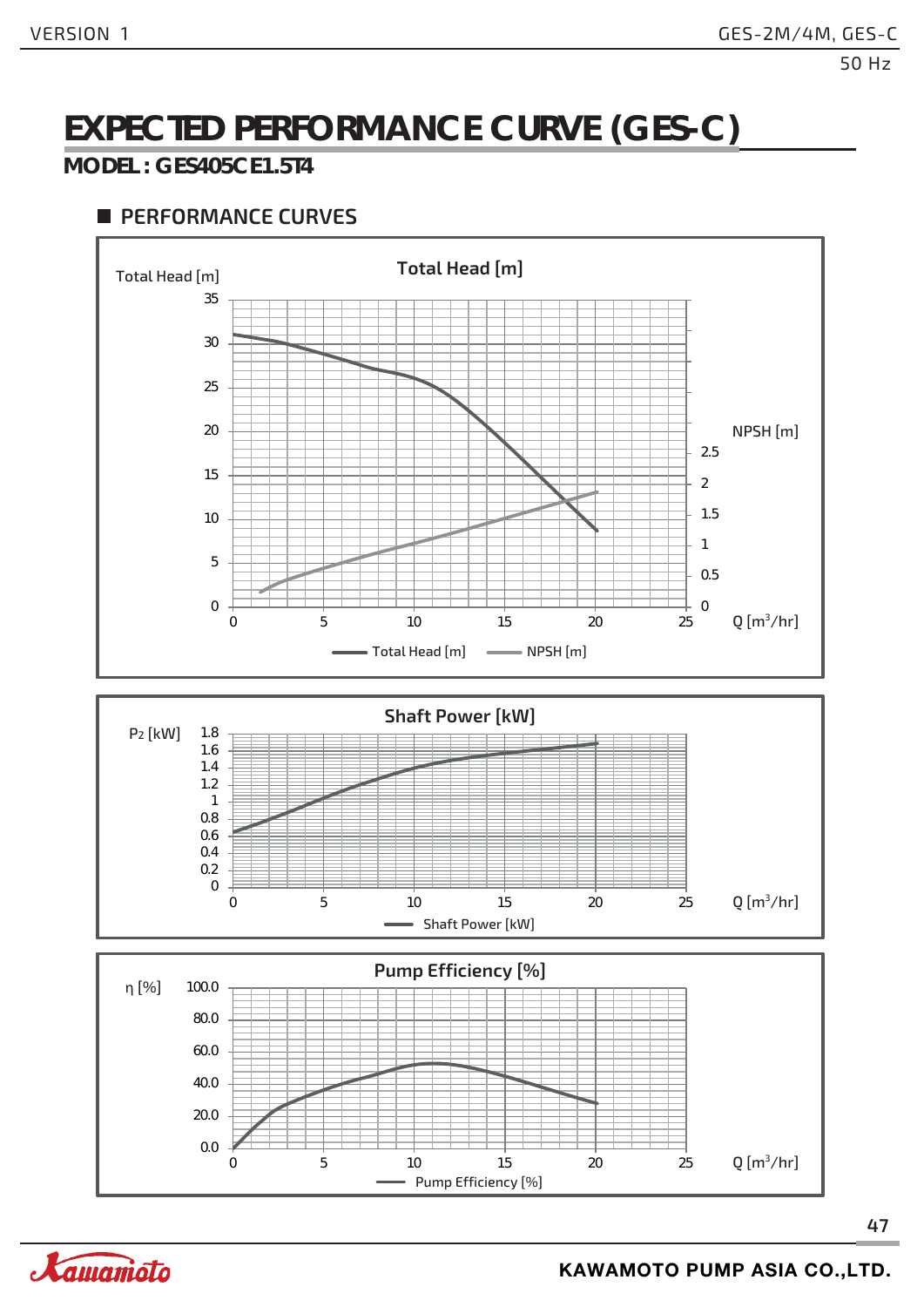# **EXPECTED PERFORMANCE CURVE (GES-C)**

#### **MODEL : GES405CE2.2T4**

#### **PERFORMANCE CURVES**



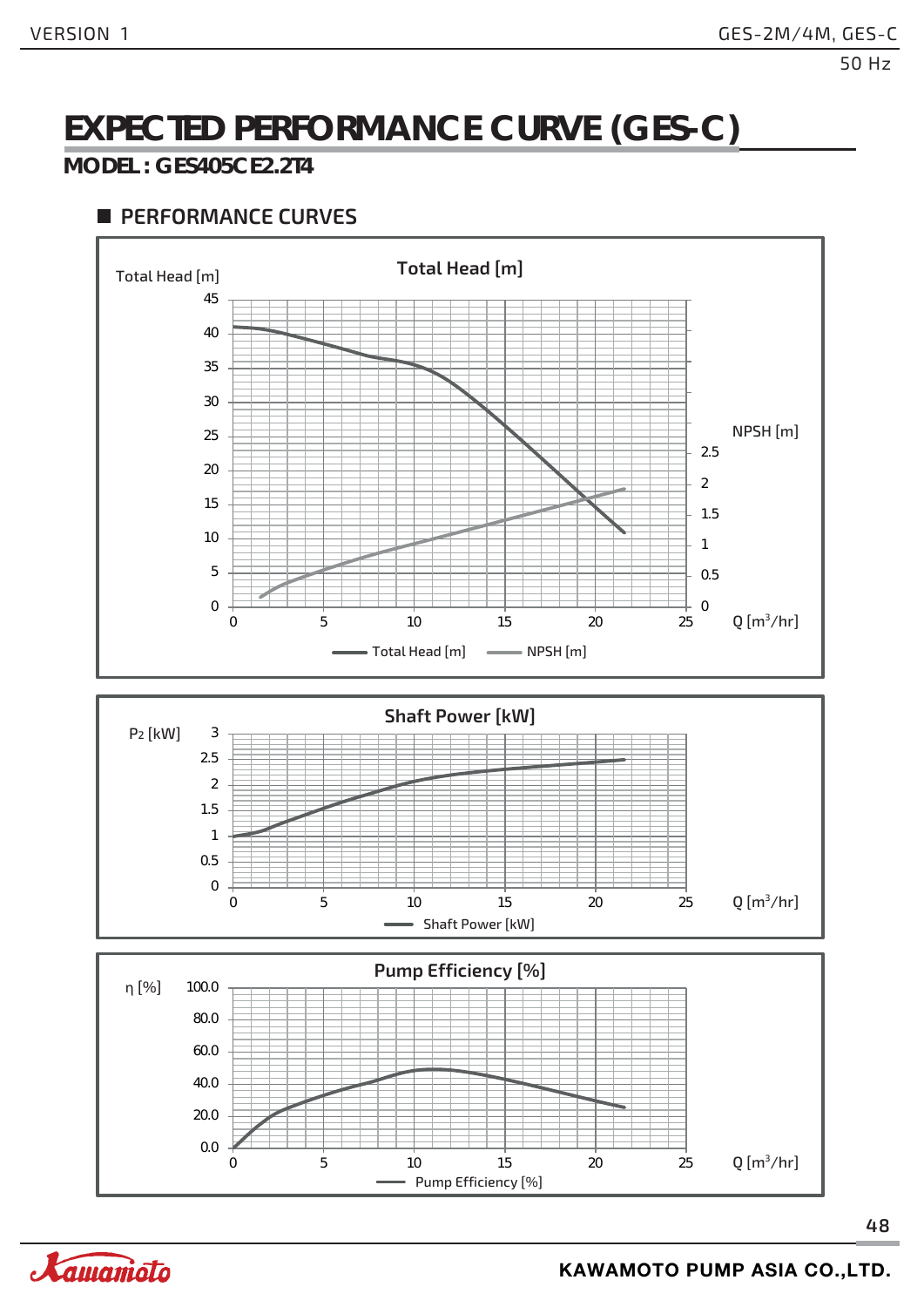# **EXPECTED PERFORMANCE CURVE (GES-C)**

#### **MODEL : GES505CE1.5T4**





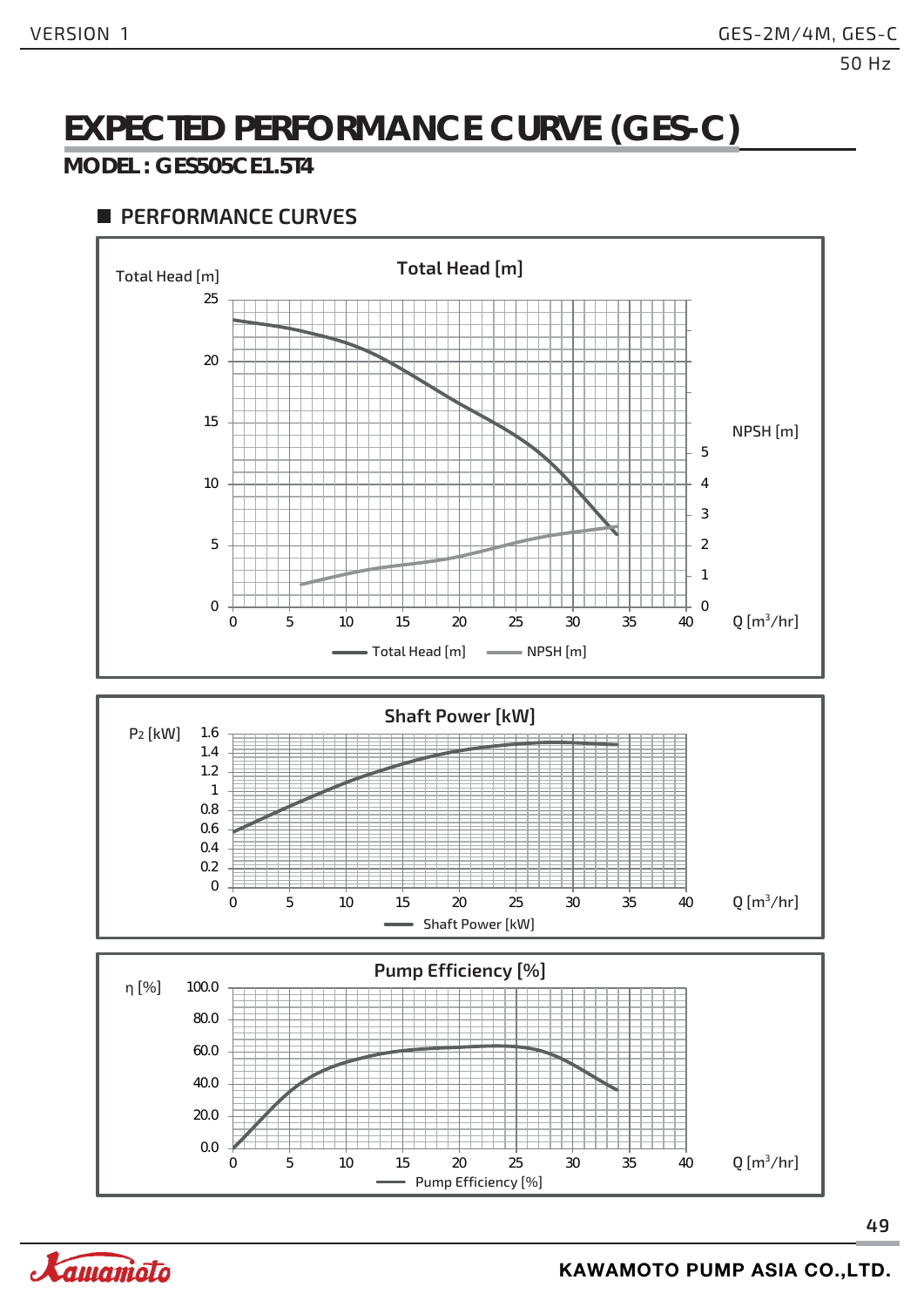# **EXPECTED PERFORMANCE CURVE (GES-C)**

#### **MODEL : GES505CE2.2T4**







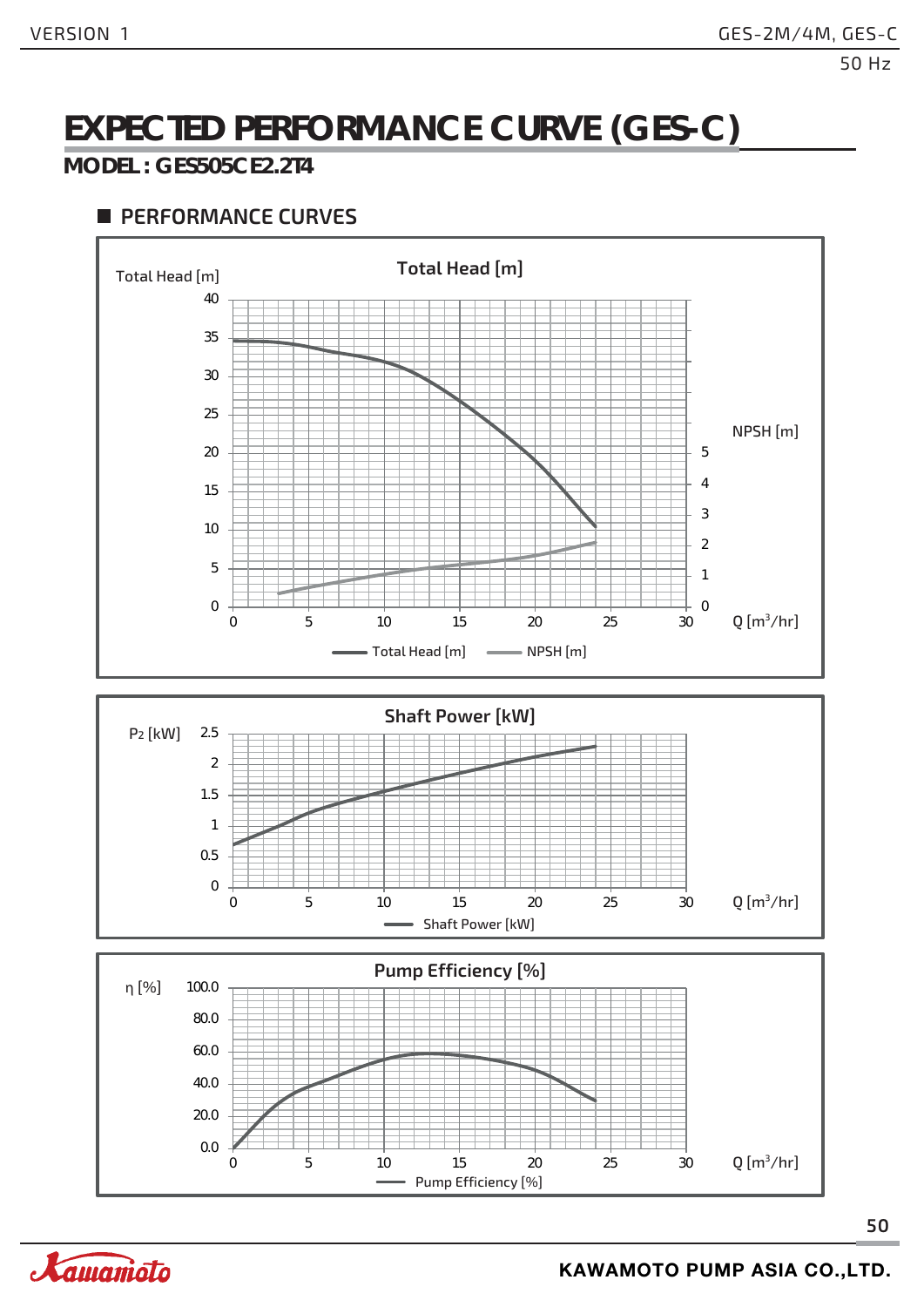# **EXPECTED PERFORMANCE CURVE (GES-C)**

#### **MODEL : GES505CE3.7T4**



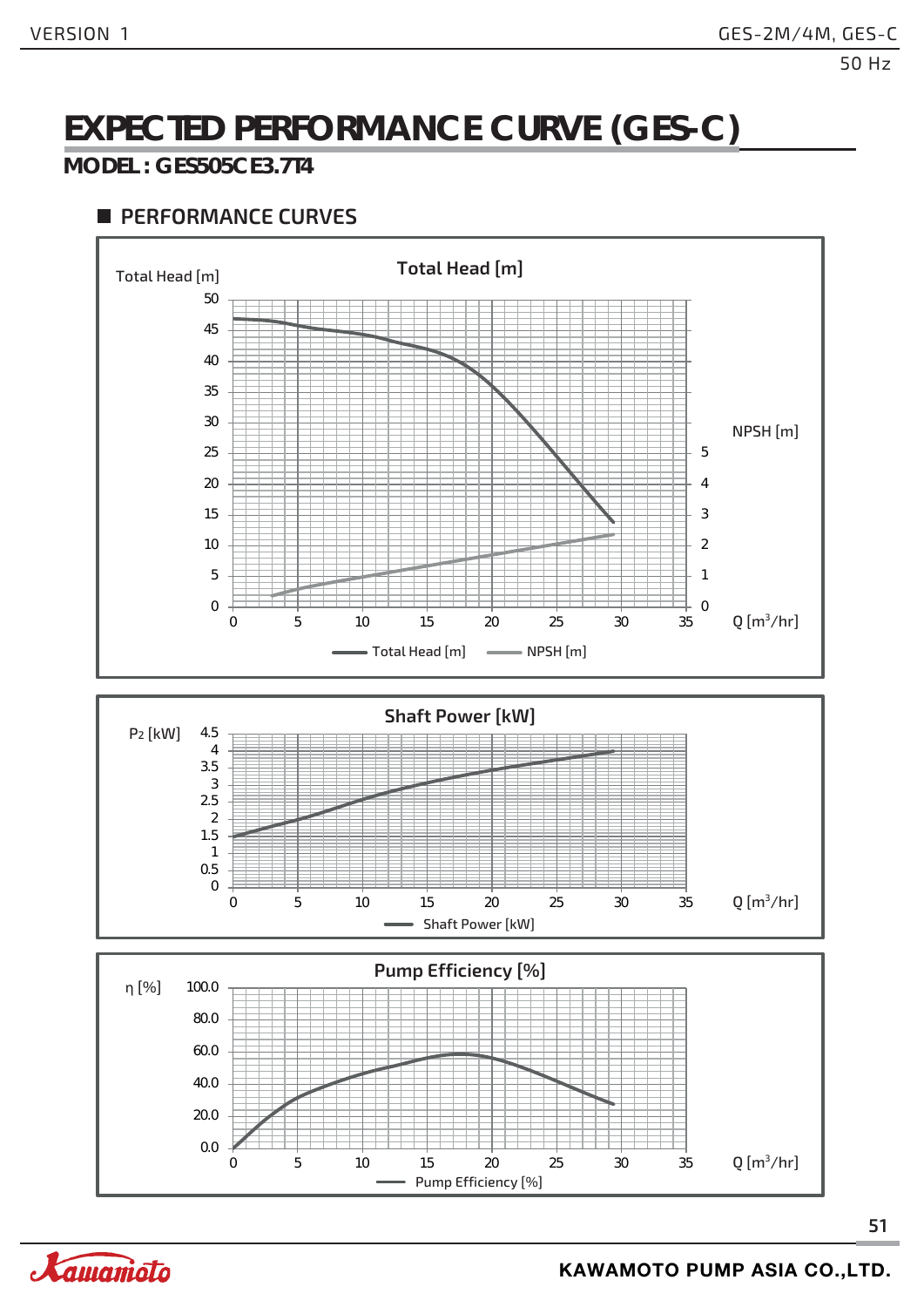# **EXPECTED PERFORMANCE CURVE (GES-C)**

#### **MODEL : GES505CE5.5T4**



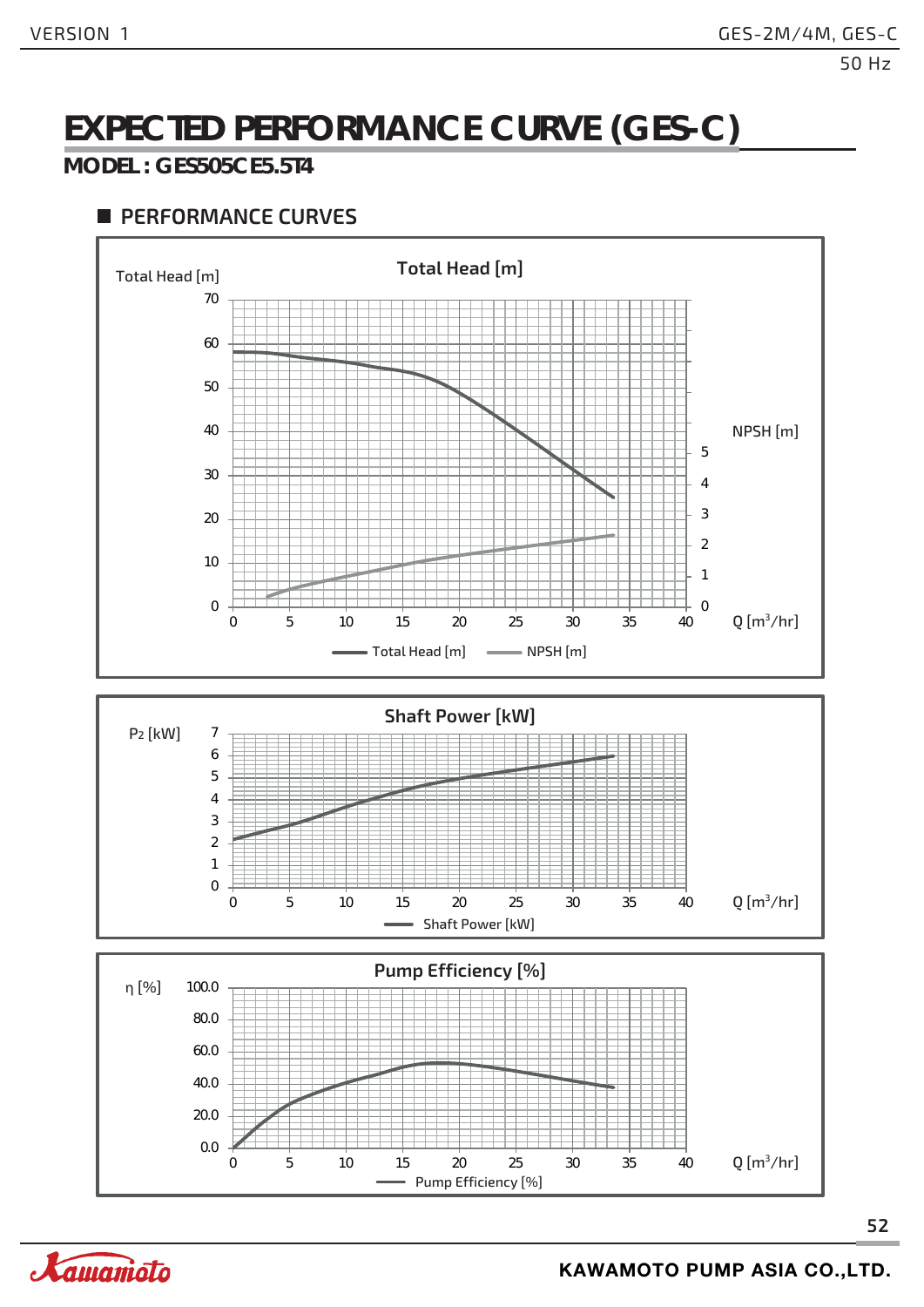# **EXPECTED PERFORMANCE CURVE (GES-C)**

#### **MODEL : GES655CE3.7T4**



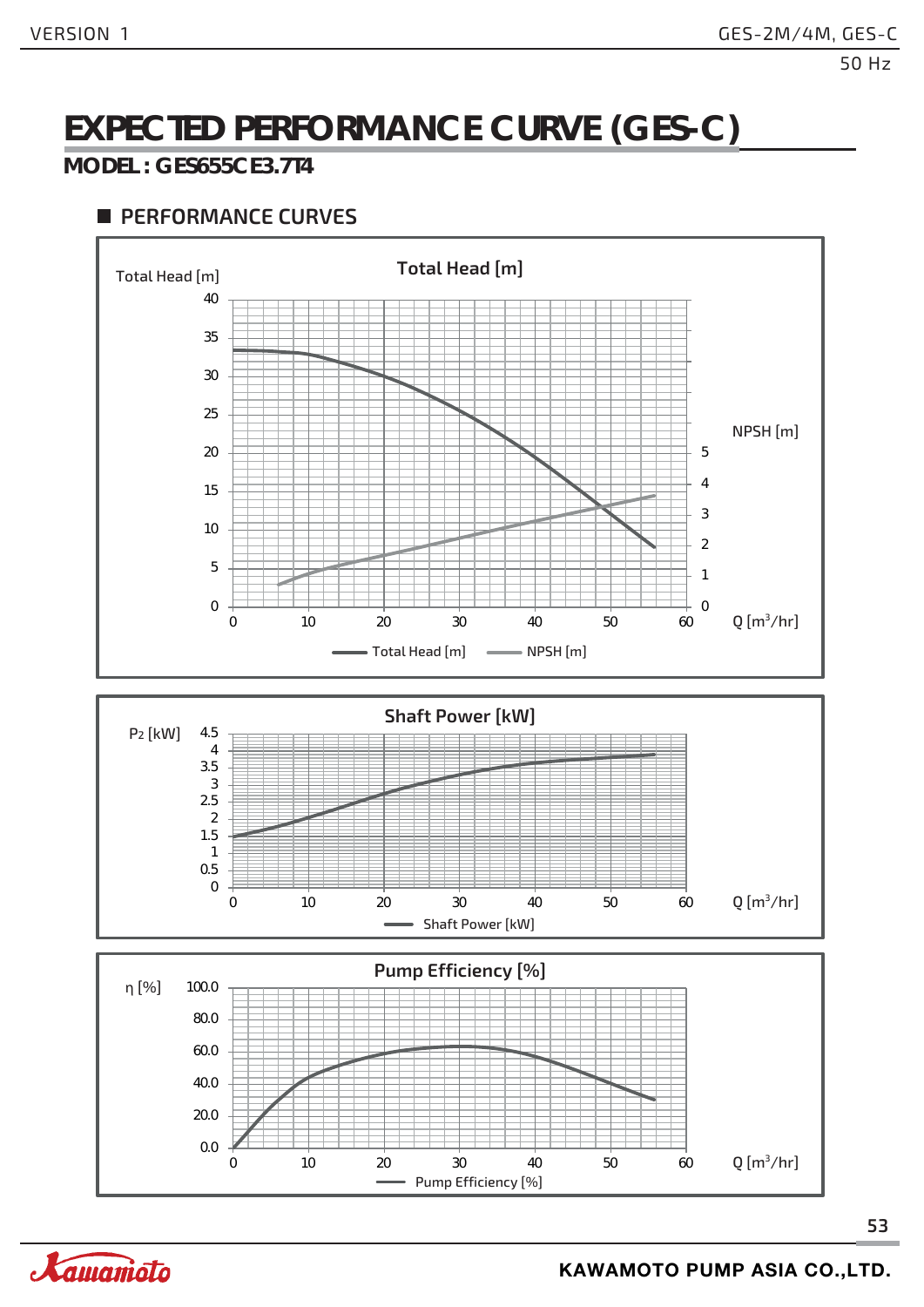# **EXPECTED PERFORMANCE CURVE (GES-C)**

#### **MODEL : GES655CE5.5T4**

#### **PERFORMANCE CURVES**



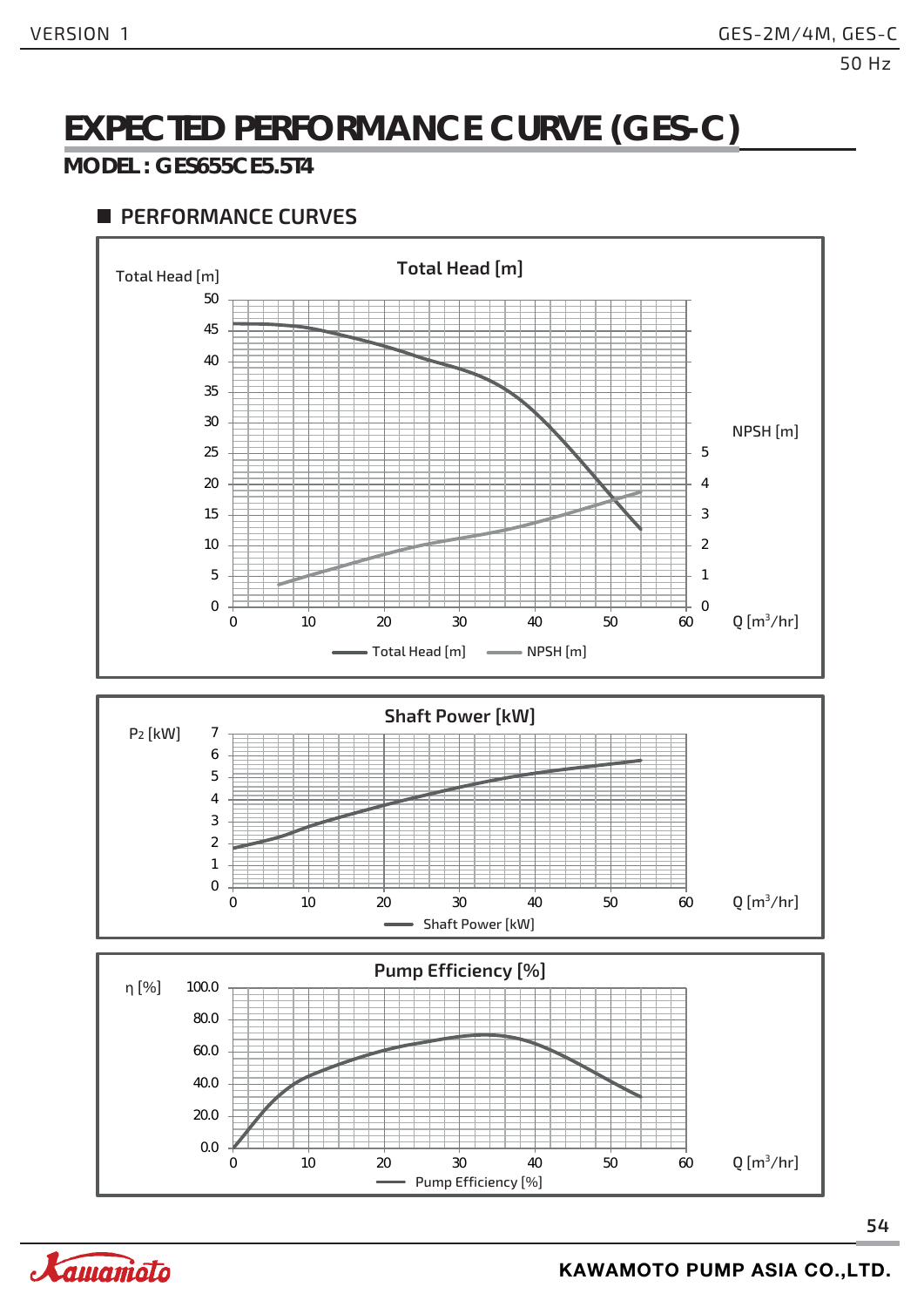# **EXPECTED PERFORMANCE CURVE (GES-C)**

#### **MODEL : GES655CE7.5T4**

#### **PERFORMANCE CURVES**